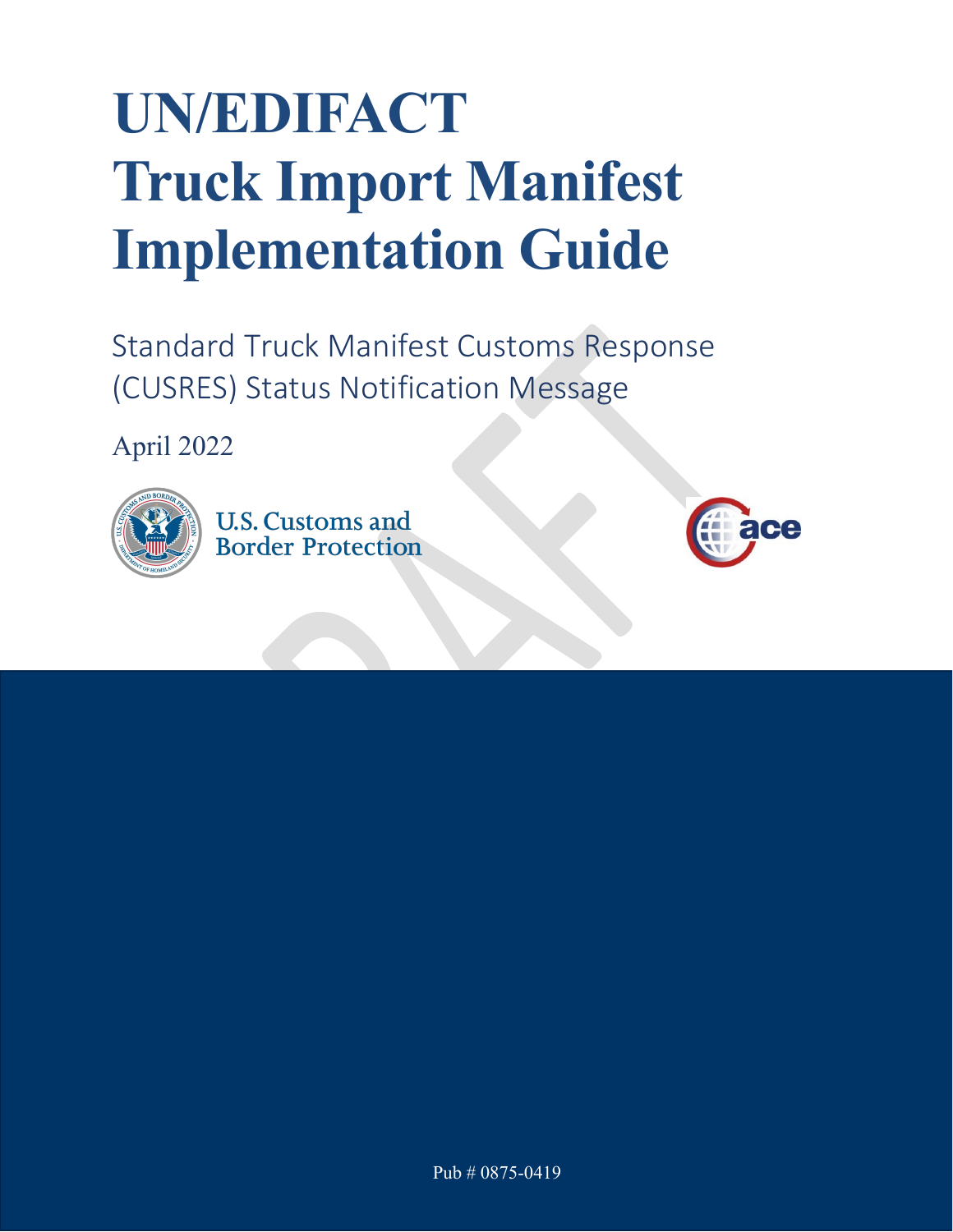# **CUSRES Customs Response Message – Status Notification**

#### **Introduction:**

This Customs Response Message (CUSRES) permits the transfer of data from a customs administration:

- to acknowledge the receipt of the message

- to indicate whether the information received is correct or if there are errors (i.e. accepted without errors, accepted with errors, rejected, etc.)

- to inform the sender of the status of the customs declaration (i.e. goods released, goods for examination, documents required, etc.)

- to transmit additional information as agreed between parties (i.e. tax information, quantity information, etc.)

- to respond to batched messages (i.e. CUSDEC, CUSCAR, CUSREP, CUSEXP).

Note: this message is not meant to replace the functionality of the CONTRL message.

#### **Notes:**

This is the Customs and Border Protection ACE implementation guideline to be used to provide pre-arrival, arrival, and release STATUS NOTIFICATIONS for truck manifest (both standard and preferred).

#### NOTES:

1. The symbol '>>' in the left column indicates that a composite or data element is mandatory. An 'X' indicates that a composite or data element is not to be used; absence of any symbol or character indicates that a composite or data element may be used. An 'M' indicates a mandatory requirement from the UN/EDIFACT standard.

2. CUSRES transmittals will not be sent with other message types in one interchange envelope.

CUSRES DATA ELEMENTS:

|            | Message structure order: |                                                                              |  |  |  |  |  |  |
|------------|--------------------------|------------------------------------------------------------------------------|--|--|--|--|--|--|
| Seq.       | Pos.                     | Data Element Name                                                            |  |  |  |  |  |  |
| <b>BGM</b> | 0020                     | Trip number                                                                  |  |  |  |  |  |  |
| <b>DTM</b> | 0030                     | Estimated date of arrival at first port                                      |  |  |  |  |  |  |
| <b>DTM</b> | 0030                     | Estimated time of arrival at first port                                      |  |  |  |  |  |  |
| <b>DTM</b> | 0030                     | (Actual arrival date - status)                                               |  |  |  |  |  |  |
| <b>DTM</b> | 0030                     | (Actual arrival time - status)                                               |  |  |  |  |  |  |
| <b>FTX</b> | 0040                     | Free text                                                                    |  |  |  |  |  |  |
| TDT        | 0050                     | Conveyance type                                                              |  |  |  |  |  |  |
| TDT        | 0050                     | Conveyance ACE ID                                                            |  |  |  |  |  |  |
| TDT        | 0050                     | Conveyance ID                                                                |  |  |  |  |  |  |
| TDT        | 0050                     | Vehicle identification number (VIN) (conveyance)                             |  |  |  |  |  |  |
| TDT        | 0050                     | DOT number                                                                   |  |  |  |  |  |  |
| TDT        | 0050                     | Transponder ID                                                               |  |  |  |  |  |  |
| TDT        | 0050                     | Method of transportation                                                     |  |  |  |  |  |  |
| TDT        | 0050                     | Import/export/in-transit indicator                                           |  |  |  |  |  |  |
| <b>LOC</b> | 0060                     | (Actual port of where status notification event occurred [ie. Arrival, hold, |  |  |  |  |  |  |
|            |                          | Released, seized - status)                                                   |  |  |  |  |  |  |
| <b>NAD</b> | 0100                     | Party ID (carrier)                                                           |  |  |  |  |  |  |
| <b>RFF</b> | 0150                     | Amendment code (manifest)                                                    |  |  |  |  |  |  |
| <b>RFF</b> | 0150                     | Equipment type                                                               |  |  |  |  |  |  |
| <b>RFF</b> | 0150                     | Equipment ACE ID                                                             |  |  |  |  |  |  |
| <b>RFF</b> | 0150                     | Equipment number                                                             |  |  |  |  |  |  |
| <b>RFF</b> | 0150                     | Seal number (equipment)                                                      |  |  |  |  |  |  |
| <b>RFF</b> | 0150                     | Equipment license plate number                                               |  |  |  |  |  |  |
| <b>RFF</b> | 0150                     | Seal number (equipment)                                                      |  |  |  |  |  |  |
| <b>RFF</b> | 0150                     | Seal number (conveyance)                                                     |  |  |  |  |  |  |
| <b>RFF</b> | 0150                     | Conveyance License plate number                                              |  |  |  |  |  |  |
| <b>LOC</b> | 0170                     | Conveyance state/province of registration                                    |  |  |  |  |  |  |
| <b>LOC</b> | 0170                     | Conveyance country of registration of license plate                          |  |  |  |  |  |  |
| <b>LOC</b> | 0170                     | Equipment license state/province                                             |  |  |  |  |  |  |
| <b>LOC</b> | 0170                     | Equipment license country                                                    |  |  |  |  |  |  |
| <b>ERC</b> | 0210                     | (Event code - status)                                                        |  |  |  |  |  |  |
| <b>FTX</b> | 0220                     | (Event code text - status)                                                   |  |  |  |  |  |  |
| <b>DOC</b> | 0280                     | Entry type indicator                                                         |  |  |  |  |  |  |
| <b>DOC</b> | 0280                     | Entry number                                                                 |  |  |  |  |  |  |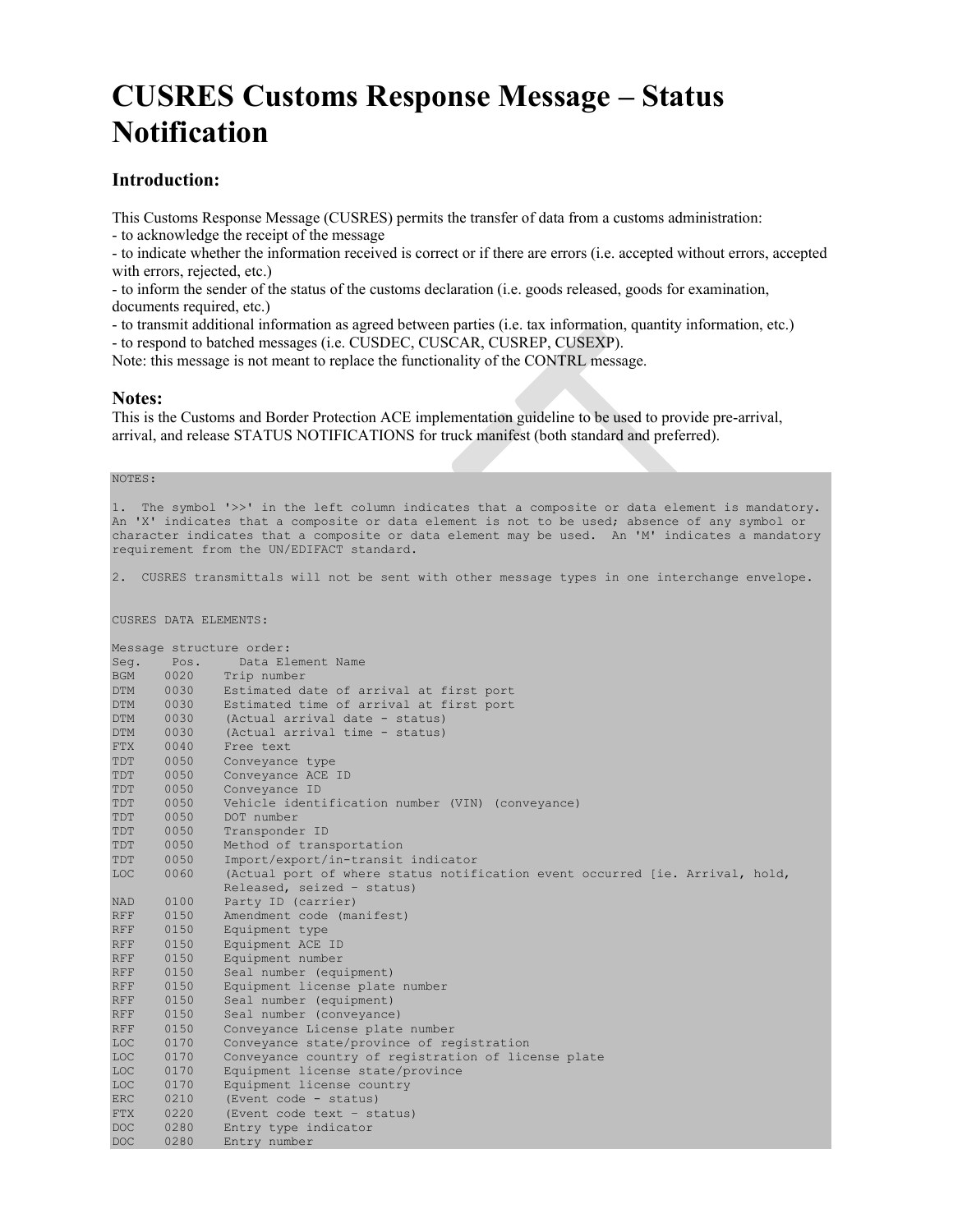PAC 0290 Shipment quantity<br>RFF 0300 Simple/Regular/Mas RFF 0300 Simple/Regular/Master bill (Shipment control) number<br>RFF 0300 Bill control number/ultimate house (lowest level) RFF 0300 Bill control number/ultimate house (lowest level)<br>LOC 0340 (District port of entry - status) LOC 0340 (District port of entry - status)<br>LOC 0340 (Arrival FIRMS code - status) LOC 0340 (Arrival FIRMS code – status) LOC 0340 (In-bond port of US destination - status)<br>DTM 0350 Party DOB (crew) DTM 0350 Party DOB (crew)<br>DTM 0350 (Actual arrival DTM 0350 (Actual arrival date (shipment) – status) DTM 0350 (Actual arrival time (shipment) – status) NAD 0400 Party ID (crew)<br>NAD 0400 Party type (cre NAD 0400 Party type (crew)<br>NAD 0400 Party name (crew) NAD 0400 Party name (crew)<br>ERC 0650 (Disposition code ERC 0650 (Disposition code - status)<br>FTX 0660 (Disposition code text - st (Disposition code text - status) Alphabetical order: DTM 0030 (Actual arrival date - status)<br>DTM 0350 (Actual arrival date (shipment DTM 0350 (Actual arrival date (shipment) – status)<br>DTM 0030 (Actual arrival time – status) DTM 0030 (Actual arrival time - status)<br>DTM 0350 (Actual arrival time (shipment DTM 0350 (Actual arrival time (shipment) – status)<br>LOC 0340 (Arrival FIRMS code – status) LOC 0340 (Arrival FIRMS code - status)<br>LOC 0060 (Actual port of where status (Actual port of where status notification event occurred [ie. Arrival, hold, Released, seized – status)<br>ERC 0650 (Disposition code – status enc 0650 (Disposition code - status)<br>FTX 0660 (Disposition code text - st FTX 0660 (Disposition code text – status)<br>ERC 0210 (Event code – status) ERC 0210 (Event code - status)<br>FTX 0220 (Event code text - st FTX 0220 (Event code text - status)<br>LOC 0340 (District port of entry -LOC 0340 (District port of entry - status)<br>LOC 0340 (In-bond port of US destination -LOC 0340 (In-bond port of US destination - status)<br>RFF 0150 Amendment code (manifest) RFF 0150 Amendment code (manifest)<br>RFF 0300 Bill control number/ultim RFF 0300 Bill control number/ultimate house (lowest level)<br>TDT 0050 Carrier ID TDT 0050 Carrier ID<br>TDT 0050 Conveyance TDT 0050 Conveyance ACE ID<br>LOC 0170 Conveyance country LOC 0170 Conveyance country of registration of license plate<br>TDT 0050 Conveyance ID TDT 0050 Conveyance ID RFF 0150 Conveyance license plate number<br>LOC 0170 Conveyance state/province of re LOC 0170 Conveyance state/province of registration<br>TDT 0050 Convevance type TDT 0050 Conveyance type<br>TDT 0050 DOT number TDT 0050 DOT number<br>DOC 0280 Entry numbe DOC 0280 Entry number<br>DOC 0280 Entry type i DOC 0280 Entry type indicator<br>RFF 0150 Equipment ACE ID RFF 0150 Equipment ACE ID<br>LOC 0170 Equipment license LOC 0170 Equipment license country<br>RFF 0150 Equipment license plate m RFF 0150 Equipment license plate number<br>LOC 0170 Equipment license state/provin LOC 0170 Equipment license state/province<br>RFF 0150 Equipment number RFF 0150 Equipment number<br>RFF 0150 Equipment type RFF 0150 Equipment type<br>DTM 0030 Estimated date DTM 0030 Estimated date of arrival at first port<br>DTM 0030 Estimated time of arrival at first port DTM 0030 Estimated time of arrival at first port<br>FTX 0040 Free text FTX 0040 Free text<br>TDT 0050 Import/ex TDT 0050 Import/export/in-transit indicator TDT 0050 Method of transportation<br>DTM 0350 Party DOB (crew) DTM 0350 Party DOB (crew)<br>NAD 0100 Party ID (carrie NAD 0100 Party ID (carrier) NAD 0400 Party ID (crew)<br>NAD 0400 Party name (cre NAD 0400 Party name (crew)<br>NAD 0400 Party type (crew) NAD 0400 Party type (crew)<br>RFF 0300 Simple/Regular/Ma RFF 0300 Simple/Regular/Master bill (Shipment control) number<br>PAC 0290 Shipment quantity PAC 0290 Shipment quantity<br>TDT 0050 Transponder ID TDT 0050 Transponder ID<br>BGM 0020 Trip number BGM 0020 Trip number<br>TDT 0050 Vehicle ider Vehicle identification number (VIN) (conveyance) **Page Pos. Seg. Req. Group Notes and No. No. ID Name Des. Max.Use Repeat Comments**  5 0010 UNH Message Header M 1 6 0020 BGM Beginning of Message M 1 7 0030 DTM Date/Time/Period C 9 8 0040 FTX Free Text C 99

10 0050 TDT Transport Information C 9 12 0060 LOC Place/Location Identification C 99 Not Used 0070 GEI Processing Information C 10 Not Used 0080 EQD Equipment Details C 6999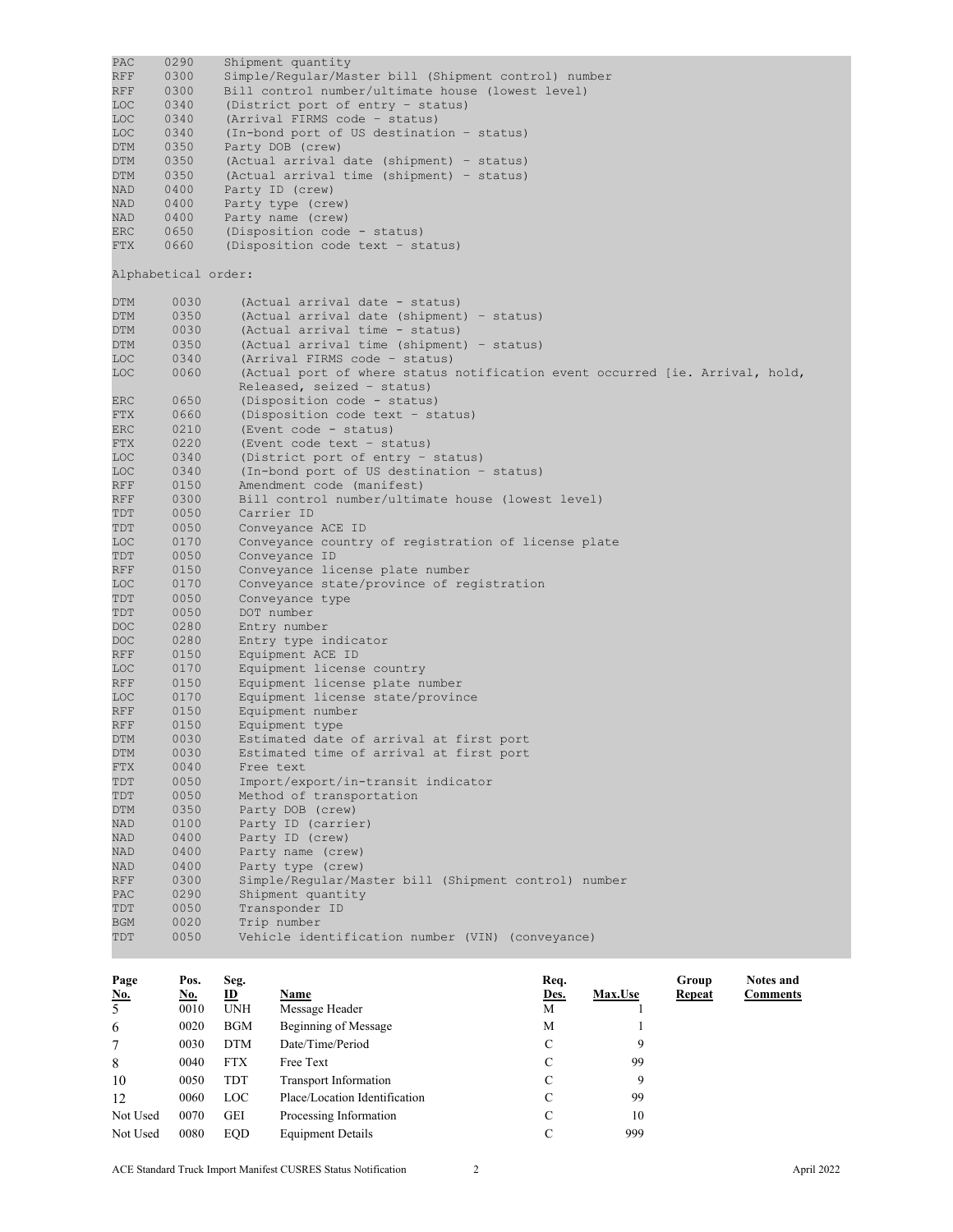| 143      | 0090 |                      | Segment Group 1: NAD-SG2                                                                    | $\mathbf C$             |              | 99     |  |
|----------|------|----------------------|---------------------------------------------------------------------------------------------|-------------------------|--------------|--------|--|
| 154      | 0100 | NAD                  | Name and Address                                                                            | M                       | 1            |        |  |
| Not Used | 0110 |                      | Segment Group 2: CTA-COM                                                                    | $\mathbf C$             |              | 9      |  |
| Not Used | 0120 | <b>CTA</b>           | Contact Information                                                                         | $\mathbf M$             | $\mathbf{1}$ |        |  |
| Not Used | 0130 | COM                  | <b>Communication Contact</b>                                                                | ${\bf C}$               | 9            |        |  |
|          |      |                      |                                                                                             |                         |              |        |  |
| 16       | 0140 |                      | Segment Group 3: RFF-DTM-LOC                                                                | ${\bf C}$               |              | 999    |  |
| 17       | 0150 | <b>RFF</b>           | Reference                                                                                   | $\mathbf M$             | 1            |        |  |
| Not Used | 0160 | <b>DTM</b>           | Date/Time/Period                                                                            | $\mathsf{C}$            | 9            |        |  |
| 18       | 0170 | LOC                  | Place/Location Identification                                                               | C                       | 9            |        |  |
| 18       | 0180 |                      | Segment Group 4: ERP-RFF-ERC-FTX                                                            | $\mathbf C$             |              | 99     |  |
| 20       | 0190 | ERP                  | <b>Error Point Details</b>                                                                  | М                       | $\mathbf{1}$ |        |  |
| Not Used | 0200 | RFF                  | Reference                                                                                   | C                       | 9            |        |  |
|          | 0210 | ERC                  | Application Error Information                                                               | C                       | 99           |        |  |
| 20<br>21 | 0220 | <b>FTX</b>           | Free Text                                                                                   | С                       | 99           |        |  |
|          |      |                      |                                                                                             |                         |              |        |  |
|          |      |                      |                                                                                             |                         |              |        |  |
| Not Used | 0230 |                      | Segment Group 5: TAX-MOA-GEI                                                                | ${\bf C}$               |              | 99     |  |
| Not Used | 0240 | <b>TAX</b>           | Duty/Tax/Fee Details                                                                        | $\mathbf M$             | 1            |        |  |
| Not Used | 0250 | MOA                  | Monetary Amount                                                                             | $\mathsf{C}$            | 99           |        |  |
| Not Used | 0260 | GEI                  | Processing Information                                                                      | $\mathsf{C}$            | 99           |        |  |
|          |      |                      |                                                                                             |                         |              |        |  |
| 24       | 0270 |                      | Segment Group 6: DOC-PAC-RFF-PCI-FTX-<br>TDT-LOC-DTM-GEI-MEA-EQD-SG7-SG9-<br>SG11-SG12-SG14 | $\mathbf C$             |              | 99999  |  |
| 25       | 0280 | DOC                  | Document/Message Details                                                                    | М                       | $\mathbf{1}$ |        |  |
| 26       | 0290 | PAC                  | Package                                                                                     | C                       | 9            |        |  |
| 27       | 0300 | RFF                  | Reference                                                                                   | $\mathsf{C}$            | 9            |        |  |
| Not Used | 0310 | PCI                  | Package Identification                                                                      | C                       | 9            |        |  |
| Not Used | 0320 | <b>FTX</b>           | Free Text                                                                                   | $\mathsf{C}$            | 99           |        |  |
| Not Used | 0330 | <b>TDT</b>           | <b>Transport Information</b>                                                                | C                       | 9            |        |  |
| 28       | 0340 | LOC                  | Place/Location Identification                                                               | С                       | 9            |        |  |
| 29       | 0350 | <b>DTM</b>           | Date/Time/Period                                                                            | С                       | 9            |        |  |
| Not Used | 0360 | GEI                  | Processing Information                                                                      | С                       | 99           |        |  |
| Not Used | 0370 | <b>MEA</b>           | Measurements                                                                                | C                       | 99           |        |  |
| Not Used | 0380 | EQD                  | <b>Equipment Details</b>                                                                    | $\mathbf C$             | 999          |        |  |
| 30       | 0390 |                      | Segment Group 7: NAD-SG8                                                                    | $\mathbf C$             |              | 9      |  |
| 31       | 0400 | <b>NAD</b>           | Name and Address                                                                            | M                       | $\mathbf{1}$ |        |  |
|          |      |                      |                                                                                             |                         |              |        |  |
| Not Used | 0410 |                      | Segment Group 8: CTA-COM                                                                    | $\mathbf C$             |              | 9      |  |
| Not Used | 0420 | <b>CTA</b>           | Contact Information                                                                         | M                       | $\mathbf{1}$ |        |  |
| Not Used | 0430 | $\rm{COM}$           | Communication Contact                                                                       | $\mathbf C$             | 9            |        |  |
| Not Used | 0440 |                      | Segment Group 9: MOA-SG10                                                                   | $\mathbf C$             |              | 99     |  |
| Not Used | 0450 | <b>MOA</b>           | Monetary Amount                                                                             | М                       | $\mathbf{1}$ |        |  |
| Not Used | 0460 | LOC                  | Segment Group 10: CUX-DTM                                                                   | $\overline{\mathbf{C}}$ |              | 9      |  |
| Not Used | 0470 | <b>CUX</b>           | Currencies                                                                                  | $\mathbf M$             | $\mathbf{1}$ |        |  |
| Not Used | 0480 | <b>DTM</b>           | Date/Time/Period                                                                            | $\mathbf C$             | $\mathbf{1}$ |        |  |
|          |      |                      |                                                                                             |                         |              |        |  |
| Not Used | 0490 |                      | Segment Group 11: TAX-MOA-GEI                                                               | $\mathbf C$             |              | 99     |  |
| Not Used | 0500 | $\mathrm{TAX}$       | Duty/Tax/Fee Details                                                                        | $\mathbf M$             | $\mathbf{1}$ |        |  |
| Not Used | 0510 | MOA                  | Monetary Amount                                                                             | C                       | 99           |        |  |
| Not Used | 0520 | GEI                  | Processing Information                                                                      | ${\bf C}$               | 99           |        |  |
|          |      |                      |                                                                                             |                         |              |        |  |
| Not Used | 0530 |                      | Segment Group 12: CST-FTX-SG13                                                              | $\mathbf C$             |              | 9999   |  |
| Not Used | 0540 | <b>CST</b>           | <b>Customs Status of Goods</b>                                                              | М                       | $\mathbf{1}$ |        |  |
| Not Used | 0550 | <b>FTX</b>           | Free Text                                                                                   | ${\bf C}$               | 9            |        |  |
| Not Used | 0560 |                      | Segment Group 13: TAX-MOA-GEI-MEA-                                                          | $\mathbf C$             |              | 999999 |  |
|          |      |                      | <b>RFF</b>                                                                                  |                         |              |        |  |
| Not Used | 0570 | TAX                  | Duty/Tax/Fee Details                                                                        | $\mathbf M$             | $\mathbf{1}$ |        |  |
| Not Used | 0580 | <b>MOA</b>           | Monetary Amount                                                                             | C                       | 99           |        |  |
| Not Used | 0590 | $\operatorname{GEI}$ | Processing Information                                                                      | $\mathbf C$             | 99           |        |  |
| Not Used | 0600 | MEA                  | Measurements                                                                                | ${\bf C}$               | 9            |        |  |
| Not Used | 0610 | <b>RFF</b>           | Reference                                                                                   | $\mathbf C$             | 9            |        |  |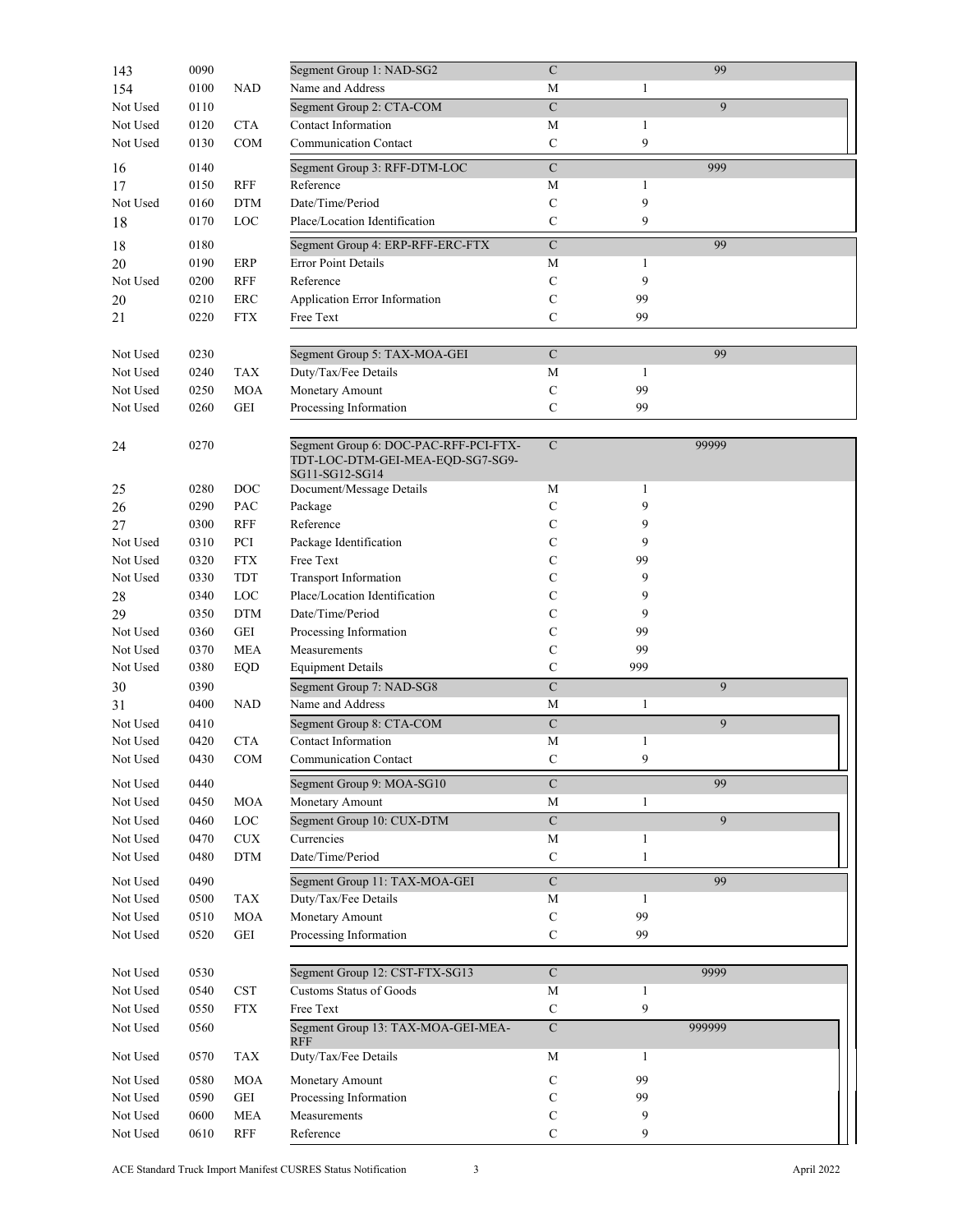| 31       | 0620 |            | Segment Group 14: ERP-RFF-ERC-FTX | C |    | 9999 |  |
|----------|------|------------|-----------------------------------|---|----|------|--|
| 34       | 0630 | ERP        | <b>Error Point Details</b>        | M |    |      |  |
| Not Used | 0640 | <b>RFF</b> | Reference                         |   |    |      |  |
| 35       | 0650 | <b>ERC</b> | Application Error Information     |   | 99 |      |  |
| 35       | 0660 | <b>FTX</b> | Free Text                         |   | 99 |      |  |
| Not Used | 0670 | <b>CNT</b> | Control Total                     | С | 9  |      |  |
| Not Used | 0680 |            | Segment Group 15: AUT-DTM         |   |    |      |  |
| Not Used | 0690 | <b>AUT</b> | <b>Authentication Result</b>      | M |    |      |  |
| Not Used | 0700 | <b>DTM</b> | Date/Time/Period                  |   |    |      |  |
| 36       | 0710 | <b>UNT</b> | Message Trailer                   | M |    |      |  |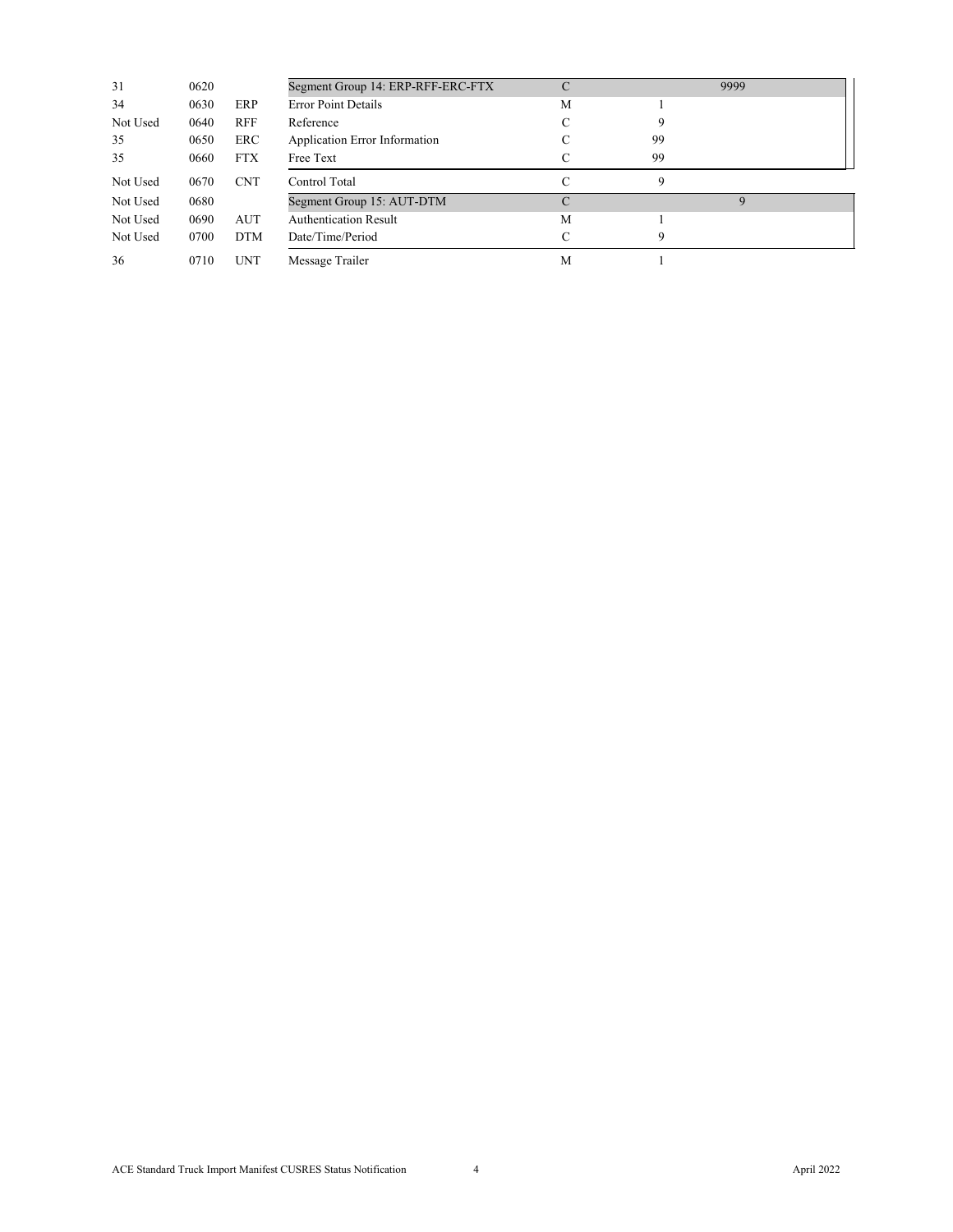# **Table of Changes**

| Date of<br>Change | <b>Section(s) Affected</b>      | <b>Brief Description of Change</b>                                                                                          |
|-------------------|---------------------------------|-----------------------------------------------------------------------------------------------------------------------------|
| April 2022        | ERC (0210) segment              | Added new valid status notification codes:                                                                                  |
|                   | C901:9321                       | SN501 through SN511                                                                                                         |
|                   | ERC (0650) segment              | Added new valid disposition codes:                                                                                          |
|                   | C901:9321                       | SN510 through SN513                                                                                                         |
| <b>July 2021</b>  | Various                         | Introduce Master and House bill terminology FOR FUTURE USE:<br>Simple/Regular/Master bill number = Shipment Control Number; |
|                   |                                 | House bill number $=$ Bill Control Number                                                                                   |
|                   | ERC (0210) segment<br>C901:9321 | $SN040 - Spell out acronym OOS$                                                                                             |
|                   |                                 | SN044 – Spell out acronym CVSA                                                                                              |
|                   | ERC (0650) segment              | SN117 is used for QP or Entry on File.                                                                                      |
|                   | C901:9321                       | Removed '02' because '02' is for ANSI X.12 only.                                                                            |
| <b>July 2018</b>  | ERC (0650) segment              | SN121 -- Request for In-bond Diversion Granted                                                                              |
|                   | C901:9321 - Added new           |                                                                                                                             |
|                   | valid shipment-level            |                                                                                                                             |
|                   | disposition code SN121          |                                                                                                                             |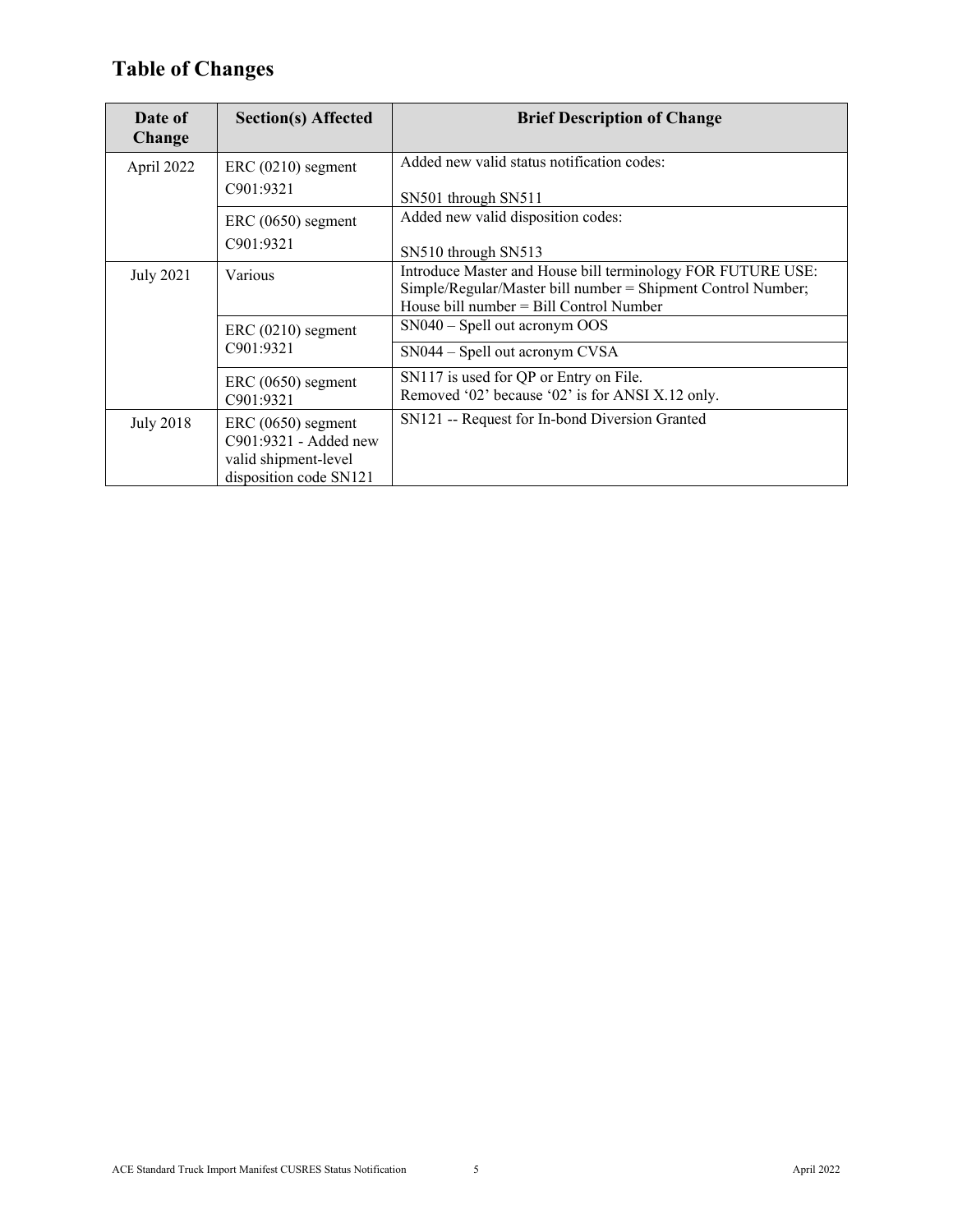| Segment:         | <b>UNH</b> Message Header                                                                                                               |       |         |         |  |
|------------------|-----------------------------------------------------------------------------------------------------------------------------------------|-------|---------|---------|--|
| <b>Position:</b> | 0010                                                                                                                                    |       |         |         |  |
| Group:           |                                                                                                                                         |       |         |         |  |
| Level:           | $\Omega$                                                                                                                                |       |         |         |  |
| Usage:           | Mandatory                                                                                                                               |       |         |         |  |
| Max Use:         |                                                                                                                                         |       |         |         |  |
| <b>Purpose:</b>  | A service segment starting and uniquely identifying a message. The message type code<br>for the Customs cargo report message is CUSRES. |       |         |         |  |
|                  | Note: Customs cargo report messages conforming to this document must contain the<br>following data in segment UNH, composite S009:      |       |         |         |  |
|                  | Data element 0065 CUSRES                                                                                                                | 0052D | 005403B | 0051 UN |  |
| <b>Comments:</b> |                                                                                                                                         |       |         |         |  |
| <b>Notes:</b>    | UNH Segment is mandatory.                                                                                                               |       |         |         |  |

|   | Data        | Component |                           |                                                 |             |                   |
|---|-------------|-----------|---------------------------|-------------------------------------------------|-------------|-------------------|
|   | Element     | Element   | Name                      |                                                 |             | <b>Attributes</b> |
| M | 0062        |           |                           | <b>MESSAGE REFERENCE NUMBER</b>                 | М           | an14              |
|   |             |           |                           | Submit a unique sender reference number.        |             |                   |
| M | <b>S009</b> |           | <b>MESSAGE IDENTIFIER</b> |                                                 | M           | 1                 |
| M |             | 0065      | Message type identifier   |                                                 | M           | an.6              |
|   |             |           | <b>CUSRES</b>             | Customs cargo report message                    |             |                   |
| M |             | 0052      |                           | Message type version number                     | M           | an.3              |
|   |             |           | D                         | Draft version/UN/EDIFACT Directory              |             |                   |
| M |             | 0054      |                           | Message type release number                     | М           | an.3              |
|   |             |           | 03B                       | Release 2003 - B                                |             |                   |
| M |             | 0051      | <b>Controlling agency</b> |                                                 | M           | an.2              |
|   |             |           | UN                        | UN/CEFACT                                       |             |                   |
| X |             | 0057      | Association assigned code |                                                 | $\mathbf C$ | an.6              |
| X | 0068        |           |                           | <b>COMMON ACCESS REFERENCE</b>                  | $\mathbf C$ | an.35             |
| X | <b>S010</b> |           |                           | <b>STATUS OF THE TRANSFER</b>                   | C           |                   |
| X |             | 0070      |                           | Sequence message transfer number                | M           | n <sub>1</sub> 2  |
| X |             | 0073      |                           | First/last sequence message transfer indication | $\mathbf C$ | a1                |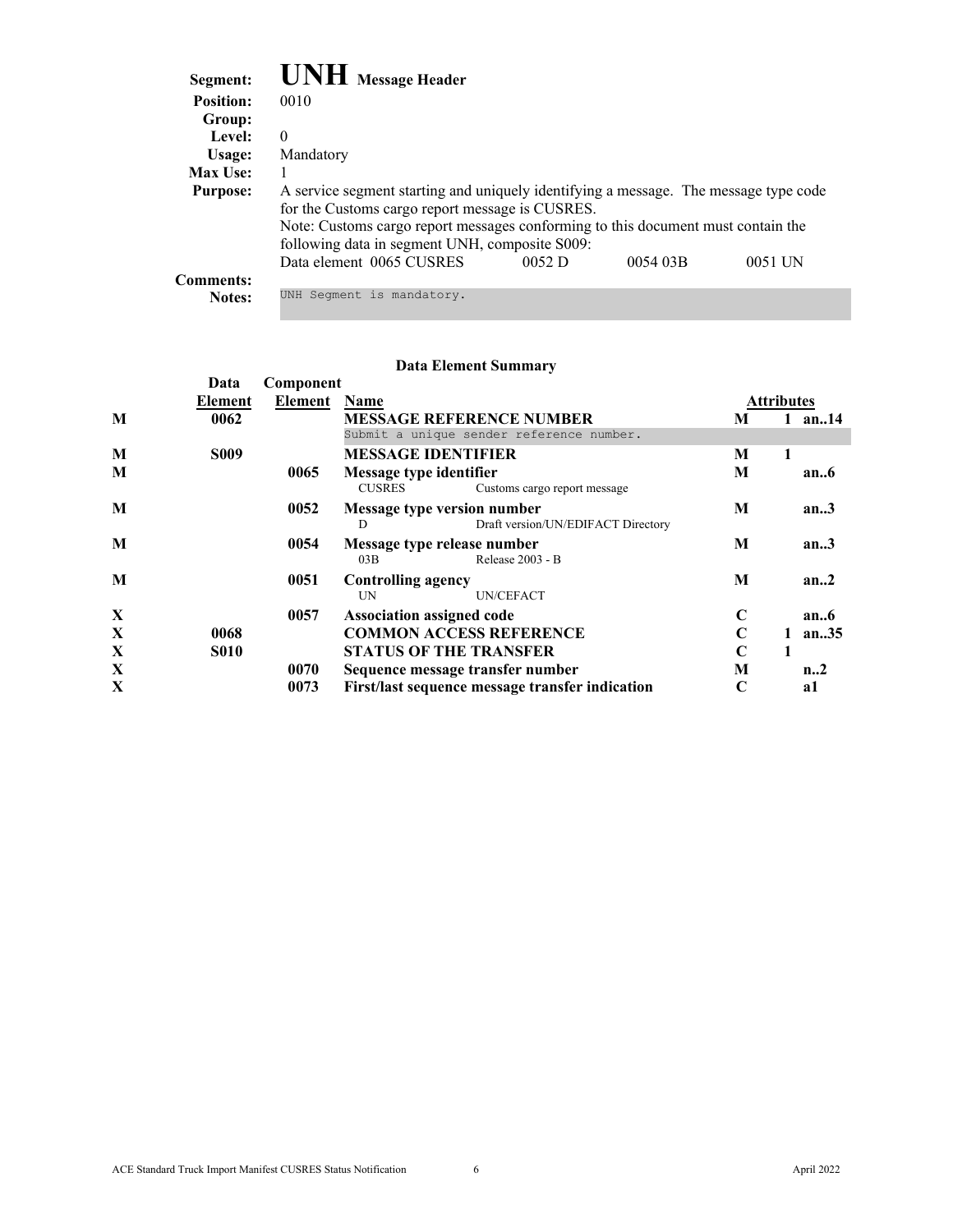| Segment:         | <b>BGM</b> Beginning of Message                                                                                                              |
|------------------|----------------------------------------------------------------------------------------------------------------------------------------------|
| <b>Position:</b> | 0020                                                                                                                                         |
| Group:           |                                                                                                                                              |
| Level:           | $\Omega$                                                                                                                                     |
| Usage:           | Mandatory                                                                                                                                    |
| Max Use:         |                                                                                                                                              |
| <b>Purpose:</b>  | A segment to indicate the type and the reference number of the message to which the<br>CUSRES is a response.                                 |
| <b>Comments:</b> |                                                                                                                                              |
| <b>Notes:</b>    | BGM Segment is mandatory.                                                                                                                    |
|                  | USAGE:                                                                                                                                       |
|                  | To indicate that this CUSRES is a status notification, and<br>$2$ .<br>To provide the Trip Number that this status notification pertains to. |

STANDARD MANIFEST DATA ELEMENTS:

Trip number: A unique number assigned by the carrier issuing the Manifest to each movement of a conveyance. (C106/1004)

|             |                  |           | рата еленісін эйшінаг у                                                     |                   |       |
|-------------|------------------|-----------|-----------------------------------------------------------------------------|-------------------|-------|
|             | Data             | Component |                                                                             |                   |       |
|             | Element          | Element   | <b>Name</b>                                                                 | <b>Attributes</b> |       |
| $\gg$       | C <sub>002</sub> |           | <b>DOCUMENT/MESSAGE NAME</b>                                                |                   |       |
| $\gg$       |                  | 1001      | Document name code<br>34<br>Cargo status                                    | C                 | an.3  |
| X           |                  | 1131      | Code list identification code                                               |                   | an17  |
| X           |                  | 3055      | Code list responsible agency code                                           |                   | an.3  |
| $\mathbf X$ |                  | 1000      | Document name                                                               | C                 | an.35 |
| $\gg$       | C <sub>106</sub> |           | DOCUMENT/MESSAGE IDENTIFICATION                                             | C                 |       |
| $\gg$       |                  | 1004      | Document identifier                                                         | C                 | an.35 |
|             |                  |           | Reports the trip number that was submitted on the original<br>transmission. |                   |       |
| X           |                  | 1056      | <b>Version identifier</b>                                                   |                   | an.9  |
| X           |                  | 1060      | <b>Revision identifier</b>                                                  |                   | an.6  |
| X           | 1225             |           | <b>MESSAGE FUNCTION CODE</b>                                                | C                 | an.3  |
| X           | 4343             |           | <b>RESPONSE TYPE CODE</b>                                                   | C                 | an.3  |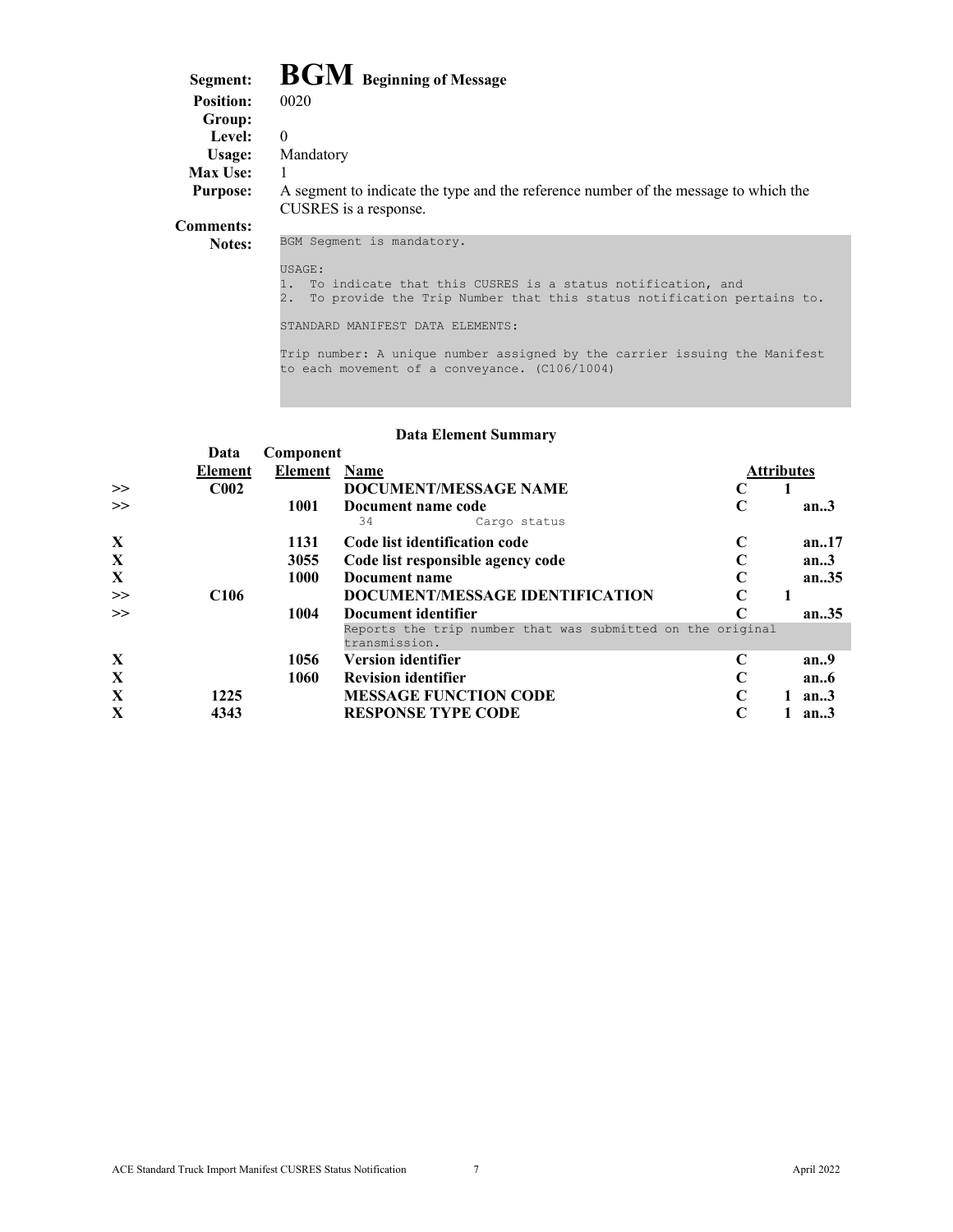| Segment:         | $\mathbf{DTM}$ Date/Time/Period                                                                                                                                                                                                                   |
|------------------|---------------------------------------------------------------------------------------------------------------------------------------------------------------------------------------------------------------------------------------------------|
| <b>Position:</b> | 0030                                                                                                                                                                                                                                              |
| Group:           |                                                                                                                                                                                                                                                   |
| <b>Level:</b>    | $\mathbf{1}$                                                                                                                                                                                                                                      |
| Usage:           | Conditional (Optional)                                                                                                                                                                                                                            |
| <b>Max Use:</b>  | 9                                                                                                                                                                                                                                                 |
| <b>Purpose:</b>  | A segment identifying the relevant dates and times in the message. For example,<br>payment date.                                                                                                                                                  |
| <b>Comments:</b> |                                                                                                                                                                                                                                                   |
| Notes:           | DTM Seqment is conditional.                                                                                                                                                                                                                       |
|                  | USAGE:<br>To report the submitted estimated date and time of arrival of the<br>1.<br>conveyance at the first port in the United States, and<br>To report the actual date and time of the status notification event<br>2.<br>(arrival, held, etc.) |
|                  | STANDARD MANIFEST DATA ELEMENTS:                                                                                                                                                                                                                  |
|                  | Estimated date of arrival at first port in the US: Estimated Date<br>conveyance will arrive at the first port in USA. (C507/2380)                                                                                                                 |
|                  | Estimated time of arrival at first port in the US: Estimated time<br>conveyance will arrive at the first port in USA. (C507/2380)                                                                                                                 |
|                  | NOTE:<br>1. Only one occurrence of this segment is allowed.                                                                                                                                                                                       |

|   | Data             | Component |             |                                                           |               |            |
|---|------------------|-----------|-------------|-----------------------------------------------------------|---------------|------------|
|   | Element          | Element   | <b>Name</b> |                                                           |               | Attributes |
| M | C <sub>507</sub> |           |             | <b>DATE/TIME/PERIOD</b>                                   | M             |            |
| М |                  | 2005      |             | Date or time or period function code qualifier            | M             | an.3       |
|   |                  |           | 132         | Transport means arrival date/time, estimated              |               |            |
|   |                  |           | 163         | Processing start date/time                                |               |            |
|   |                  | 2380      |             | Date or time or period text                               | $\mathcal{C}$ | an.35      |
|   |                  |           | FORMAT:     | Submit the date and time.<br>CCYYMMDDHHMM                 |               |            |
|   |                  | 2379      |             |                                                           | C             | an.3       |
|   |                  |           | 203         | Date or time or period format code<br><b>CCYYMMDDHHMM</b> |               |            |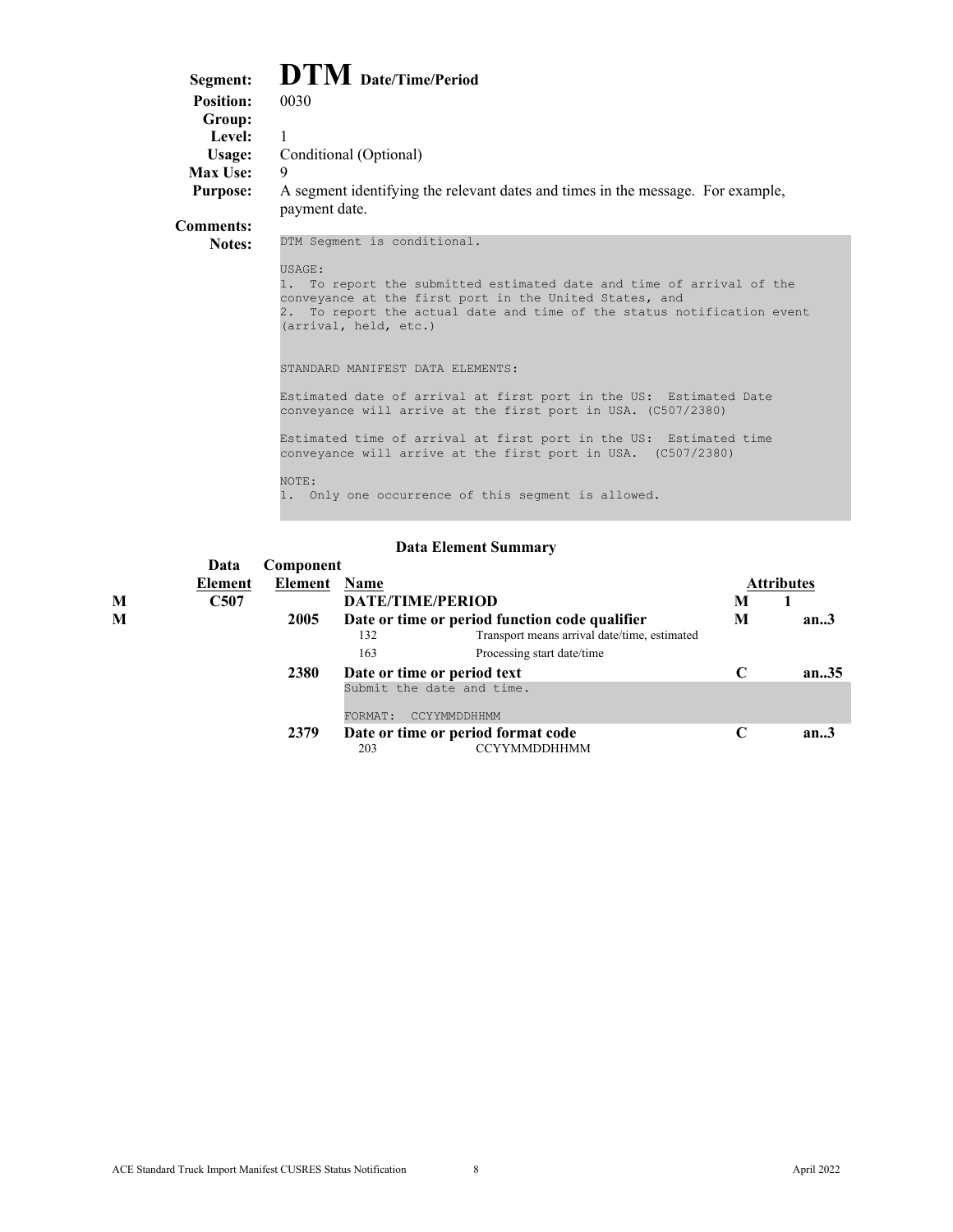|                  | Segment: FTX Free Text                                  |
|------------------|---------------------------------------------------------|
| <b>Position:</b> | 0040                                                    |
| Group:           |                                                         |
| Level:           |                                                         |
| Usage:           | Conditional (Optional)                                  |
| Max Use:         | 99                                                      |
| <b>Purpose:</b>  | A segment stating information in unsolicited clear text |
|                  |                                                         |

**Comments:**

Notes: FTX Segment is conditional.

USAGE: 1. If supplied, to report the carrier's transmission reference number, and/or 2. To report errors in insurance information for the conveyance. NOTE: 1. The data being returned in this segment may be in any order and without labels (ie. NAME, PLCY, AMNT, YEAR). STANDARD MANIFEST DATA ELEMENTS: Transmission reference number: A unique identifier issued by the carrier to reference an inbound transmission. It is returned to the carrier in output messages (CUSRES). (C108/4440)

Insurance name: Vehicle Insurance information-needed for trucks hauling hazardous material. (C108/4440)

Insurance policy number: Conveyance Insurance Policy Number. (C108/4440)

Insurance amount: Dollar amount on insurance policy. (C108/4440)

Insurance year policy issue: Year of Issuance. (C108/4440)

|   | Data             | Component    |                                                                                                         |             |                   |          |
|---|------------------|--------------|---------------------------------------------------------------------------------------------------------|-------------|-------------------|----------|
|   | Element          | Element Name |                                                                                                         |             | <b>Attributes</b> |          |
| M | 4451             |              | <b>TEXT SUBJECT CODE OUALIFIER</b><br>Party information<br>AIO                                          | M           |                   | 1 an $3$ |
|   |                  |              | Insurance information<br><b>INS</b>                                                                     |             |                   |          |
| X | 4453             |              | <b>FREE TEXT FUNCTION CODE</b>                                                                          | C           | $\mathbf{1}$      | an.3     |
| X | C107             |              | <b>TEXT REFERENCE</b>                                                                                   | $\mathbf C$ |                   |          |
| M |                  | 4441         | Free text description code                                                                              | M           |                   | an.17    |
| X |                  | 1131         | Code list identification code                                                                           | C           |                   | an.17    |
| X |                  | 3055         | Code list responsible agency code                                                                       | C           |                   | an.3     |
|   | C <sub>108</sub> |              | <b>TEXT LITERAL</b>                                                                                     | $\mathbf C$ | 1                 |          |
| M |                  | 4440         | <b>Free text</b>                                                                                        | М           |                   | an512    |
|   |                  |              | Reports the carrier's transmission reference number that was<br>submitted on the original transmission. |             |                   |          |
|   |                  |              | Reports any of the following that was submitted on the original<br>transmission:                        |             |                   |          |
|   |                  |              | Name of the insurance company<br>Name of the policy number<br>Liability limit<br>Year of issuance       |             |                   |          |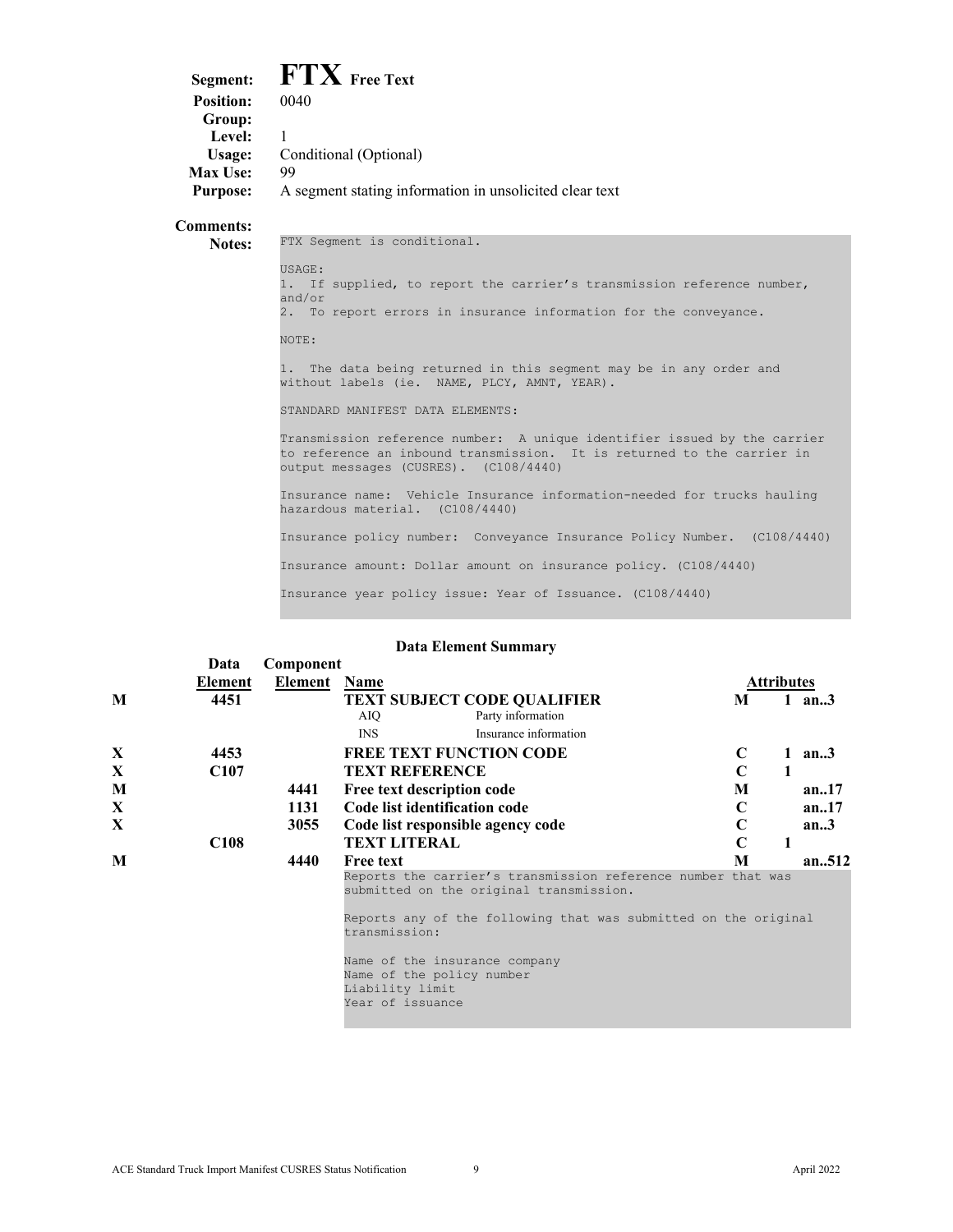|   |      | 4440 | Free text                                                                                               | C |          | an512  |
|---|------|------|---------------------------------------------------------------------------------------------------------|---|----------|--------|
|   |      |      | Reports the carrier's transmission reference number that was<br>submitted on the original transmission. |   |          |        |
|   |      |      | Reports any of the following that was submitted on the original<br>transmission:                        |   |          |        |
|   |      |      | Name of the insurance company                                                                           |   |          |        |
|   |      |      | Name of the policy number<br>Liability limit                                                            |   |          |        |
|   |      |      | Year of issuance                                                                                        |   |          |        |
|   |      | 4440 | <b>Free text</b>                                                                                        | C |          | an.512 |
|   |      |      | Reports the carrier's transmission reference number that was<br>submitted on the original transmission. |   |          |        |
|   |      |      | Reports any of the following that was submitted on the original<br>transmission:                        |   |          |        |
|   |      |      | Name of the insurance company                                                                           |   |          |        |
|   |      |      | Name of the policy number<br>Liability limit                                                            |   |          |        |
|   |      |      | Year of issuance                                                                                        |   |          |        |
|   |      | 4440 | <b>Free text</b>                                                                                        | C |          | an.512 |
|   |      |      | Reports the carrier's transmission reference number that was<br>submitted on the original transmission. |   |          |        |
|   |      |      | Reports any of the following that was submitted on the original<br>transmission:                        |   |          |        |
|   |      |      | Name of the insurance company                                                                           |   |          |        |
|   |      |      | Name of the policy number<br>Liability limit                                                            |   |          |        |
|   |      |      | Year of issuance                                                                                        |   |          |        |
|   |      | 4440 | <b>Free text</b>                                                                                        | C |          | an512  |
|   |      |      | Reports the carrier's transmission reference number that was<br>submitted on the original transmission. |   |          |        |
|   |      |      | Reports any of the following that was submitted on the original<br>transmission:                        |   |          |        |
|   |      |      | Name of the insurance company                                                                           |   |          |        |
|   |      |      | Name of the policy number<br>Liability limit                                                            |   |          |        |
|   |      |      | Year of issuance                                                                                        |   |          |        |
| X | 3453 |      | <b>LANGUAGE NAME CODE</b>                                                                               | C | $1$ an3  |        |
| X | 4447 |      | <b>FREE TEXT FORMAT CODE</b>                                                                            | C | 1 $an.3$ |        |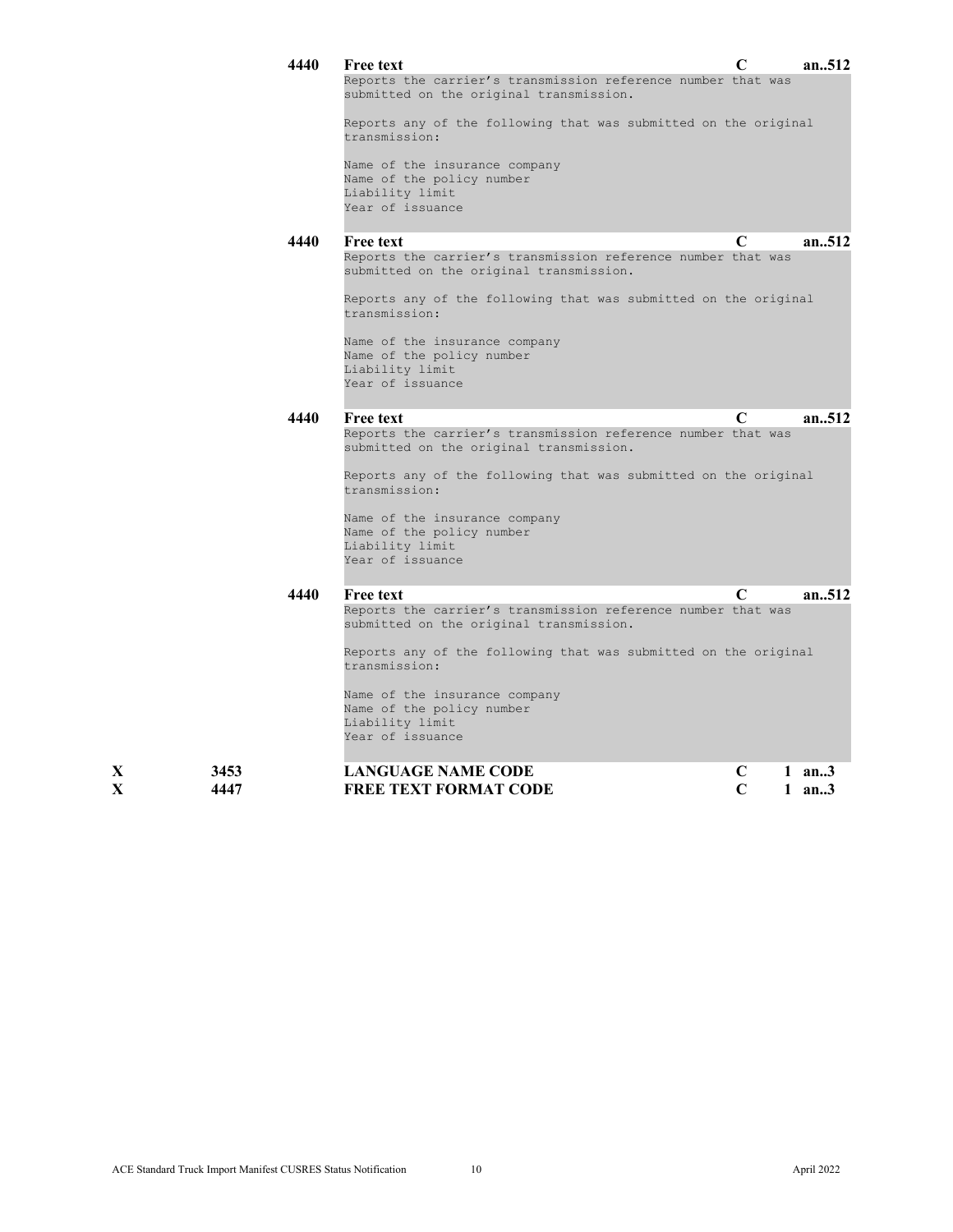# **Segment: TDT** Transport Information<br>Position: 0050

**Position: Group:** Level: 1 **Max Use:** 

**Usage:** Conditional (Optional)

**Purpose:** A segment to specify any means of transport that is related to all information at the lower level of the message.

**Comments:**

**Notes:** TDT Segment is conditional.

USAGE: to report status in conveyance information

NOTES:

1. When reporting status in conveyance details, at least the conveyance ACE ID or conveyance ID will be provided.

2. When reporting status in shipment details, at least the carrier ID and shipment control number or shipment control number/bill control number combination will be provided.

STANDARD MANIFEST DATA ELEMENTS:

Conveyance ACE ID: ACE ID of Conveyance if pre-registered in ACE. (C222/8212).

Conveyance ID: Unique identification of conveyance specified by Carrier as pre-registered in ACE. (C222/8212)

Vehicle identification number: VIN # of Conveyance. (C222/8212)

DOT Number: Department of Transportation (DOT) # of Conveyance (C222/8212)

Transponder ID: The number assigned to the Transponder (RFI equipment) that is attached to the Conveyance. (C222/8212)

Conveyance type: Identify the type of conveyance. (C001/8178)

Method of transportation: Mode by which the merchandise crosses the international border. (C220/8067)

Carrier ID: Carrier SCAC Code (C040/3127)

Import/export/in-transit indicator: Indicates whether the conveyance is entering or leaving the United States. In-Transit as defined in 19 CFR, 123.121. It is a domestic point to point move that's routed through a foreign country. (S009/0057)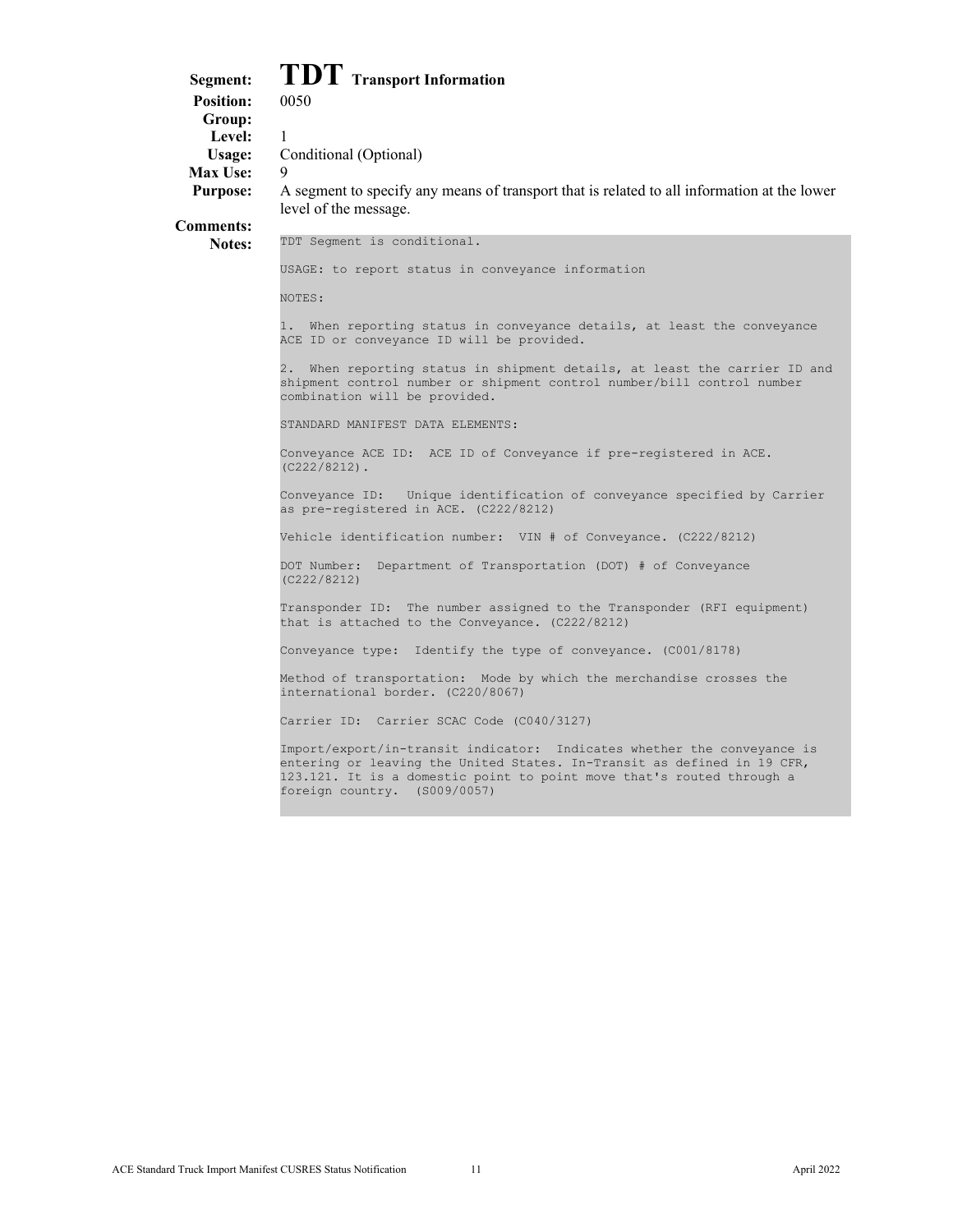|   | <b>Data Element Summary</b> |                     |                                                                                                                        |                |                   |          |  |  |
|---|-----------------------------|---------------------|------------------------------------------------------------------------------------------------------------------------|----------------|-------------------|----------|--|--|
|   | Data                        | Component           |                                                                                                                        |                |                   |          |  |  |
|   | Element                     | <b>Element</b> Name |                                                                                                                        |                | <b>Attributes</b> |          |  |  |
| M | 8051                        |                     | <b>TRANSPORT STAGE CODE QUALIFIER</b><br>At border<br>11                                                               | M              |                   | 1 an $3$ |  |  |
| X | 8028                        |                     | <b>MEANS OF TRANSPORT JOURNEY IDENTIFIER</b>                                                                           | $\mathbf C$    |                   | 1 an17   |  |  |
| X | C <sub>220</sub>            |                     | <b>MODE OF TRANSPORT</b>                                                                                               | $\mathbf C$    | 1                 |          |  |  |
|   |                             | 8067                | Transport mode name code                                                                                               | $\overline{C}$ |                   | an.3     |  |  |
|   |                             |                     | Reports the mode of transportation that was submitted on the<br>original transmission.                                 |                |                   |          |  |  |
| X |                             | 8066                | <b>Transport mode name</b>                                                                                             | C              |                   | an17     |  |  |
|   | C <sub>001</sub>            |                     | <b>TRANSPORT MEANS</b><br>This composite is conditional.                                                               | $\mathbf C$    | 1                 |          |  |  |
| X |                             | 8179                | <b>Transport means description code</b>                                                                                | C              |                   | an.8     |  |  |
| X |                             | 1131                | Code list identification code                                                                                          | $\mathbf C$    |                   | an.17    |  |  |
| X |                             | 3055                | Code list responsible agency code                                                                                      | $\mathbf C$    |                   | an.3     |  |  |
|   |                             | 8178                | <b>Transport means description</b>                                                                                     | $\mathbf C$    |                   | an.17    |  |  |
|   |                             |                     | Reports the conveyance type that was submitted on the original<br>transmission.                                        |                |                   |          |  |  |
| X | C <sub>040</sub>            |                     | <b>CARRIER</b>                                                                                                         | $\mathbf C$    | 1                 |          |  |  |
|   |                             | 3127                | Carrier identifier                                                                                                     | $\mathbf C$    |                   | an17     |  |  |
|   |                             |                     | Reports the carrier's Standard Carrier Alpha Code (SCAC) that was<br>submitted on the original transmission.           |                |                   |          |  |  |
| X |                             | 1131                | Code list identification code                                                                                          | $\mathbf C$    |                   | an17     |  |  |
| X |                             | 3055                | Code list responsible agency code                                                                                      | $\mathbf C$    |                   | an.3     |  |  |
| X |                             | 3128                | Carrier name                                                                                                           | $\mathbf C$    |                   | an35     |  |  |
|   | 8101                        |                     | <b>TRANSIT DIRECTION INDICATOR CODE</b>                                                                                | $\mathbf C$    |                   | $1$ an3  |  |  |
|   |                             |                     | Reports the import/export/in-transit indicator that was submitted<br>on the original transmission.                     |                |                   |          |  |  |
| X | C401                        |                     | <b>EXCESS TRANSPORTATION INFORMATION</b>                                                                               | $\mathbf C$    | $\mathbf{1}$      |          |  |  |
| X |                             | 8457                | <b>Excess transportation reason code</b>                                                                               | M              |                   | an.3     |  |  |
| X |                             | 8459                | <b>Excess transportation responsibility code</b>                                                                       | M              |                   | an.3     |  |  |
| X |                             | 7130                | <b>Customer shipment authorisation identifier</b>                                                                      | $\mathbf C$    |                   | an.17    |  |  |
|   | C <sub>222</sub>            |                     | <b>TRANSPORT IDENTIFICATION</b>                                                                                        | $\mathbf C$    | $\mathbf{1}$      |          |  |  |
| X |                             | 8213                | <b>Transport means identification name identifier</b>                                                                  | $\mathbf C$    |                   | an9      |  |  |
|   |                             | 1131                | Code list identification code<br>WHEN C222/8212 is an ACE conveyance ID, use 109                                       | $\mathbf C$    |                   | an17     |  |  |
|   |                             |                     | WHEN C222/8212 is a conveyance ID, use $172$                                                                           |                |                   |          |  |  |
|   |                             |                     | WHEN C222/8212 is a transponder ID, use 8                                                                              |                |                   |          |  |  |
|   |                             |                     | WHEN C222/8212 is a VIN, use 146                                                                                       |                |                   |          |  |  |
|   |                             |                     | WHEN C222/8212 is a DOT number, use 274                                                                                |                |                   |          |  |  |
|   |                             |                     | Electromagnetic transmitter identification<br>8                                                                        |                |                   |          |  |  |
|   |                             |                     | 109<br>Customs indicator                                                                                               |                |                   |          |  |  |
|   |                             |                     | 146<br>Means of transport identification                                                                               |                |                   |          |  |  |
|   |                             |                     | 172<br>Carriers                                                                                                        |                |                   |          |  |  |
|   |                             |                     | 274<br>Department of Transportation number                                                                             |                |                   |          |  |  |
| X |                             | 3055                | Code list responsible agency code                                                                                      | $\mathbf C$    |                   | an3      |  |  |
|   |                             | 8212                | <b>Transport means identification name</b>                                                                             | $\mathbf C$    |                   | an.35    |  |  |
|   |                             |                     | Reports the following that was submitted:<br>ACE conveyance ID<br>Conveyance ID<br>Transponder ID<br>VIN<br>DOT number |                |                   |          |  |  |
| X |                             | 8453                | <b>Transport means nationality code</b>                                                                                | $\mathbf C$    |                   | an.3     |  |  |
| X | 8281                        |                     | <b>TRANSPORT MEANS OWNERSHIP INDICATOR</b><br><b>CODE</b>                                                              | $\mathbf C$    |                   | 1 an3    |  |  |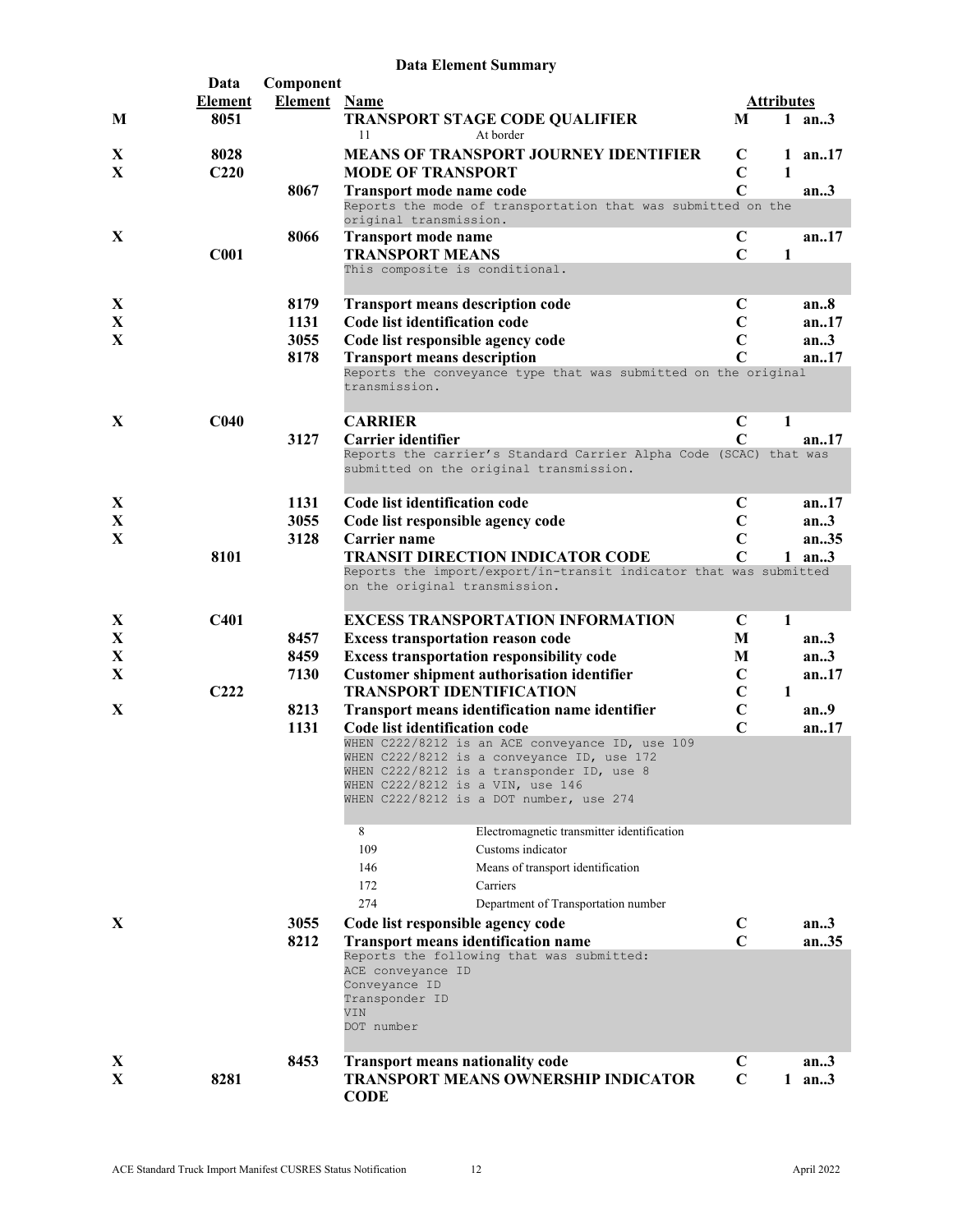| Segment:         | $\mathbf{LOC}$ Place/Location Identification                                                              |
|------------------|-----------------------------------------------------------------------------------------------------------|
| <b>Position:</b> | 0060                                                                                                      |
| Group:           |                                                                                                           |
| Level:           |                                                                                                           |
| Usage:           | Conditional (Optional)                                                                                    |
| Max Use:         | 99                                                                                                        |
| <b>Purpose:</b>  | A segment to identify a country and/or place and/or location information related to the<br>whole message. |
| <b>Comments:</b> |                                                                                                           |
| Notes:           | LOC Seqment is mandatory.                                                                                 |
|                  | to report status on the district port of entry.<br>USAGE:                                                 |
|                  | MANIFEST DATA ELEMENTS:<br>STANDARD                                                                       |

Actual port of where status notification event occurred (ie. Arrival, hold, release, seized): Port code where cargo actually entered the U.S, or was held, released or seized. (C517/3225)

|   | Data             | Component |                                                                          |                   |   |          |
|---|------------------|-----------|--------------------------------------------------------------------------|-------------------|---|----------|
|   | Element          | Element   | Name                                                                     | <b>Attributes</b> |   |          |
| M | 3227             |           | <b>LOCATION FUNCTION CODE QUALIFIER</b>                                  | M                 |   | 1 an $3$ |
|   |                  |           | Port of entry<br>24                                                      |                   |   |          |
| > | C517             |           | <b>LOCATION IDENTIFICATION</b>                                           | C                 | 1 |          |
| > |                  | 3225      | <b>Location name code</b>                                                |                   |   | an35     |
|   |                  |           | Reporting the actual port of where status notification event<br>occurred |                   |   |          |
| > |                  | 1131      | Code list identification code                                            | $\mathbf C$       |   | an.17    |
|   |                  |           | Customs domestic port location codes (US Schedule D)<br>77               |                   |   |          |
| X |                  | 3055      | Code list responsible agency code                                        | C                 |   | an.3     |
| X |                  | 3224      | <b>Location name</b>                                                     | C                 |   | an256    |
| X | C <sub>519</sub> |           | RELATED LOCATION ONE IDENTIFICATION                                      | C                 | 1 |          |
| X |                  | 3223      | First related location name code                                         | C                 |   | an.25    |
| X |                  | 1131      | Code list identification code                                            |                   |   | an.17    |
| X |                  | 3055      | Code list responsible agency code                                        | C                 |   | an.3     |
| X |                  | 3222      | <b>First related location name</b>                                       | C                 |   | an.70    |
| X | C <sub>553</sub> |           | <b>RELATED LOCATION TWO IDENTIFICATION</b>                               | $\mathbf C$       | 1 |          |
| X |                  | 3233      | Second related location name code                                        | C                 |   | an.25    |
| X |                  | 1131      | Code list identification code                                            |                   |   | an.17    |
| X |                  | 3055      | Code list responsible agency code                                        | C                 |   | an.3     |
| X |                  | 3232      | Second related location name                                             | C                 |   | an70     |
| X | 5479             |           | <b>RELATION CODE</b>                                                     | C                 | 1 | an.3     |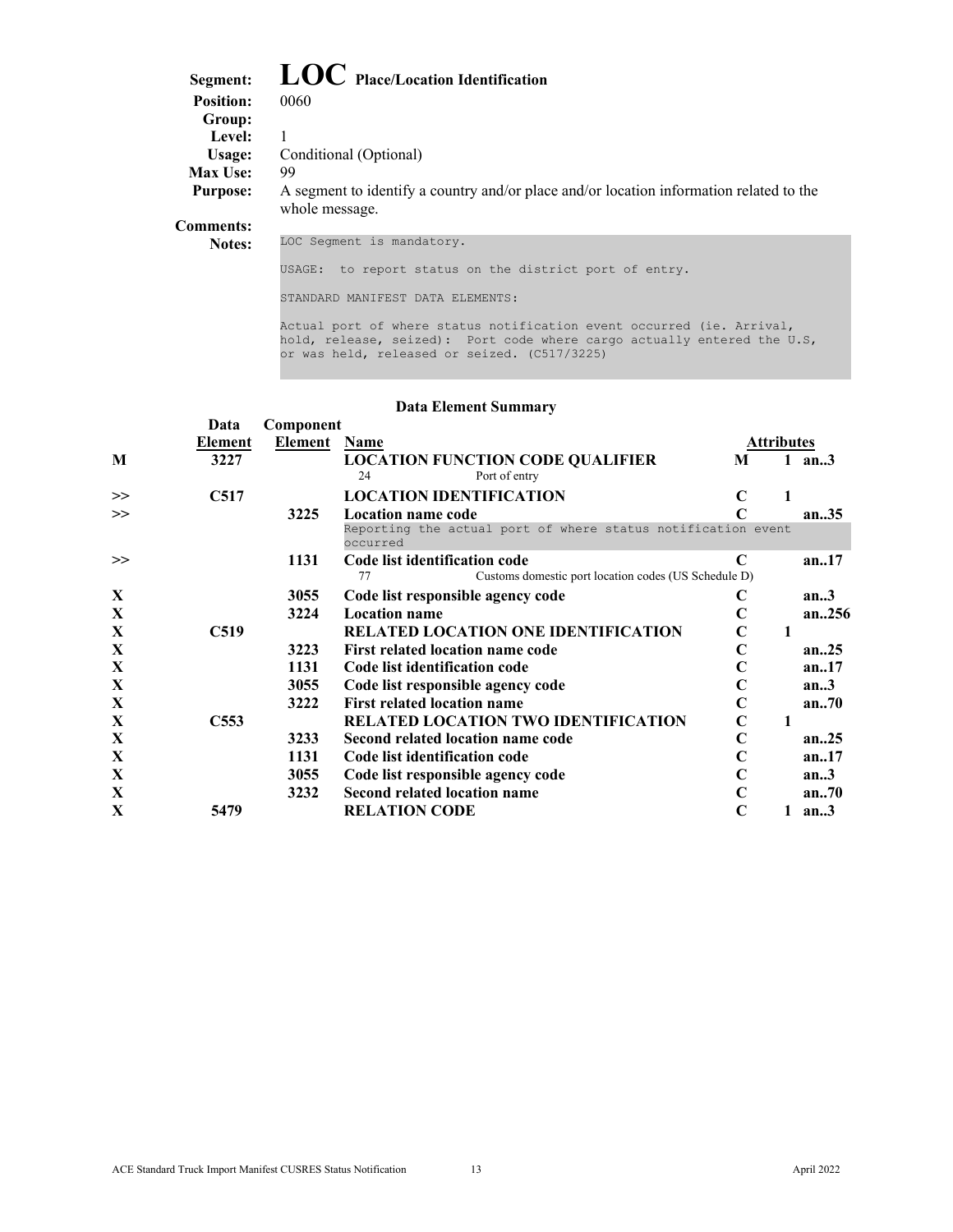# <span id="page-14-0"></span>**Group: NAD Segment Group 1: Name and Address**

| <b>Position:</b> | 0090                                                                                                       |
|------------------|------------------------------------------------------------------------------------------------------------|
| Group:           |                                                                                                            |
| Level:           |                                                                                                            |
| Usage:           | Conditional (Optional)                                                                                     |
| Max Use:         | 99                                                                                                         |
| <b>Purpose:</b>  | A group of segments identifying party details, including contact and communication<br>contact information. |
| <b>Notes:</b>    | Segment Group 1 is mandatory.                                                                              |
|                  | to report status of trip relating to carrier<br>USAGE:                                                     |
|                  | STANDARD MANIFEST DATA ELEMENTS                                                                            |
|                  | NAD Segment: Party ID (carrier)                                                                            |

### **Segment Summary**

|   | Pos.       | Seg. |                           | Reg. |            | Max. Group: |
|---|------------|------|---------------------------|------|------------|-------------|
|   | <u>No.</u> | ID   | <b>Name</b>               | Des. | <b>Use</b> | Repeat      |
| М |            |      | 0100 NAD Name and Address |      |            |             |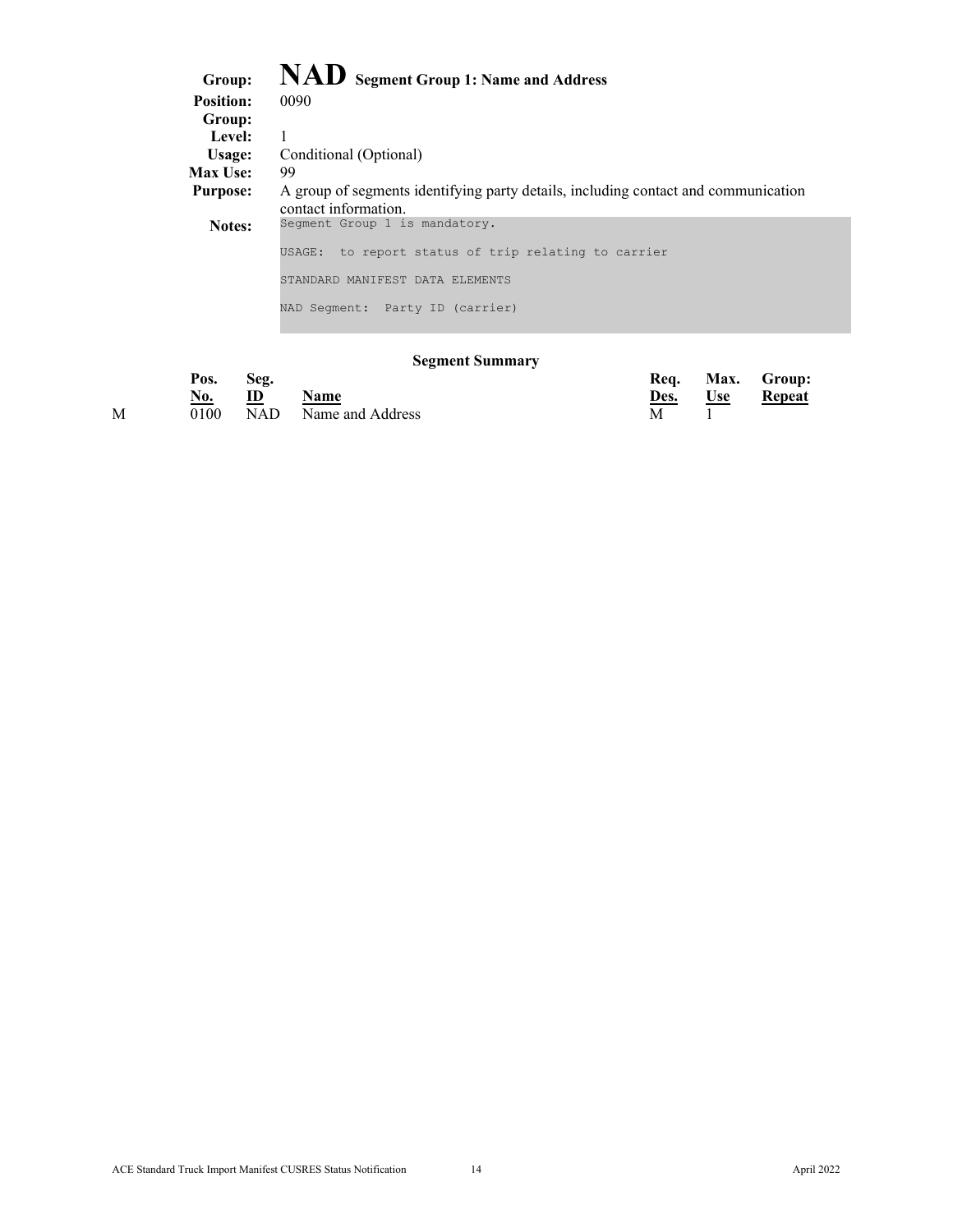<span id="page-15-0"></span>

| Segment:         | <b>NAD</b> Name and Address                                                                                                                            |
|------------------|--------------------------------------------------------------------------------------------------------------------------------------------------------|
| <b>Position:</b> | 0100 (Trigger Segment)                                                                                                                                 |
| Group:           | Segment Group 1 (Name and Address)<br>Conditional (Optional)                                                                                           |
| <b>Level:</b>    |                                                                                                                                                        |
| Usage:           | Mandatory                                                                                                                                              |
| <b>Max Use:</b>  |                                                                                                                                                        |
| <b>Purpose:</b>  | A segment to identify the name and/or address of the party related to all information at<br>the lower level of the message. For example, the importer. |
| Comments:        |                                                                                                                                                        |
| <b>Notes:</b>    | NAD Segment is mandatory.                                                                                                                              |
|                  | to report carrier ACE id.<br>USAGE:                                                                                                                    |

Party ID (carrier): Carrier ACE id

STANDARD MANIFEST DATA ELEMENTS:

|              | Data             | Component |                                                                            |                   |              |           |
|--------------|------------------|-----------|----------------------------------------------------------------------------|-------------------|--------------|-----------|
|              | <b>Element</b>   | Element   | Name                                                                       | <b>Attributes</b> |              |           |
| M            | 3035             |           | PARTY FUNCTION CODE QUALIFIER                                              | M                 |              | $1$ an3   |
|              |                  |           | Reports the party type that was submitted on the original<br>transmission. |                   |              |           |
|              | C <sub>082</sub> |           | PARTY IDENTIFICATION DETAILS                                               | $\mathbf C$       | 1            |           |
| M            |                  | 3039      | Party identifier                                                           | M                 |              | an.35     |
|              |                  |           | Reports the carrier that was submitted on the original<br>transmission.    |                   |              |           |
| >>           |                  | 1131      | Code list identification code<br>109<br>Customs indicator                  | $\mathbf C$       |              | an17      |
| X            |                  | 3055      | Code list responsible agency code                                          | $\mathbf C$       |              | an.3      |
| X            | C <sub>058</sub> |           | <b>NAME AND ADDRESS</b>                                                    | $\mathbf C$       | $\mathbf{1}$ |           |
| $\mathbf X$  |                  | 3124      | Name and address description                                               | M                 |              | an35      |
| X            |                  | 3124      | Name and address description                                               | $\mathbf C$       |              | an.35     |
| $\mathbf X$  |                  | 3124      | Name and address description                                               | $\mathbf C$       |              | an35      |
| X            |                  | 3124      | Name and address description                                               | $\mathbf C$       |              | an35      |
| X            |                  | 3124      | Name and address description                                               | $\overline{C}$    |              | an.35     |
| $\mathbf X$  | C080             |           | <b>PARTY NAME</b>                                                          | $\overline{C}$    | $\mathbf{1}$ |           |
| M            |                  | 3036      | Party name                                                                 | M                 |              | an.35     |
| X            |                  | 3036      | Party name                                                                 | $\mathbf C$       |              | an35      |
| $\mathbf X$  |                  | 3036      | Party name                                                                 | $\overline{C}$    |              | an35      |
| $\mathbf X$  |                  | 3036      | Party name                                                                 | $\overline{C}$    |              | an35      |
| $\mathbf X$  |                  | 3036      | Party name                                                                 | $\overline{C}$    |              | an35      |
| X            |                  | 3045      | Party name format code                                                     | $\mathbf C$       |              | an.3      |
| X            | C <sub>059</sub> |           | <b>STREET</b>                                                              | $\mathbf C$       | $\mathbf{1}$ |           |
| X            |                  | 3042      | Street and number or post office box identifier                            | M                 |              | an.35     |
| X            |                  | 3042      | Street and number or post office box identifier                            | $\mathbf C$       |              | an35      |
| $\mathbf X$  |                  | 3042      | Street and number or post office box identifier                            | $\mathbf C$       |              | an35      |
| $\mathbf X$  |                  | 3042      | Street and number or post office box identifier                            | $\mathbf C$       |              | an35      |
| X            | 3164             |           | <b>CITY NAME</b>                                                           | $\mathbf C$       | $\mathbf{1}$ | an35      |
| X            | <b>C819</b>      |           | <b>COUNTRY SUB-ENTITY DETAILS</b>                                          | $\mathbf C$       | 1            |           |
| $\mathbf{X}$ |                  | 3229      | Country sub-entity name code                                               | $\overline{C}$    |              | an.9      |
| $\mathbf X$  |                  | 1131      | Code list identification code                                              | $\mathbf C$       |              | an17      |
| $\mathbf X$  |                  | 3055      | Code list responsible agency code                                          | $\mathbf C$       |              | an.3      |
| X            |                  | 3228      | Country sub-entity name                                                    | $\overline{C}$    |              | an.70     |
| X            | 3251             |           | POSTAL IDENTIFICATION CODE                                                 | $\mathbf C$       |              | 1 an $17$ |
| X            | 3207             |           | <b>COUNTRY NAME CODE</b>                                                   | $\overline{C}$    |              | $1$ an3   |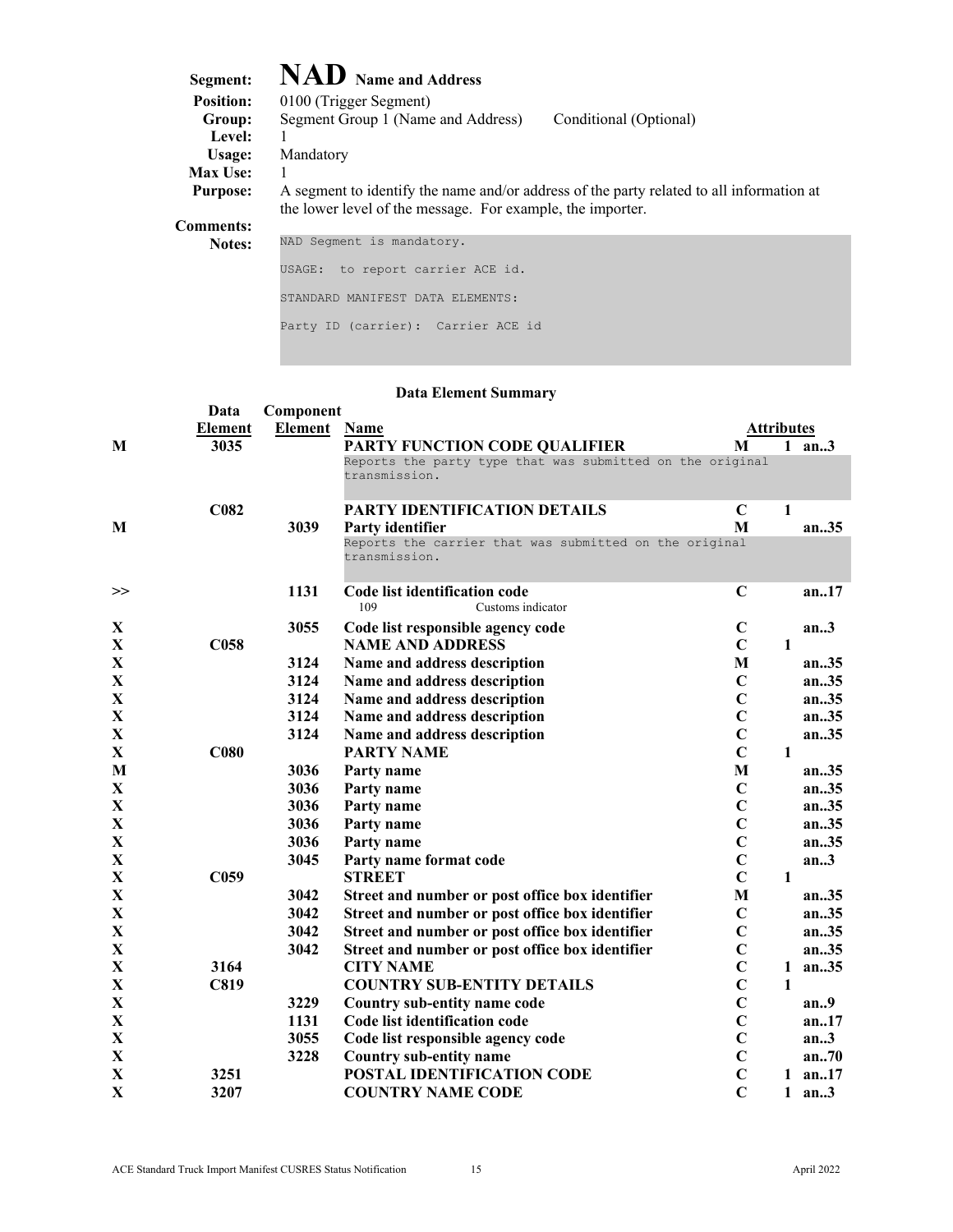<span id="page-16-0"></span>

| RFF Segment Group 3: Reference<br><b>Position:</b><br>0140<br>Group:<br>Level:<br>$\mathbf{1}$<br>Conditional (Optional)<br>Usage:<br>Max Use:<br>999                                           |  |
|-------------------------------------------------------------------------------------------------------------------------------------------------------------------------------------------------|--|
|                                                                                                                                                                                                 |  |
|                                                                                                                                                                                                 |  |
|                                                                                                                                                                                                 |  |
|                                                                                                                                                                                                 |  |
|                                                                                                                                                                                                 |  |
| A group of segments identifying references, dates and locations related information.<br><b>Purpose:</b><br>Segment Group 1 is conditional.<br>Notes:                                            |  |
|                                                                                                                                                                                                 |  |
| USAGE:                                                                                                                                                                                          |  |
| 1. To report the submitted amendment to the conveyance, trip,<br>crew/passenger, and/or equipment information after the manifest has been<br>finalized, and/or                                  |  |
| 2. To report status referenced to a conveyance or equipment.                                                                                                                                    |  |
| STANDARD MANIFEST DATA ELEMENTS:                                                                                                                                                                |  |
| RFF Segment: Amendment code (Manifest)                                                                                                                                                          |  |
| Equipment ACE ID                                                                                                                                                                                |  |
| Equipment type                                                                                                                                                                                  |  |
| Equipment number                                                                                                                                                                                |  |
| Equipment license plate                                                                                                                                                                         |  |
| Conveyance License plate number                                                                                                                                                                 |  |
| LOC Seqment: Conveyance State/Province of registration of license plate<br>Conveyance Country of registration of license plate<br>Equipment license state/province<br>Equipment license country |  |

#### **Segment Summary**

|               | Pos.       | Seg.         |                                        | Rea. |            | Max. Group:   |
|---------------|------------|--------------|----------------------------------------|------|------------|---------------|
|               | <u>No.</u> | $\mathbf{D}$ | <u>Name</u>                            | Des. | <b>Use</b> | <b>Repeat</b> |
| M             | 0150       | RFF          | Reference                              |      |            |               |
| $\mathcal{C}$ |            |              | 0170 LOC Place/Location Identification |      |            |               |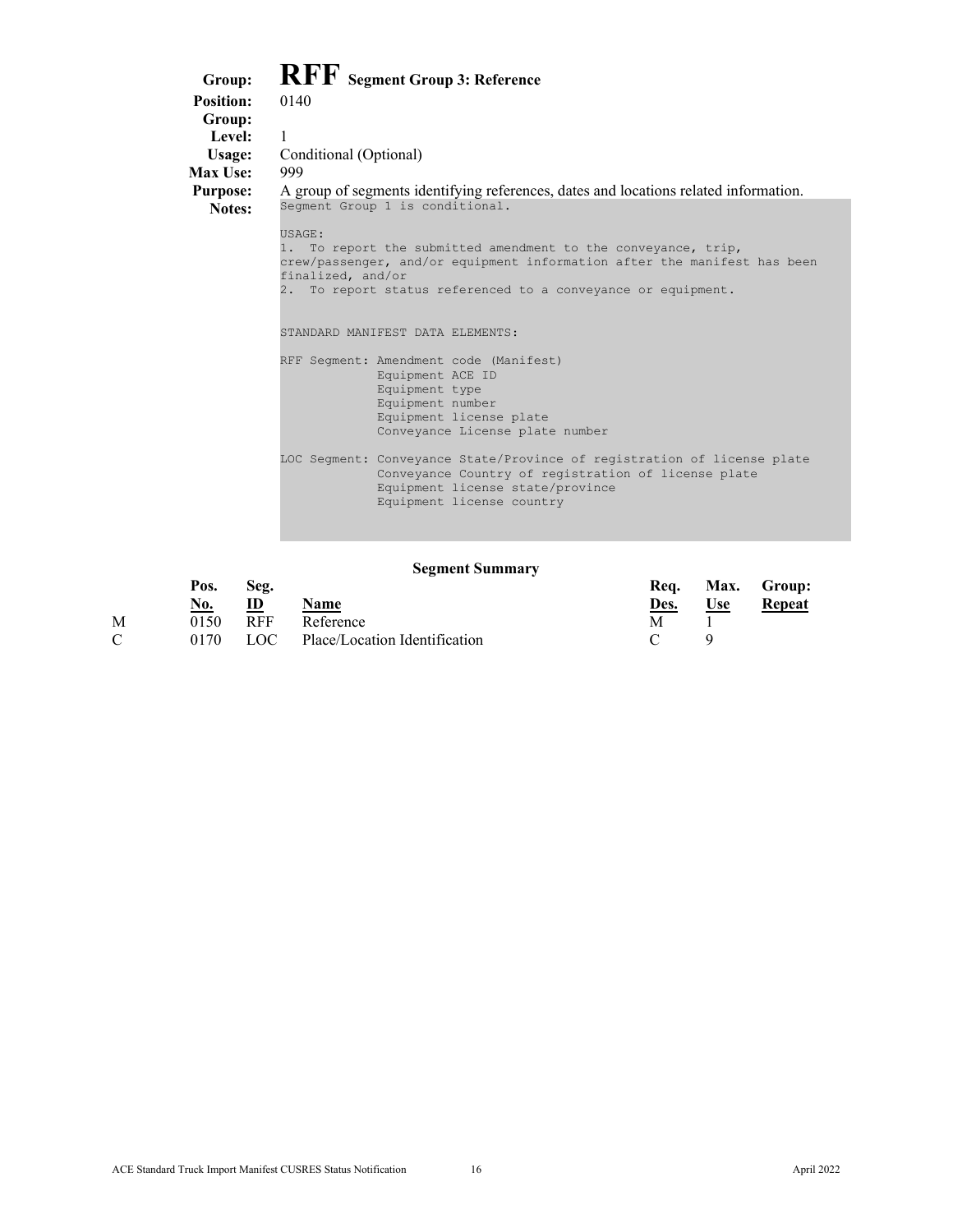#### <span id="page-17-0"></span>**Segment: RFF** Reference<br>**Position:** 0150 (Trigger Segmer 0150 (Trigger Segment) Group: Segment Group 3 (Reference) Conditional (Optional) **Level:** 1 **Usage:** Mandatory **Max Use:** 1 **Purpose:** A segment identifying references (e.g. manifest number). **Comments: Notes:** RFF Segment is conditional. USAGE: 1. To report the submitted amendment to the conveyance, trip, crew/passenger, and/or equipment information after the manifest has been finalized, and/or 2. To reference a conveyance or equipment for the status. STANDARD MANIFEST DATA ELEMENTS: Amendment code (Manifest): Used to specify amendment reason for changes after complete submission of Manifest to Customs. (C506/1154) Equipment ACE ID: ACE ID of Equipment if pre-registered in ACE. (C237/8260) Equipment type: Coded identification of the type uniquely identifying each article of transport equipment. (DE 8053) Equipment number: Number shown on the equipment - Mark/Initial (if applicable) + Number. (C237/8260) Equipment license plate: License plate of equipment (C506/1154) Conveyance License plate number: License plate of conveyance. (C506/1154)

|             |             |                      |                                                                                        | раца елешени эмпинан у                                                                                                                                                                                                                                                                                                             |                       |                       |
|-------------|-------------|----------------------|----------------------------------------------------------------------------------------|------------------------------------------------------------------------------------------------------------------------------------------------------------------------------------------------------------------------------------------------------------------------------------------------------------------------------------|-----------------------|-----------------------|
|             | Data        | Component            |                                                                                        |                                                                                                                                                                                                                                                                                                                                    |                       |                       |
|             | Element     | <b>Element</b> Name  |                                                                                        |                                                                                                                                                                                                                                                                                                                                    |                       | <b>Attributes</b>     |
| M           | <b>C506</b> |                      | <b>REFERENCE</b>                                                                       |                                                                                                                                                                                                                                                                                                                                    | M                     | 1                     |
| M           |             | 1153                 | Reference code qualifier                                                               |                                                                                                                                                                                                                                                                                                                                    | M                     | an.3                  |
|             |             |                      |                                                                                        | Use 'RFA' when reporting an Amendment code.<br>Use 'ABZ' when reporting license plate number of the equipment.<br>Use 'ACD' when reporting license plate number of the conveyance.<br>Use 'AAQ' when reporting an equipment ACE ID.<br>Use 'ZZZ' when reporting an equipment type.<br>Use 'EQ' when reporting an equipment number. |                       |                       |
|             |             |                      | AAO                                                                                    | Container identification number                                                                                                                                                                                                                                                                                                    |                       |                       |
|             |             |                      | ABZ                                                                                    | Vehicle license number                                                                                                                                                                                                                                                                                                             |                       |                       |
|             |             |                      | <b>ACD</b>                                                                             | Additional reference number                                                                                                                                                                                                                                                                                                        |                       |                       |
|             |             |                      | EQ                                                                                     | Equipment number                                                                                                                                                                                                                                                                                                                   |                       |                       |
|             |             |                      | <b>RFA</b>                                                                             | Reason for amendment                                                                                                                                                                                                                                                                                                               |                       |                       |
|             |             |                      | <b>ZZZ</b>                                                                             | Mutually defined                                                                                                                                                                                                                                                                                                                   |                       |                       |
|             |             | 1154                 | Reference identifier                                                                   |                                                                                                                                                                                                                                                                                                                                    | $\mathbf C$           | an.70                 |
|             |             |                      | Trip amendment code<br>Equipment ACE ID<br>Equipment type<br>Equipment number          | Reports the following that was submitted:<br>Equipment license plate number<br>Conveyance license plate number                                                                                                                                                                                                                     |                       |                       |
| X<br>X<br>X |             | 1156<br>4000<br>1060 | Document line identifier<br>Reference version identifier<br><b>Revision identifier</b> |                                                                                                                                                                                                                                                                                                                                    | $\mathbf C$<br>C<br>C | an.6<br>an.35<br>an.6 |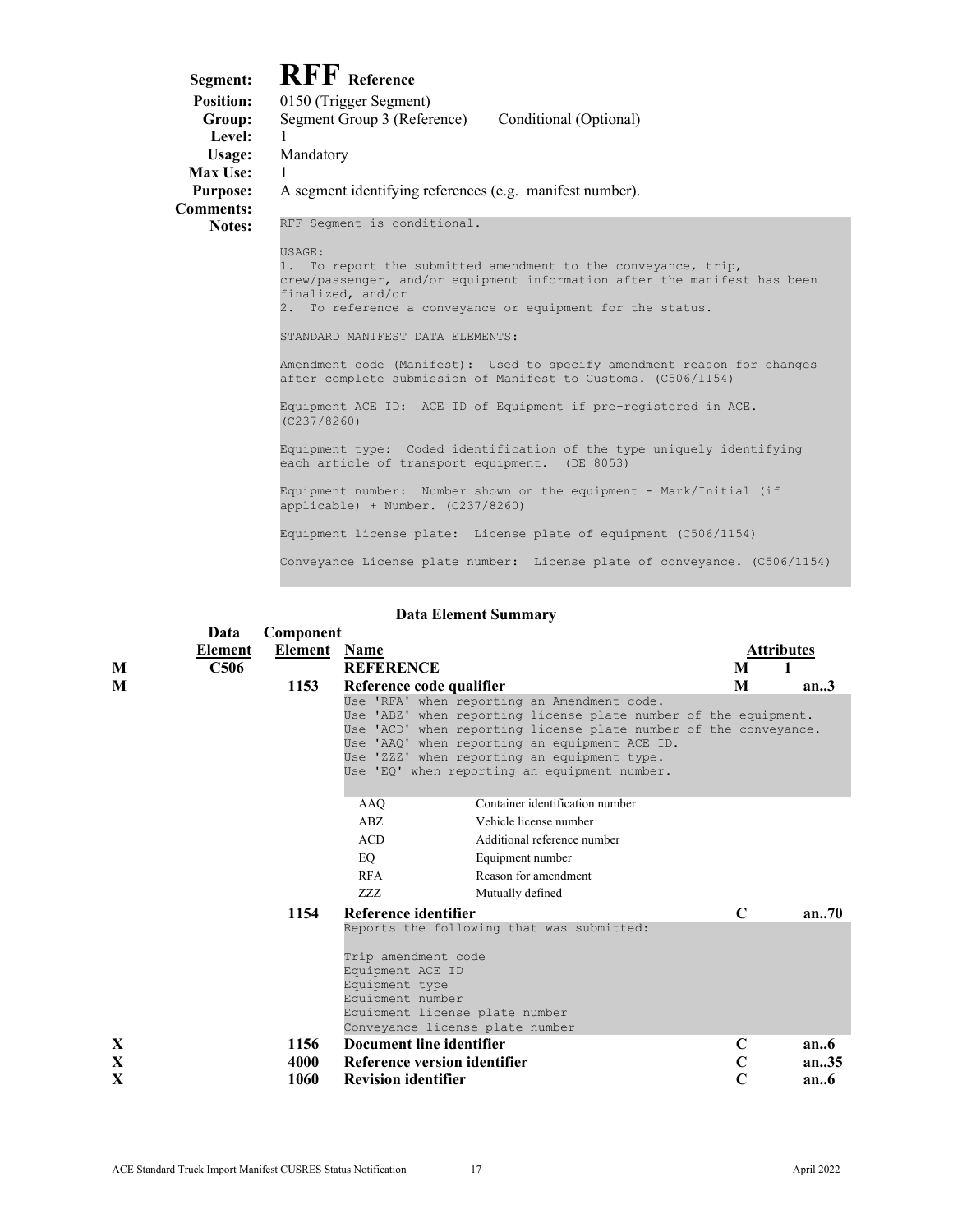# <span id="page-18-0"></span>**Segment: LOC Place/Location Identification**

| эедшені.         |                                                                 |
|------------------|-----------------------------------------------------------------|
| <b>Position:</b> | 0170                                                            |
| Group:           | Conditional (Optional)<br>Segment Group 3 (Reference)           |
| Level:           | $\mathcal{D}_{\mathcal{L}}$                                     |
| Usage:           | Conditional (Optional)                                          |
| <b>Max Use:</b>  | 9                                                               |
| <b>Purpose:</b>  | A segment identifying a location relating to the preceding RFF. |
| <b>Comments:</b> |                                                                 |
| <b>Notes:</b>    | LOC Segment is conditional.                                     |
|                  | USAGE: to reference a conveyance or equipment for the status.   |
|                  | MANIFEST DATA ELEMENTS:<br>STANDARD                             |

Conveyance Country of registration of license plate: Country of registration of license plate associated with the conveyance. (C517/3225)

Conveyance State/Province of registration: State/Province of registration of license plate associated with the conveyance. (C517/3225)

Equipment license state/province: State/Province of registration of license plate. (C517/3225)

Equipment license country: Country of registration of license plate. (C517/3225)

|             | Data             | Component      |                                                                                                       |                   |              |          |
|-------------|------------------|----------------|-------------------------------------------------------------------------------------------------------|-------------------|--------------|----------|
|             | <b>Element</b>   | <b>Element</b> | <b>Name</b>                                                                                           | <b>Attributes</b> |              |          |
| M           | 3227             |                | <b>LOCATION FUNCTION CODE QUALIFIER</b><br>89<br>Place of registration                                | M                 |              | 1 $an.3$ |
|             | C517             |                | <b>LOCATION IDENTIFICATION</b>                                                                        | $\mathbf C$       | 1            |          |
|             |                  | 3225           | <b>Location name code</b>                                                                             | $\mathsf{C}$      |              | an35     |
|             |                  |                | Reporting the license plate place of registration that was<br>submitted on the original transmission. |                   |              |          |
|             |                  | 1131           | Code list identification code                                                                         | C                 |              | an17     |
|             |                  |                | WHEN the coded identifier in C517/3225 is a country of                                                |                   |              |          |
|             |                  |                | registration, use 162.<br>WHEN the coded identifier in C517/3225 is a state/province of               |                   |              |          |
|             |                  |                | registration, use 163.                                                                                |                   |              |          |
|             |                  |                | 162<br>Country                                                                                        |                   |              |          |
|             |                  |                | 163<br>Country sub-entity                                                                             |                   |              |          |
| X           |                  | 3055           | Code list responsible agency code                                                                     | C                 |              | an.3     |
| X           |                  | 3224           | <b>Location name</b>                                                                                  | $\overline{C}$    |              | an.256   |
| X           | C <sub>519</sub> |                | RELATED LOCATION ONE IDENTIFICATION                                                                   | $\mathbf C$       | 1            |          |
| X           |                  | 3223           | First related location name code                                                                      | $\overline{C}$    |              | an.25    |
| $\mathbf X$ |                  | 1131           | Code list identification code                                                                         | $\mathbf C$       |              | an.17    |
| X           |                  | 3055           | Code list responsible agency code                                                                     | $\mathbf C$       |              | an.3     |
| $\mathbf X$ |                  | 3222           | <b>First related location name</b>                                                                    | $\overline{C}$    |              | an.70    |
| X           | C <sub>553</sub> |                | RELATED LOCATION TWO IDENTIFICATION                                                                   | $\mathbf C$       | 1            |          |
| X           |                  | 3233           | Second related location name code                                                                     | $\overline{C}$    |              | an.25    |
| $\mathbf X$ |                  | 1131           | Code list identification code                                                                         | $\mathbf C$       |              | an.17    |
| $\mathbf X$ |                  | 3055           | Code list responsible agency code                                                                     | $\mathbf C$       |              | an.3     |
| $\mathbf X$ |                  | 3232           | <b>Second related location name</b>                                                                   | $\mathbf C$       |              | an.70    |
| X           | 5479             |                | <b>RELATION CODE</b>                                                                                  | $\mathbf C$       | $\mathbf{1}$ | an.3     |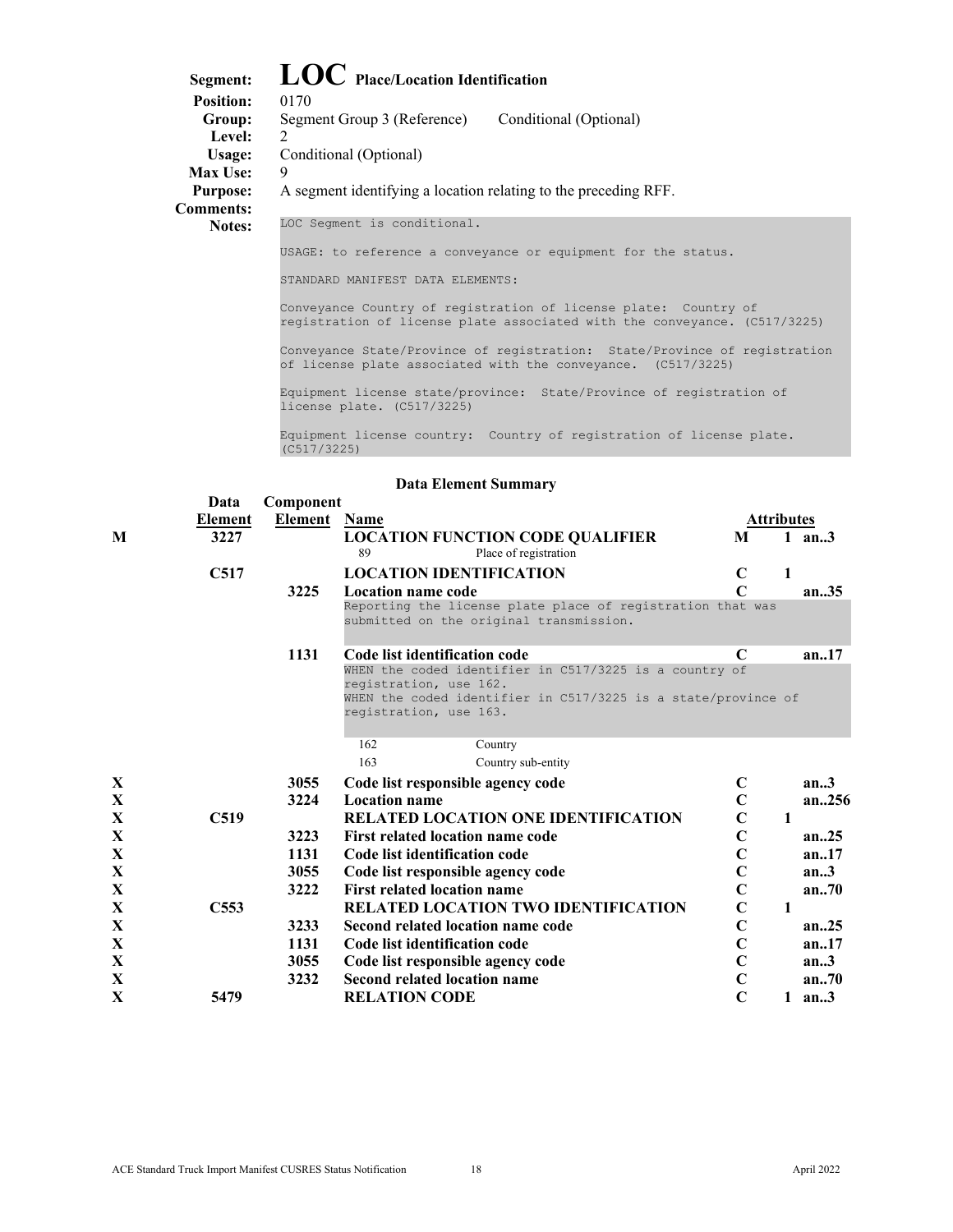| Group :          | <b>ERP</b> Segment Group 4: Error Point Details                                                                       |
|------------------|-----------------------------------------------------------------------------------------------------------------------|
| <b>Position:</b> | 0180                                                                                                                  |
| Group:           |                                                                                                                       |
| Level:           |                                                                                                                       |
| Usage:           | Conditional (Optional)                                                                                                |
| <b>Max Use:</b>  | 99                                                                                                                    |
| <b>Purpose:</b>  | A group of segments identifying an application error condition within a message to which<br>the CUSRES is a response. |
| <b>Comments:</b> |                                                                                                                       |
| Notes:           | Segment Group 4 is conditional.                                                                                       |
|                  | to report information about the status of the Manifest on the trip<br>USAGE:<br>level.                                |

### **Segment Summary**

| Pos.       | Seg.         |             | Rea.                                                                     |            | Max. Group: |
|------------|--------------|-------------|--------------------------------------------------------------------------|------------|-------------|
| <u>No.</u> | $\mathbf{D}$ | <b>Name</b> | <u>Des.</u>                                                              | <u>Use</u> | Repeat      |
| 0190       | ERP          |             | М                                                                        |            |             |
| 0200       |              |             |                                                                          | 99         |             |
| 0220       |              | Free Text   |                                                                          | 99         |             |
|            |              |             | <b>Error Point Details</b><br>ERC Application Error Information<br>. FTX |            |             |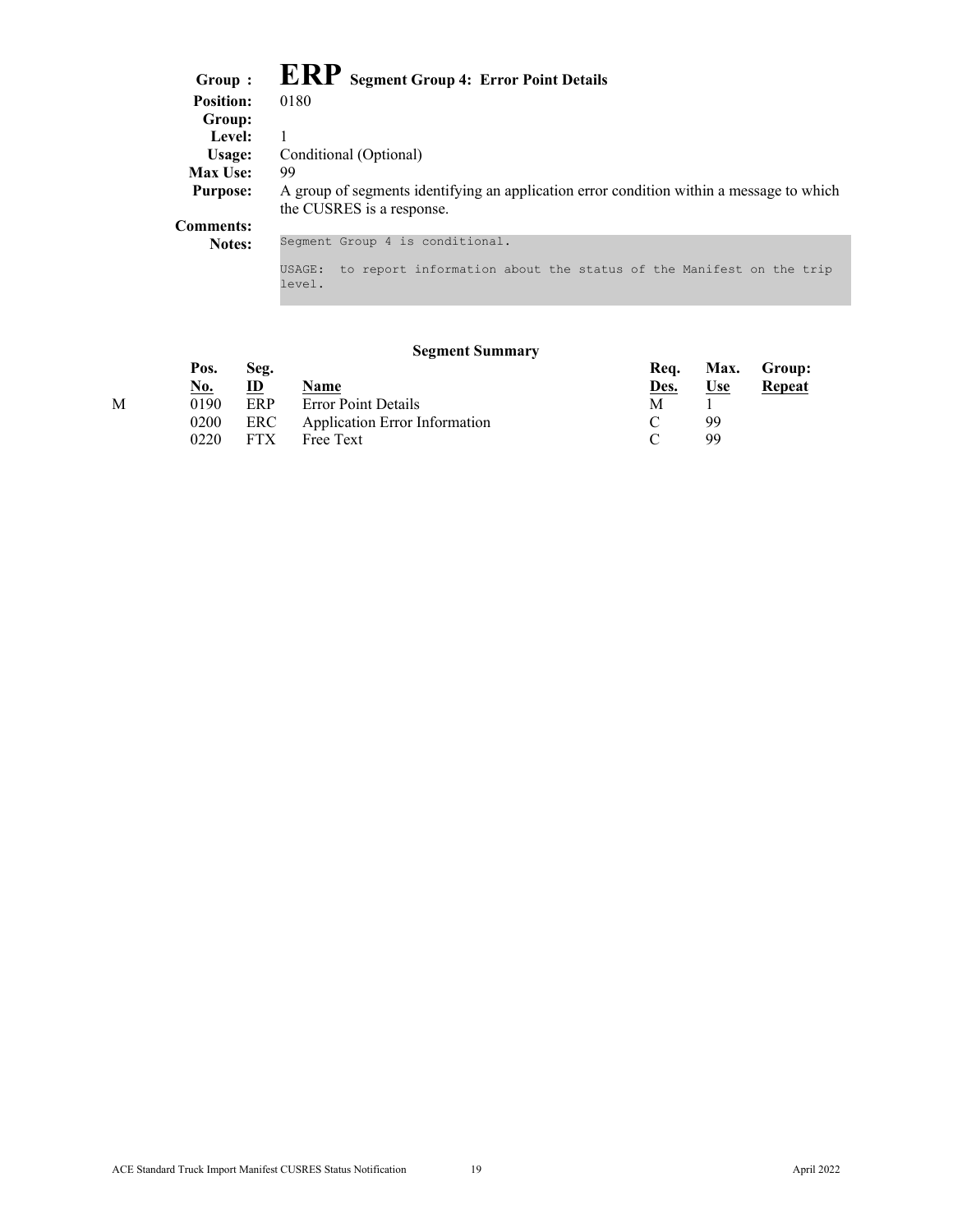<span id="page-20-0"></span>

| Segment:         | <b>ERP</b> Error Point Details                                                            |
|------------------|-------------------------------------------------------------------------------------------|
| <b>Position:</b> | 0190 (Trigger Segment)                                                                    |
| Group:           | Segment Group 4 (Error Point Details)<br>Conditional (Optional)                           |
| Level:           |                                                                                           |
| Usage:           | Mandatory                                                                                 |
| <b>Max Use:</b>  |                                                                                           |
| <b>Purpose:</b>  | A segment identifying the location of an application error within the referenced message. |
| <b>Comments:</b> |                                                                                           |
| <b>Notes:</b>    | ERP Segment is conditional.                                                               |
|                  | to act as the trigger segment to report status notification in the<br>USAGE:              |

#### **Data Element Summary**

following ERC 0210 and FTX 0220 Segments.

| Data    |      |                                     |                                  |                   |
|---------|------|-------------------------------------|----------------------------------|-------------------|
| Element |      |                                     |                                  | <b>Attributes</b> |
| C701    |      | <b>ERROR POINT DETAILS</b>          |                                  |                   |
|         | 1049 | <b>Message section code</b>         | C                                | an.3              |
|         |      | Heading section                     |                                  |                   |
|         | 1052 | Message item identifier             |                                  | an35              |
|         | 1054 | Message sub-item identifier         | $\mathbf C$                      | an.6              |
| C853    |      | <b>ERROR SEGMENT POINT DETAILS</b>  | $\mathbf C$                      |                   |
|         | 9166 | Segment tag identifier              | $\mathbf C$                      | an.3              |
|         | 1050 | <b>Sequence position identifier</b> | $\mathbf C$                      | an.10             |
|         | 1159 | Sequence identifier source code     |                                  | an.3              |
|         |      |                                     | Component<br><b>Element</b> Name |                   |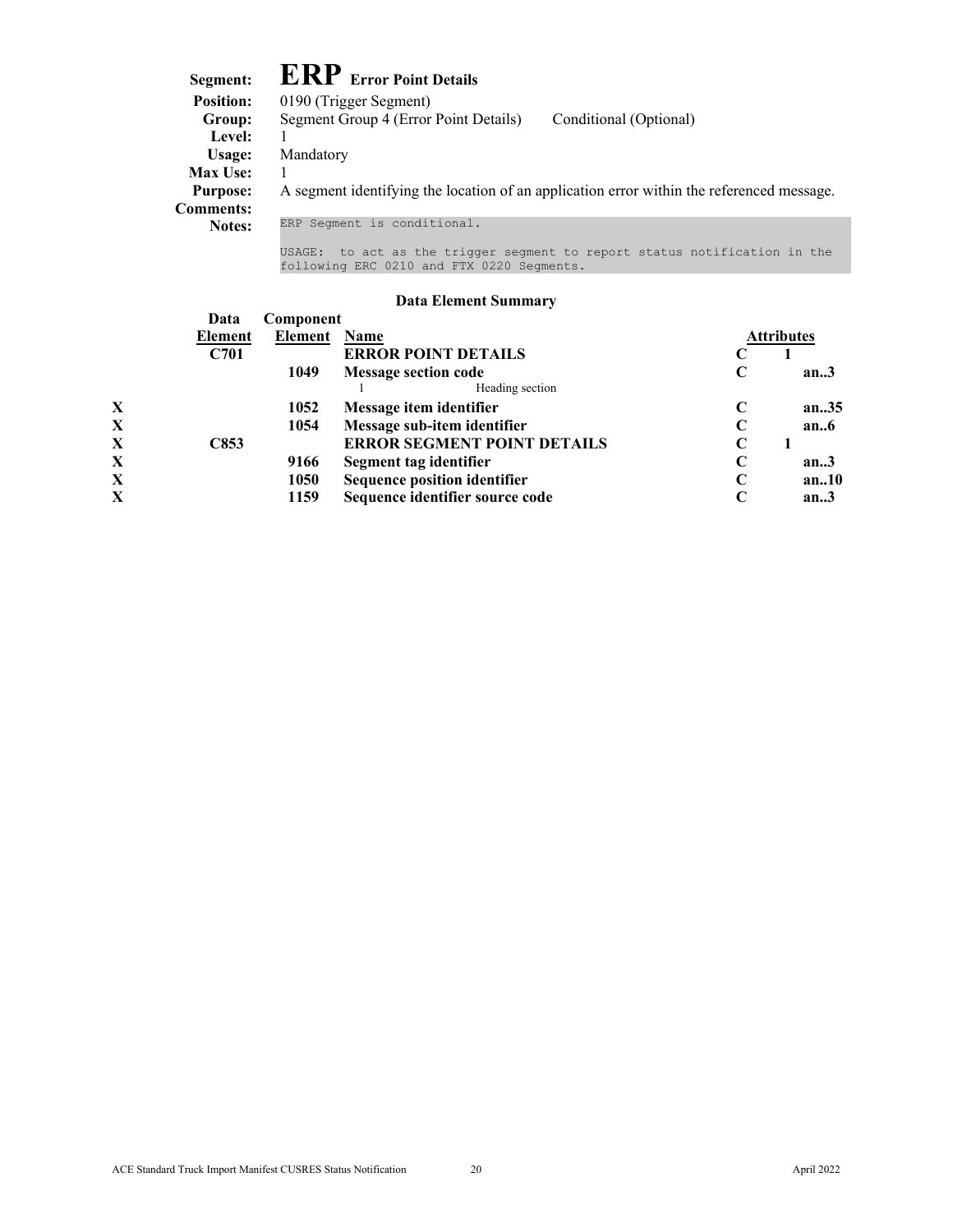| <b>Position:</b> | <b>ERC</b> Application Error Information<br>0210                       |                        |
|------------------|------------------------------------------------------------------------|------------------------|
| Group:           | Segment Group 4 (Error Point Details)                                  | Conditional (Optional) |
| Level:           | $\mathcal{D}$                                                          |                        |
| Usage:           | Conditional (Optional)                                                 |                        |
| Max Use:         | 99                                                                     |                        |
| <b>Purpose:</b>  | A segment identifying the type of application errors within a message. |                        |
| <b>Comments:</b> |                                                                        |                        |

**Notes:** ERC Segment is conditional. USAGE: to transmit Customs-assigned Status Notification event code for notifications pertaining to Manifest data on a trip level. NOTES: 1. The text translation of this event code is provided in FTX Segment, C108/4440.

| <b>Data Element Summary</b> |                |                |                                 |                                                                                             |                   |  |
|-----------------------------|----------------|----------------|---------------------------------|---------------------------------------------------------------------------------------------|-------------------|--|
|                             | Data           | Component      |                                 |                                                                                             |                   |  |
|                             | <b>Element</b> | <b>Element</b> | <b>Name</b>                     |                                                                                             | <b>Attributes</b> |  |
| М                           | C901           |                | <b>APPLICATION ERROR DETAIL</b> |                                                                                             | 1<br>M            |  |
| M                           |                | 9321           | <b>Application error code</b>   |                                                                                             | M<br>an.8         |  |
|                             |                |                | information.                    | Customs-assigned event code (an5) for status of Manifest                                    |                   |  |
|                             |                |                | SN030                           | Trip arrived                                                                                |                   |  |
|                             |                |                | SN031                           | Hold Crew                                                                                   |                   |  |
|                             |                |                | SN032                           | Release Crew                                                                                |                   |  |
|                             |                |                | SN033                           | Hold Equipment                                                                              |                   |  |
|                             |                |                | SN034                           | Release Equipment                                                                           |                   |  |
|                             |                |                | SN035                           | Hold Conveyance                                                                             |                   |  |
|                             |                |                | SN036                           | Release Conveyance                                                                          |                   |  |
|                             |                |                | SN037                           | Hold Trip                                                                                   |                   |  |
|                             |                |                | SN038                           | Release Trip                                                                                |                   |  |
|                             |                |                | SN039                           | Carrier has no valid operating authority                                                    |                   |  |
|                             |                |                | SN040                           | Carrier has an Out-of-Service (OOS) order on it                                             |                   |  |
|                             |                |                | SN041                           | Carrier's current insurance less than minimum level                                         |                   |  |
|                             |                |                | SN042                           | Driver does not have valid/current CDL                                                      |                   |  |
|                             |                |                | SN043                           | Driver does not have proper CDL endorsement for hazmat                                      |                   |  |
|                             |                |                | SN044                           | Vehicle does not have current Commercial Vehicle Safety                                     |                   |  |
|                             |                |                |                                 | Alliance (CVSA) inspection                                                                  |                   |  |
|                             |                |                | SN045                           | Safety score less than a variable value for carrier                                         |                   |  |
|                             |                |                | SN046                           | Carrier data is not available at this time                                                  |                   |  |
|                             |                |                | SN047                           | Driver data is not available at this time                                                   |                   |  |
|                             |                |                | SN048                           | Conveyance data is not available at this time                                               |                   |  |
|                             |                |                | SN049                           | Trailer data is not available at this time                                                  |                   |  |
|                             |                |                | <b>SN500</b>                    | Carrier data not found in FMCSA systems                                                     |                   |  |
|                             |                |                | <b>SN501</b>                    | Conveyance information added by Customs                                                     |                   |  |
|                             |                |                | <b>SN502</b>                    | Conveyance information updated by Customs                                                   |                   |  |
|                             |                |                | <b>SN503</b>                    | Conveyance information removed by Customs                                                   |                   |  |
|                             |                |                | <b>SN504</b>                    | <b>Equipment information added by Customs</b>                                               |                   |  |
|                             |                |                | <b>SN505</b>                    | <b>Equipment information updated by Customs</b>                                             |                   |  |
|                             |                |                | <b>SN506</b><br><b>SN507</b>    | <b>Equipment information removed by Customs</b><br><b>Crew information added by Customs</b> |                   |  |
|                             |                |                | <b>SN508</b>                    | <b>Crew information updated by Customs</b>                                                  |                   |  |
|                             |                |                | <b>SN509</b>                    | <b>Crew information removed by Customs</b>                                                  |                   |  |
|                             |                |                | <b>SN510</b>                    | Seal added to equipment by Customs                                                          |                   |  |
|                             |                |                | <b>SN511</b>                    | Seal removed from equipment by Customs                                                      |                   |  |
|                             |                |                |                                 |                                                                                             |                   |  |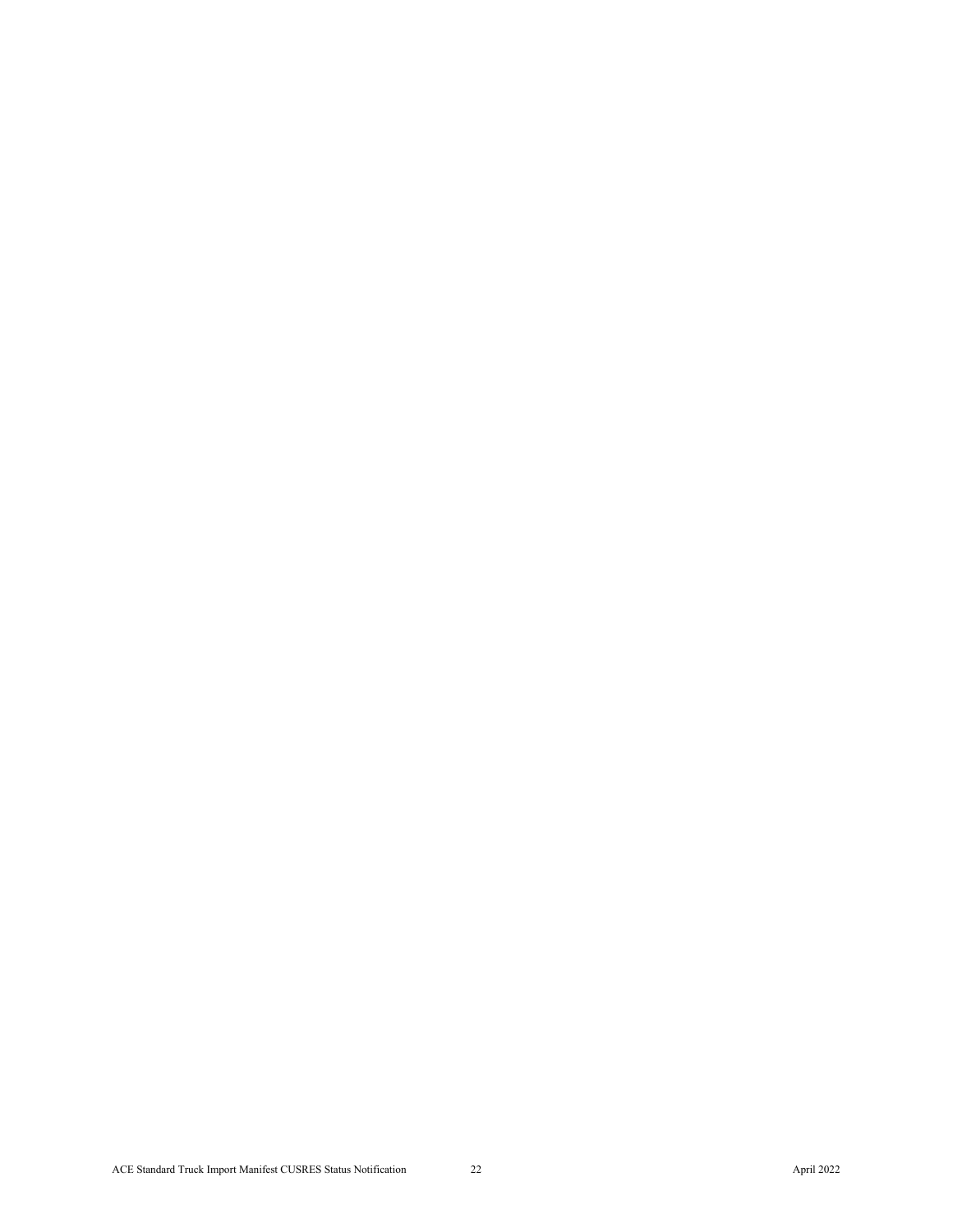| $\boldsymbol{\mathrm{FTX}}$ Free Text |                                                                                  |
|---------------------------------------|----------------------------------------------------------------------------------|
| 0220                                  |                                                                                  |
| Segment Group 4 (Error Point Details) | Conditional (Optional)                                                           |
|                                       |                                                                                  |
| Conditional (Optional)                |                                                                                  |
| 99                                    |                                                                                  |
| specified application error.          |                                                                                  |
|                                       | A segment to provide explanation and/or supplementary information related to the |

#### **Comments:**

Notes: FTX Segment is mandatory.

USAGE: to transmit Customs-assigned Status Notification event code text for notifications pertaining to Manifest data on the trip level.

|              | Data             | Component |                                                                  |                   |        |
|--------------|------------------|-----------|------------------------------------------------------------------|-------------------|--------|
|              | <b>Element</b>   | Element   | Name                                                             | <b>Attributes</b> |        |
| M            | 4451             |           | <b>TEXT SUBJECT CODE QUALIFIER</b><br>AAH<br>Customs information | $\mathbf{1}$<br>M | an3    |
| X            | 4453             |           | <b>FREE TEXT FUNCTION CODE</b>                                   | $\mathbf C$<br>1  | an.3   |
|              | C <sub>107</sub> |           | <b>TEXT REFERENCE</b>                                            | $\mathbf C$<br>1  |        |
| M            |                  | 4441      | Free text description code                                       | M                 | an17   |
| X            |                  | 1131      | Code list identification code                                    | C                 | an.17  |
| X            |                  | 3055      | Code list responsible agency code                                | $\mathbf C$       | an.3   |
|              | C <sub>108</sub> |           | <b>TEXT LITERAL</b>                                              | $\mathbf C$<br>1  |        |
|              |                  | 4440      | <b>Free text</b>                                                 | M                 | an512  |
|              |                  |           | Reports the event code text.<br>an512<br>FORMAT:                 |                   |        |
| $\mathbf{X}$ |                  | 4440      | <b>Free text</b>                                                 | $\mathbf C$       | an.512 |
| X            |                  | 4440      | <b>Free text</b>                                                 | $\mathbf C$       | an512  |
| X            |                  | 4440      | <b>Free text</b>                                                 | $\mathbf C$       | an512  |
| X            |                  | 4440      | Free text                                                        | $\mathbf C$       | an512  |
| $\mathbf X$  | 3453             |           | <b>LANGUAGE NAME CODE</b>                                        | $\mathbf C$       | an.3   |
| X            | 4447             |           | <b>FREE TEXT FORMAT CODE</b>                                     | $\mathbf C$       | an.3   |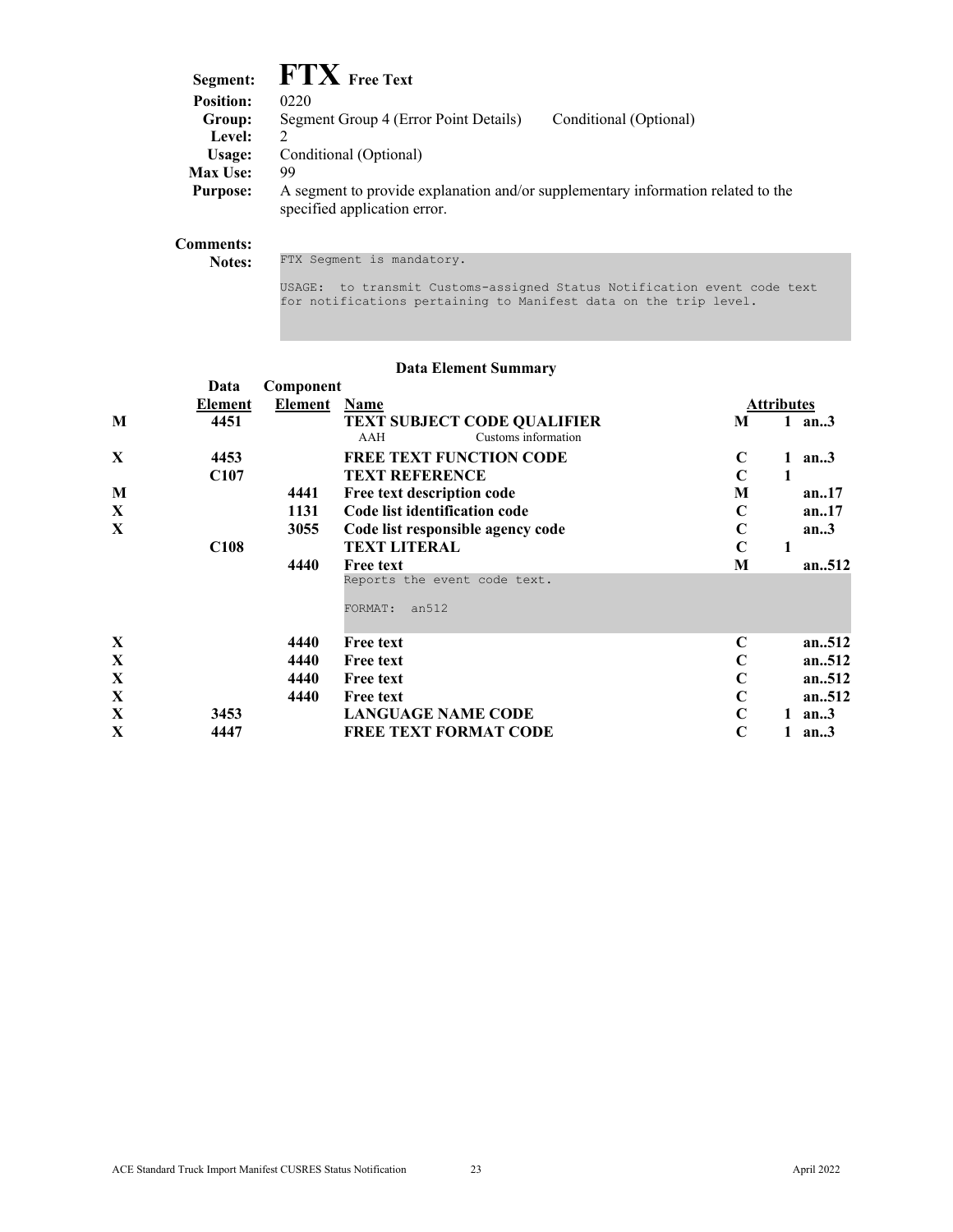<span id="page-24-0"></span>

| Group:           |                           | DOC Segment Group 6: Document/Message Details                                                                                                                                                                                                                                                                                                  |
|------------------|---------------------------|------------------------------------------------------------------------------------------------------------------------------------------------------------------------------------------------------------------------------------------------------------------------------------------------------------------------------------------------|
| <b>Position:</b> | 0270                      |                                                                                                                                                                                                                                                                                                                                                |
| Group:           |                           |                                                                                                                                                                                                                                                                                                                                                |
| Level:           | -1                        |                                                                                                                                                                                                                                                                                                                                                |
| Usage:           | Conditional (Optional)    |                                                                                                                                                                                                                                                                                                                                                |
| Max Use:         | 99999                     |                                                                                                                                                                                                                                                                                                                                                |
| <b>Purpose:</b>  |                           | A group of segments specifying goods item details including status of goods, related<br>references, package identification, details of transport, relevant parties, contacts, dates<br>and/or times and location, general indicators, measurements, documentary requirements,<br>monetary amounts, currencies and item taxes, fees and duties. |
| Notes:           |                           | Segment Group 6 is conditional.                                                                                                                                                                                                                                                                                                                |
|                  | USAGE:                    |                                                                                                                                                                                                                                                                                                                                                |
|                  |                           | 1. To reference manifest information for the status notifications.                                                                                                                                                                                                                                                                             |
|                  |                           | STANDARD MANIFEST DATA ELEMENTS:                                                                                                                                                                                                                                                                                                               |
|                  | DOC Segment: Entry number | Entry type indicator                                                                                                                                                                                                                                                                                                                           |
|                  |                           | PAC Segment: Shipment quantity                                                                                                                                                                                                                                                                                                                 |
|                  | RFF Segment:              | Simple/Regular/Master bill (Shipment control) number<br>Bill control number/ultimate house (lowest level)                                                                                                                                                                                                                                      |
|                  |                           | LOC Segment: (District port of entry - status)<br>(Arrival FIRMS code - status)<br>(In-bond port of US destination - status)                                                                                                                                                                                                                   |
|                  |                           |                                                                                                                                                                                                                                                                                                                                                |
|                  | DTM Segment:              | Party DOB (crew)<br>(Actual arrival date (shipment) - status)<br>(Actual arrival time (shipment) - status)                                                                                                                                                                                                                                     |
|                  |                           | Segment Group 7:<br>NAD Segment: Party ID (crew)<br>Party type (crew)<br>Party name (crew)                                                                                                                                                                                                                                                     |
|                  |                           | Segment Group 14:<br>ERC Segment: (Disposition Code - status)                                                                                                                                                                                                                                                                                  |
|                  |                           | FTX Segment: (Disposition Code Text - status)                                                                                                                                                                                                                                                                                                  |
|                  | NOTE:                     | This segment may be repeated as many times as necessary to convey all<br>of the necessary information.                                                                                                                                                                                                                                         |

### **Segment Summary**

|   | Pos. | Seg.       |                                       | Req. | Max.       | Group:        |
|---|------|------------|---------------------------------------|------|------------|---------------|
|   | No.  | ID         | <b>Name</b>                           | Des. | <u>Use</u> | <b>Repeat</b> |
| M | 0280 | DOC        | Document/Message Details              | Μ    |            |               |
|   | 0290 | <b>PAC</b> | Package                               |      | 9          |               |
|   | 0300 | <b>RFF</b> | Reference                             |      | 9          |               |
|   | 0340 | <b>LOC</b> | Place/Location Identification         |      | 9          |               |
|   | 0350 | <b>DTM</b> | Date/Time/Period                      |      | 9          |               |
|   | 0390 |            | Segment Group 7: Name and Address     |      |            | 99            |
|   | 0620 |            | Segment Group 14: Error Point Details |      |            | 9999          |
|   |      |            |                                       |      |            |               |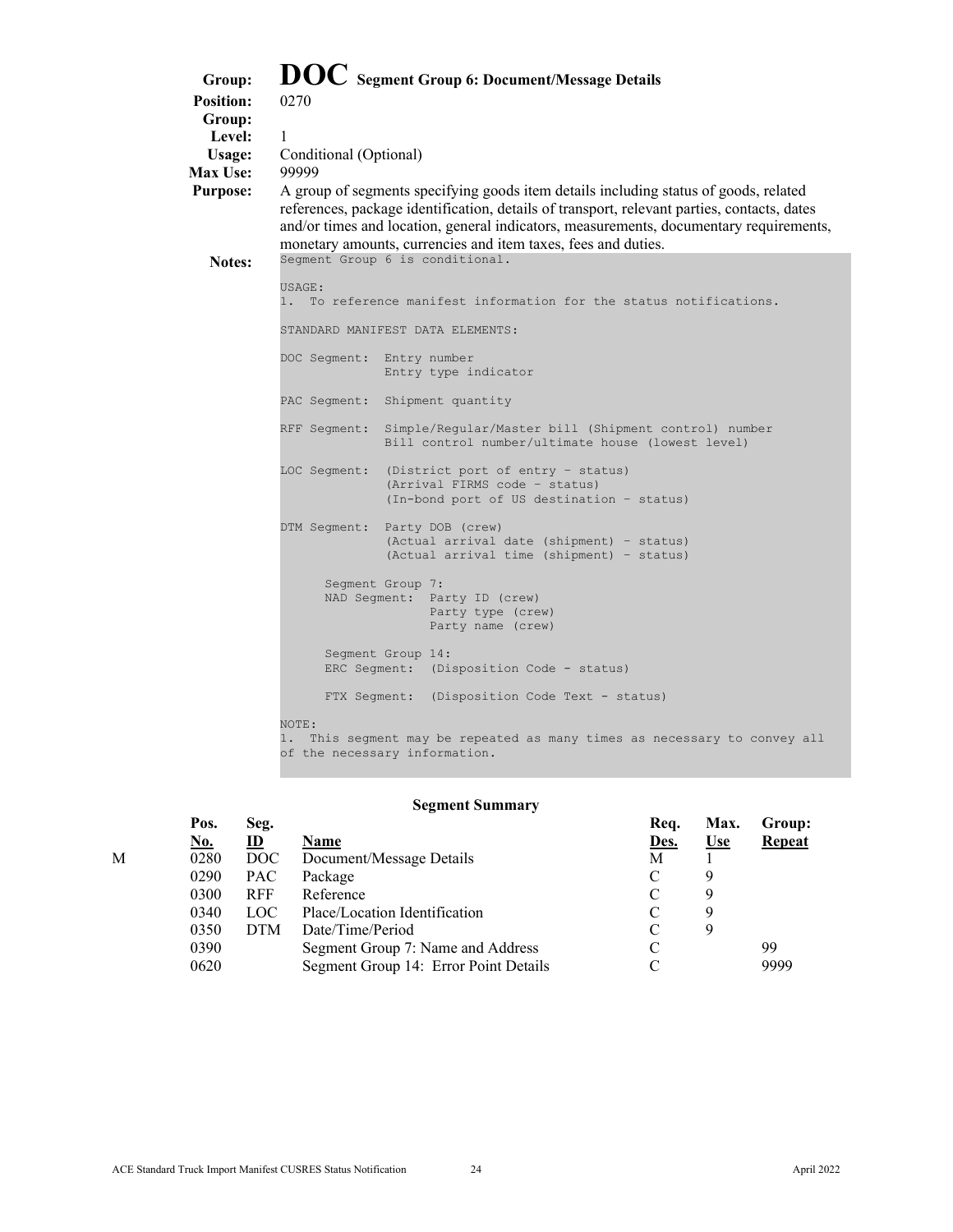<span id="page-25-0"></span>

| Segment:         | <b>DOC</b> Document/Message Details                                                                                                                                                                          |                        |
|------------------|--------------------------------------------------------------------------------------------------------------------------------------------------------------------------------------------------------------|------------------------|
| <b>Position:</b> | 0280 (Trigger Segment)                                                                                                                                                                                       |                        |
| Group:           | Segment Group 6 (Document/Message Details)                                                                                                                                                                   | Conditional (Optional) |
| Level:           |                                                                                                                                                                                                              |                        |
| Usage:           | Mandatory                                                                                                                                                                                                    |                        |
| Max Use:         |                                                                                                                                                                                                              |                        |
| <b>Purpose:</b>  | To identify the master bill number reported in a multi-consignment message. This<br>segment can also be used to identify the Customs declaration where the CUSRES is<br>responding to multiple declarations. |                        |
| <b>Comments:</b> |                                                                                                                                                                                                              |                        |
| Notes:           | DOC Segment is conditional.                                                                                                                                                                                  |                        |
|                  | to report status in entry information.<br>USAGE:                                                                                                                                                             |                        |

STANDARD MANIFEST DATA ELEMENTS:

Entry number: The Entry Number for a bill of lading. (C503/1004)

Entry type indicator: Code creating entry for consignment. Needed by Express or Courier Consignment if doing Express Releases. For in-bond specify type i.e. IT (Immediate Transport port to port within the US), IE (Immediate Export from the same US port), or TE (Transportation & Export), In-transit, Multi-transit. (C002/1000)

|              | Data             | Component           |                                                                                                  |              |                   |
|--------------|------------------|---------------------|--------------------------------------------------------------------------------------------------|--------------|-------------------|
|              | Element          | <b>Element</b> Name |                                                                                                  |              | <b>Attributes</b> |
| M            | C <sub>002</sub> |                     | <b>DOCUMENT/MESSAGE NAME</b>                                                                     | M            | 1                 |
|              |                  | 1001                | Document name code                                                                               | $\mathsf{C}$ | an.3              |
|              |                  |                     | WHEN reporting an Entry number, use 929.                                                         |              |                   |
|              |                  |                     | 929<br>Goods declaration for importation                                                         |              |                   |
|              |                  | 1131                | Code list identification code                                                                    | $\mathbf C$  | an.17             |
|              |                  |                     | If 'ZZZ' is reported here, then this is just a trigger segment for<br>subsequent seqments.       |              |                   |
|              |                  |                     | Mutually defined<br>ZZZ                                                                          |              |                   |
| $\mathbf{x}$ |                  | 3055                | Code list responsible agency code                                                                | C            | an.3              |
|              |                  | 1000                | Document name                                                                                    | $\mathbf C$  | an.35             |
|              |                  |                     | Reports the Entry type code in the status or that was submitted on<br>the original transmission. |              |                   |
|              | C <sub>503</sub> |                     | <b>DOCUMENT/MESSAGE DETAILS</b>                                                                  | C            | 1                 |
|              |                  | 1004                | Document identifier                                                                              | C            | an.35             |
|              |                  |                     | Reports the entry number that was submitted on the original<br>transmission.                     |              |                   |
| X            |                  | 1373                | Document status code                                                                             | $\mathbf C$  | an.3              |
| X            |                  | 1366                | Document source description                                                                      | $\mathbf C$  | an70              |
| X            |                  | 3453                | Language name code                                                                               | $\mathbf C$  | an.3              |
| X            |                  | 1056                | <b>Version identifier</b>                                                                        | $\mathbf C$  | an.9              |
| X            |                  | 1060                | <b>Revision identifier</b>                                                                       | $\mathbf C$  | an.6              |
| X            | 3153             |                     | <b>COMMUNICATION MEDIUM TYPE CODE</b>                                                            | $\mathbf C$  | $1$ an3           |
| X            | 1220             |                     | DOCUMENT COPIES REQUIRED QUANTITY                                                                | $\mathbf C$  | 1 $n2$            |
| X            | 1218             |                     | DOCUMENT ORIGINALS REQUIRED QUANTITY                                                             | $\mathbf C$  | 1 $n_{\cdot}$ , 2 |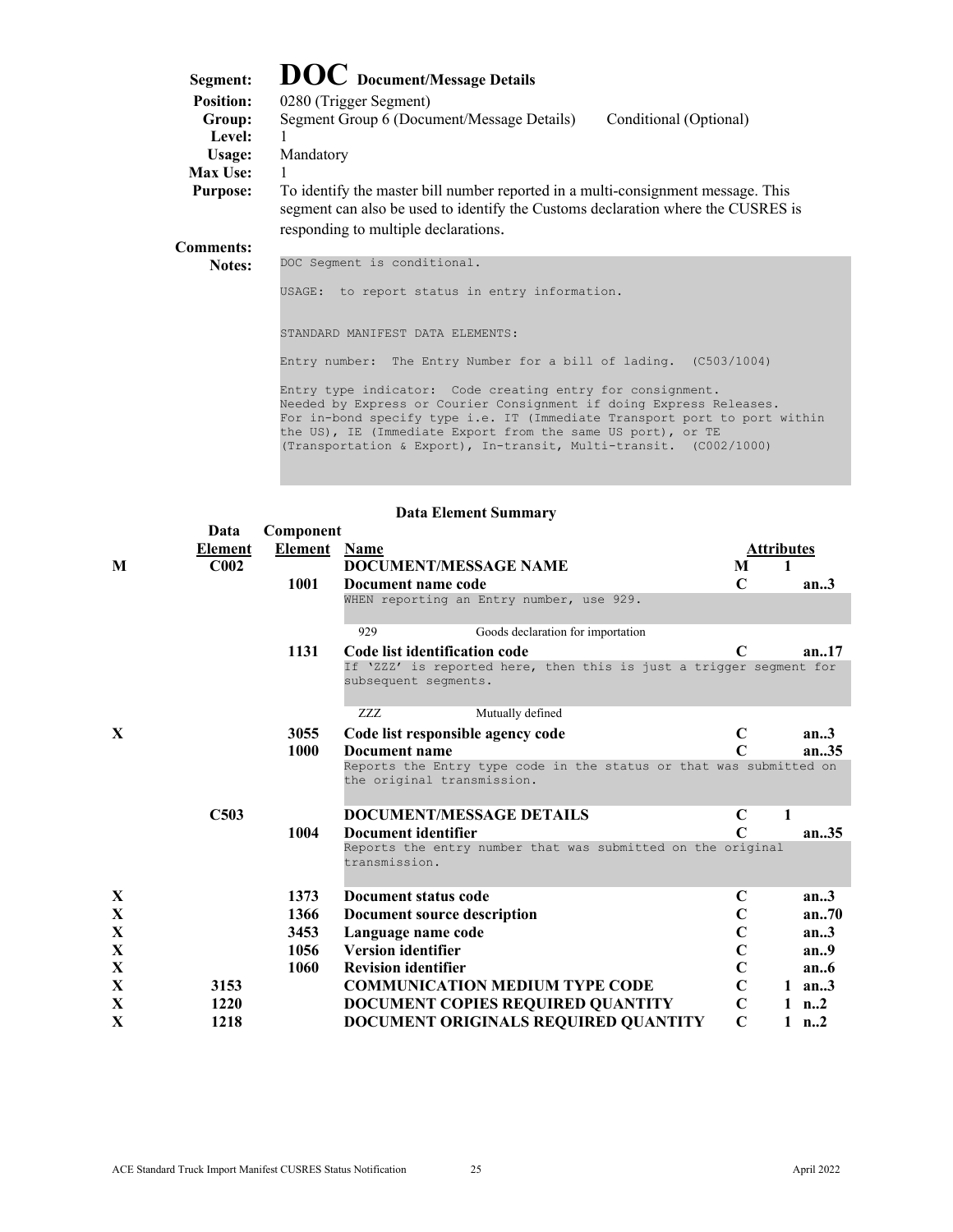# <span id="page-26-0"></span>**Segment: PAC Package**

| эеgшені.         | $\blacksquare$ $\blacksquare$ $\blacksquare$ $\blacksquare$ $\blacksquare$ $\blacksquare$ $\blacksquare$ $\blacksquare$ $\blacksquare$ $\blacksquare$ $\blacksquare$ $\blacksquare$ |
|------------------|-------------------------------------------------------------------------------------------------------------------------------------------------------------------------------------|
| <b>Position:</b> | 0290                                                                                                                                                                                |
| Group:           | Segment Group 6 (Document/Message Details)<br>Conditional (Optional)                                                                                                                |
| Level:           | $\mathcal{L}$                                                                                                                                                                       |
| Usage:           | Conditional (Optional)                                                                                                                                                              |
| <b>Max Use:</b>  | 9                                                                                                                                                                                   |
| <b>Purpose:</b>  | A segment identifying number and type of packages.                                                                                                                                  |
| <b>Comments:</b> |                                                                                                                                                                                     |
| <b>Notes:</b>    | PAC Segment is conditional.                                                                                                                                                         |
|                  | to report status in the shipment quantity.<br>USAGE:                                                                                                                                |
|                  | STANDARD MANIFEST DATA ELEMENTS:                                                                                                                                                    |
|                  |                                                                                                                                                                                     |

Shipment quantity: Total Number shown on Bill of Lading for this specific commodity. (DE 7224)

|   | Data                          |                | Component                                              |                   |   |         |  |  |  |
|---|-------------------------------|----------------|--------------------------------------------------------|-------------------|---|---------|--|--|--|
|   | <b>Element</b>                | <b>Element</b> | Name                                                   | <b>Attributes</b> |   |         |  |  |  |
|   | 7224                          |                | PACKAGE QUANTITY                                       |                   |   | 1 n.8   |  |  |  |
|   |                               |                | Reports the number of packages in the status.          |                   |   |         |  |  |  |
| X | C <sub>531</sub>              |                | PACKAGING DETAILS                                      | C                 | 1 |         |  |  |  |
| X |                               | 7075           | Packaging level code                                   | $\mathbf C$       |   | an.3    |  |  |  |
| X |                               | 7233           | Packaging related description code                     | C                 |   | an.3    |  |  |  |
| X |                               | 7073           | Packaging terms and conditions code                    | $\mathbf C$       |   | an.3    |  |  |  |
| X | C202                          |                | <b>PACKAGE TYPE</b>                                    | $\mathbf C$       | 1 |         |  |  |  |
| X |                               | 7065           | Package type description code                          | C                 |   | an17    |  |  |  |
| X |                               | 1131           | Code list identification code                          | C                 |   | an.17   |  |  |  |
| X |                               | 3055           | Code list responsible agency code                      | $\mathbf C$       |   | an.3    |  |  |  |
| X |                               | 7064           | Type of packages                                       | $\mathbf C$       |   | an35    |  |  |  |
| X | C <sub>4</sub> 0 <sub>2</sub> |                | PACKAGE TYPE IDENTIFICATION                            | $\mathbf C$       |   |         |  |  |  |
| X |                               | 7077           | <b>Description format code</b>                         | M                 |   | an.3    |  |  |  |
| X |                               | 7064           | <b>Type of packages</b>                                | M                 |   | an $35$ |  |  |  |
| X |                               | 7143           | Item type identification code                          | $\mathbf C$       |   | an.3    |  |  |  |
| X |                               | 7064           | Type of packages                                       | $\mathbf C$       |   | an.35   |  |  |  |
| X |                               | 7143           | Item type identification code                          | C                 |   | an.3    |  |  |  |
| X | C <sub>532</sub>              |                | RETURNABLE PACKAGE DETAILS                             | $\mathbf C$       |   |         |  |  |  |
| X |                               | 8395           | Returnable package freight payment responsibility code | $\mathbf C$       |   | an.3    |  |  |  |
| X |                               | 8393           | Returnable package load contents code                  | $\mathbf C$       |   | an.3    |  |  |  |
|   |                               |                |                                                        |                   |   |         |  |  |  |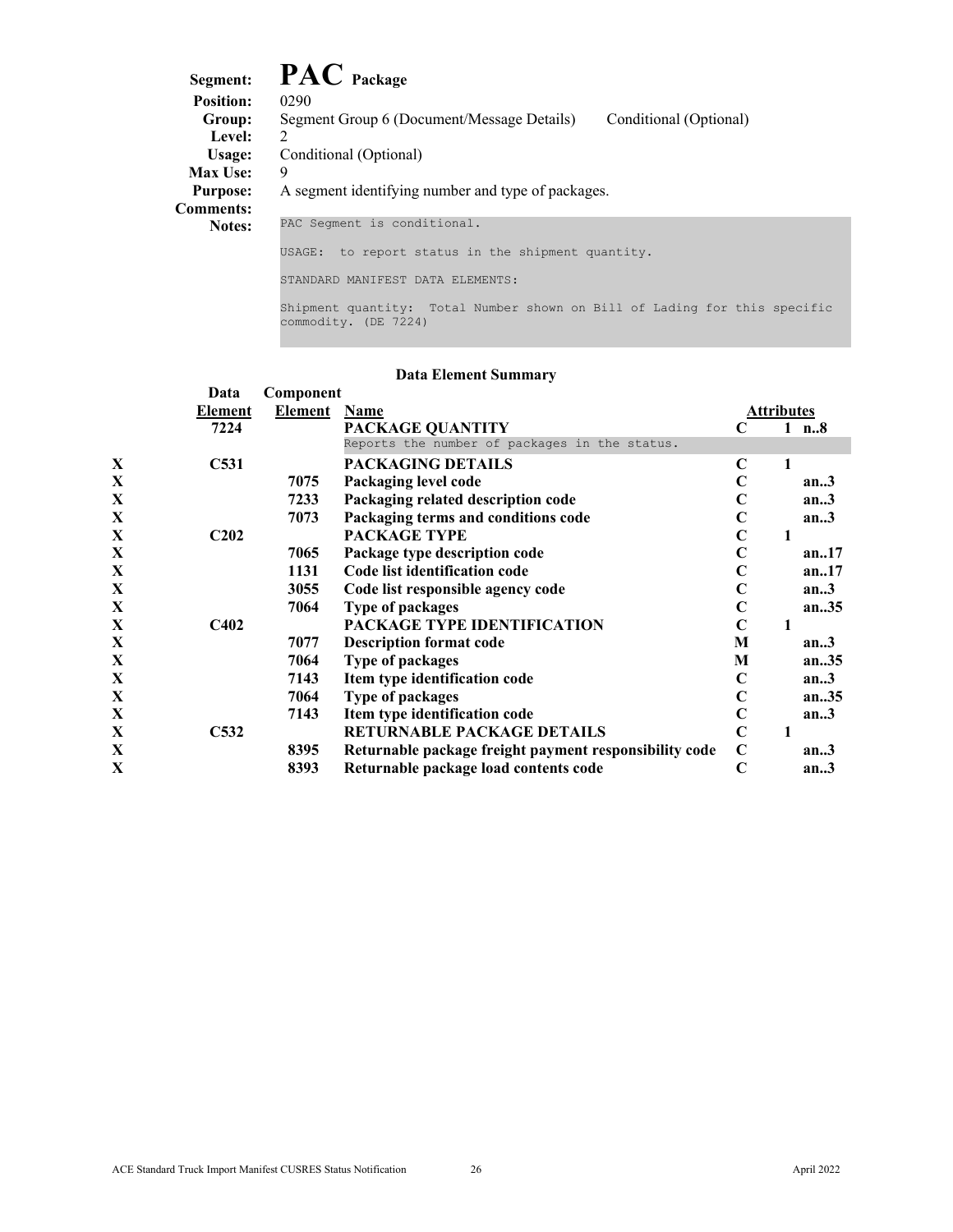<span id="page-27-0"></span>**Segment: RFF Reference Position: Group:** Segment Group 6 (Document/Message Details) Conditional (Optional) Level: 2 **Usage:** Conditional (Optional) **Max Use:** 9 **Purpose:** A segment identifying a particular reference, e.g. house of bill number, master bill number. **Comments:**

**Notes:** RFF Segment is conditional.

USAGE: to reference a shipment for status

NOTES:

1. When reporting status in shipment details, at least the carrier ID and shipment control number or shipment control number/bill control number combination will be provided.

2. When reporting status in shipment in-bond details, at least the shipment control number or shipment control number/bill control number or shipment control number/bill control number/in-bond number combination will be provided.

STANDARD MANIFEST DATA ELEMENTS:

Shipment control number: SCAC + sequence number. Truck - PRO Number. A unique BOL number used by the reporting trade participant(s) to identify the shipment or consolidation. Ideally, a master number, identifying the transaction throughout its lifecycle for both commercial and transportation purposes. (Master bill). (C506/1154)

Bill control number/ultimate house (lowest level): BOL Number or The Shipment Control Number of the consolidation in which the reported Shipment/Consolidation is included. (House Bill). The House (Bill Control) Number may not be repeated for 3 years. (C503/1004)

|              | Data        | Component           |                                                                                     |   |                   |
|--------------|-------------|---------------------|-------------------------------------------------------------------------------------|---|-------------------|
|              | Element     | <b>Element</b> Name |                                                                                     |   | <b>Attributes</b> |
| M            | <b>C506</b> |                     | <b>REFERENCE</b>                                                                    | M |                   |
| M            |             | 1153                | Reference code qualifier                                                            | M | an.3              |
|              |             |                     | Use 'AAM' when reporting a Simple/Reqular/Master bill (Shipment<br>control) number. |   |                   |
|              |             |                     | Use 'BM' when reporting a House (Bill control) number.                              |   |                   |
|              |             |                     | AAM<br>Waybill number                                                               |   |                   |
|              |             |                     | <b>BM</b><br>Bill of lading number                                                  |   |                   |
|              |             | 1154                | Reference identifier                                                                | C | an.70             |
|              |             |                     | Reports the following that was submitted:                                           |   |                   |
|              |             |                     | Simple/Reqular/Master bill (Shipment control) number (sequence                      |   |                   |
|              |             |                     | number without the SCAC prefix)                                                     |   |                   |
|              |             |                     | Bill number of the bill control number/ultimate house                               |   |                   |
| X            |             | 1156                | Document line identifier                                                            | C | an.6              |
| X            |             | 4000                | Reference version identifier                                                        | C | an.35             |
| $\mathbf{X}$ |             | 1060                | <b>Revision identifier</b>                                                          | C | an.6              |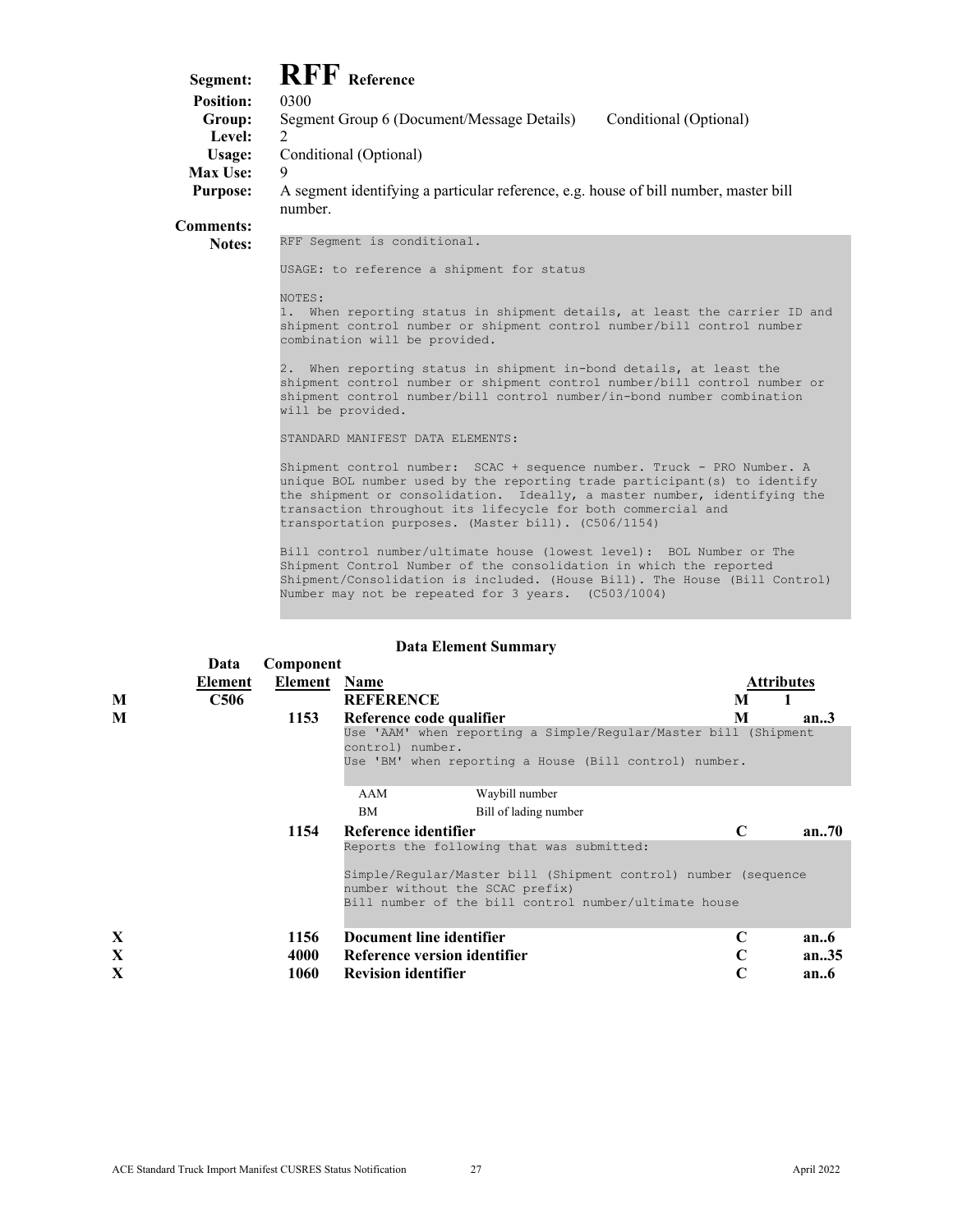# <span id="page-28-0"></span>**Segment: LOC Place/Location Identification**

| осешени.         | $\rightarrow$ $\rightarrow$ 1 ray Lovanon raymentation                                                                                                                        |                        |
|------------------|-------------------------------------------------------------------------------------------------------------------------------------------------------------------------------|------------------------|
| <b>Position:</b> | 0340                                                                                                                                                                          |                        |
| Group:           | Segment Group 6 (Document/Message Details)                                                                                                                                    | Conditional (Optional) |
| Level:           |                                                                                                                                                                               |                        |
| Usage:           | Conditional (Optional)                                                                                                                                                        |                        |
| <b>Max Use:</b>  | 9                                                                                                                                                                             |                        |
| <b>Purpose:</b>  | A segment identifying the places relevant to the item, which is different from the places<br>identified at header level. For example, customs house of entry, warehouse, etc. |                        |
| <b>Comments:</b> |                                                                                                                                                                               |                        |
| <b>Notes:</b>    | LOC Seqment is conditional.                                                                                                                                                   |                        |

USAGE: to report status on the district port of entry, arrival FIRMS code, and in-bond port of US destination.

STANDARD MANIFEST DATA ELEMENTS:

District port of entry: Port where the entry is filed. This may or may not be the port of entry. (C517/3225)

Arrival FIRMS code: Facility code where the shipments in a PTT are going. It could also be the facility code of the warehouse where an inbond shipment is going in the destination port. (C517/3225)

In-bond port of US destination: U.S. destination port where the in-bond shipment is going. (C517/3225)

|             | Data             | Component           |                                                                                                                                       |                |                   |         |
|-------------|------------------|---------------------|---------------------------------------------------------------------------------------------------------------------------------------|----------------|-------------------|---------|
|             | <b>Element</b>   | <b>Element</b> Name |                                                                                                                                       |                | <b>Attributes</b> |         |
| M           | 3227             |                     | <b>LOCATION FUNCTION CODE QUALIFIER</b>                                                                                               | M              |                   | $1$ an3 |
|             |                  |                     | WHEN reporting the in-bond port of US destination, use 5.                                                                             |                |                   |         |
|             |                  |                     | WHEN reporting the district port of entry, use 188.<br>WHEN reporting the arrival FIRMS code, use 219.                                |                |                   |         |
|             |                  |                     |                                                                                                                                       |                |                   |         |
|             |                  |                     | 5<br>Place of departure                                                                                                               |                |                   |         |
|             |                  |                     | 188<br>Filing location                                                                                                                |                |                   |         |
|             |                  |                     | 219<br>Goods depot                                                                                                                    |                |                   |         |
|             | C <sub>517</sub> |                     | <b>LOCATION IDENTIFICATION</b>                                                                                                        | $\mathbf C$    | $\mathbf{1}$      |         |
|             |                  | 3225                | <b>Location name code</b>                                                                                                             | $\mathbf C$    |                   | an.35   |
|             |                  |                     | Reporting the following that was submitted:                                                                                           |                |                   |         |
|             |                  |                     | In-bond port of US destination                                                                                                        |                |                   |         |
|             |                  |                     | District port of entry                                                                                                                |                |                   |         |
|             |                  |                     | Arrival FIRMS code                                                                                                                    |                |                   |         |
|             |                  | 1131                | Code list identification code                                                                                                         | C              |                   | an.17   |
|             |                  |                     | WHEN the coded identifier in C517/3225 is a FIRMS code, use 276.<br>WHEN the coded identifier in C517/3225 is a Schedule D port code, |                |                   |         |
|             |                  |                     | use 77.                                                                                                                               |                |                   |         |
|             |                  |                     | 77                                                                                                                                    |                |                   |         |
|             |                  |                     | Customs domestic port location codes (US Schedule D)<br>276                                                                           |                |                   |         |
| X           |                  | 3055                | Facilities Information and Resource Management System, FIRMS code<br>Code list responsible agency code                                | C              |                   | an.3    |
| $\mathbf X$ |                  | 3224                | <b>Location name</b>                                                                                                                  | $\mathbf C$    |                   | an.256  |
| $\mathbf X$ | C <sub>519</sub> |                     | <b>RELATED LOCATION ONE IDENTIFICATION</b>                                                                                            | $\mathbf C$    | $\mathbf{1}$      |         |
| $\mathbf X$ |                  | 3223                | First related location name code                                                                                                      | $\overline{C}$ |                   | an.25   |
| $\mathbf X$ |                  | 1131                | Code list identification code                                                                                                         | $\overline{C}$ |                   | an17    |
| $\mathbf X$ |                  | 3055                | Code list responsible agency code                                                                                                     | $\mathbf C$    |                   | an.3    |
| $\mathbf X$ |                  | 3222                | <b>First related location name</b>                                                                                                    | $\overline{C}$ |                   | an.70   |
| X           | C <sub>553</sub> |                     | <b>RELATED LOCATION TWO IDENTIFICATION</b>                                                                                            | $\overline{C}$ | $\mathbf{1}$      |         |
| $\mathbf X$ |                  | 3233                | Second related location name code                                                                                                     | $\mathbf C$    |                   | an.25   |
| $\mathbf X$ |                  | 1131                | Code list identification code                                                                                                         | $\mathbf C$    |                   | an.17   |
| $\mathbf X$ |                  | 3055                | Code list responsible agency code                                                                                                     | $\mathbf C$    |                   | an.3    |
|             |                  | 3232                | <b>Second related location name</b>                                                                                                   | $\overline{C}$ |                   |         |
| X           |                  |                     |                                                                                                                                       | $\overline{C}$ |                   | an.70   |
| X           | 5479             |                     | <b>RELATION CODE</b>                                                                                                                  |                |                   | $1$ an3 |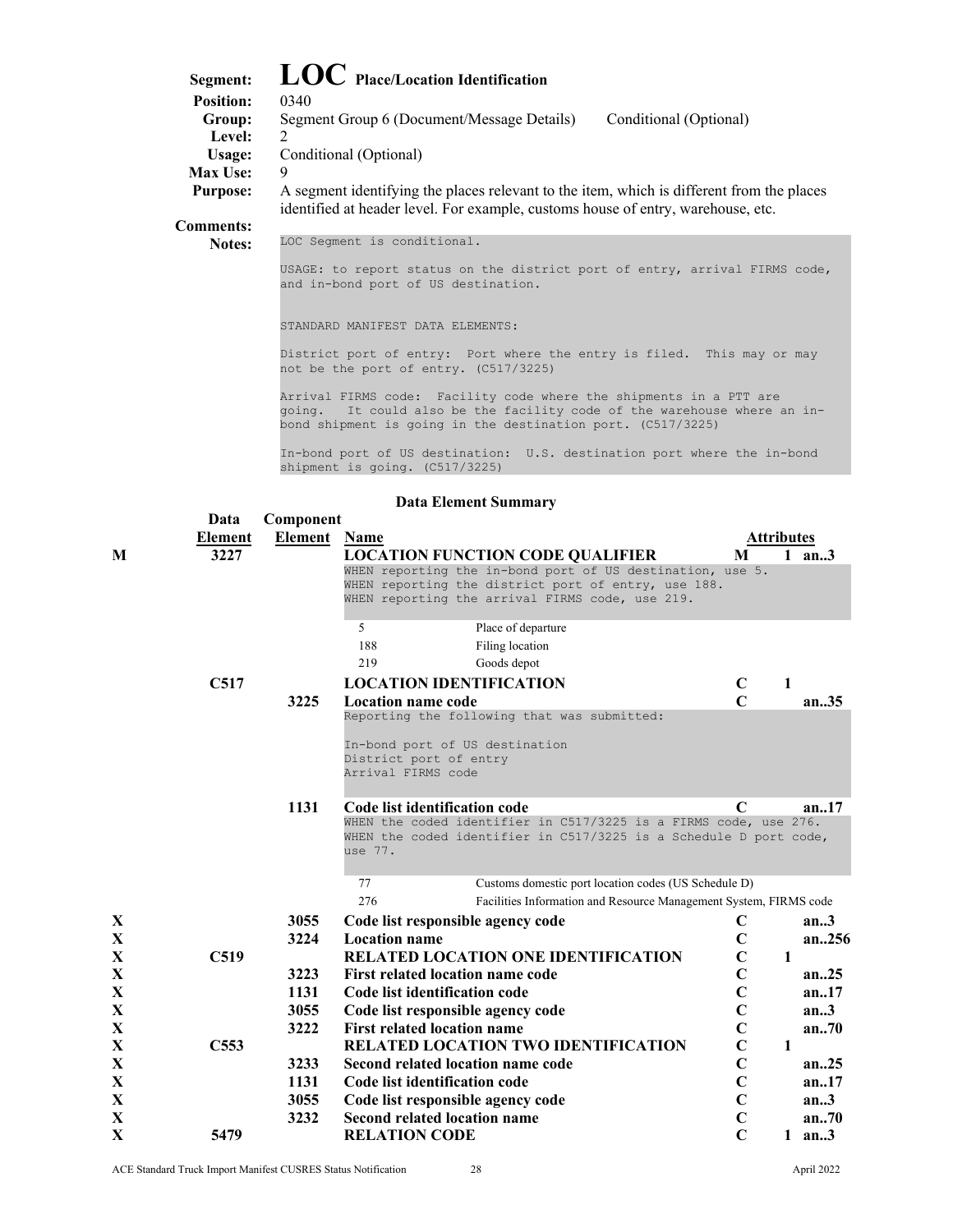## <span id="page-29-0"></span>**Segment: DTM Date/Time/Period**

| $\mathbf{L}$ $\mathbf{L}$ $\mathbf{V}$ $\mathbf{L}$ $\mathbf{D}$ are $\mathbf{L}$ inner $\mathbf{r}$ error                                                                                                                                                                                                                                                                                                                                                |
|-----------------------------------------------------------------------------------------------------------------------------------------------------------------------------------------------------------------------------------------------------------------------------------------------------------------------------------------------------------------------------------------------------------------------------------------------------------|
| 0350                                                                                                                                                                                                                                                                                                                                                                                                                                                      |
| Conditional (Optional)<br>Segment Group 6 (Document/Message Details)                                                                                                                                                                                                                                                                                                                                                                                      |
| $\mathcal{L}$                                                                                                                                                                                                                                                                                                                                                                                                                                             |
| Conditional (Optional)                                                                                                                                                                                                                                                                                                                                                                                                                                    |
| 9                                                                                                                                                                                                                                                                                                                                                                                                                                                         |
| A segment identifying necessary dates.                                                                                                                                                                                                                                                                                                                                                                                                                    |
|                                                                                                                                                                                                                                                                                                                                                                                                                                                           |
| DTM segment is conditional.<br>USAGE:<br>1. To report the date of birth of the crew/passenger party identified in<br>NAM Segment, position 0400, and<br>2. To report the actual date and time of when the status notification<br>event (arrival, hold, released, etc).<br>NOTES:<br>When reporting status in crew/passenger(s) information, at least the<br>last name, first name and date of birth will be provided.<br>STANDARD MANIFEST DATA ELEMENTS: |
|                                                                                                                                                                                                                                                                                                                                                                                                                                                           |

Party DOB: Date of birth. (C507/2380)

|   | Data    | Component           |                                                                                                                               |              |            |  |  |  |
|---|---------|---------------------|-------------------------------------------------------------------------------------------------------------------------------|--------------|------------|--|--|--|
|   | Element | <b>Element</b> Name |                                                                                                                               |              | Attributes |  |  |  |
| M | C507    |                     | <b>DATE/TIME/PERIOD</b>                                                                                                       | M            |            |  |  |  |
| M |         | 2005                | Date or time or period function code qualifier                                                                                | M            | an.3       |  |  |  |
|   |         |                     | WHEN the coded identifier in C507/2380 is an actual date and<br>time of when the status event notification occurred, use 163. |              |            |  |  |  |
|   |         |                     | WHEN the coded identifier in C507/2380 is a party date of birth,<br>use 329.                                                  |              |            |  |  |  |
|   |         |                     | 163<br>Processing start date/time                                                                                             |              |            |  |  |  |
|   |         |                     | 329<br>Person birth date                                                                                                      |              |            |  |  |  |
|   |         | <b>2380</b>         | Date or time or period text                                                                                                   | $\mathsf{C}$ | an $35$    |  |  |  |
|   |         |                     | Reports the actual date and time of the status event<br>notification.                                                         |              |            |  |  |  |
|   |         |                     | Reports the party date of birth that was submitted on the<br>original transmission.                                           |              |            |  |  |  |
|   |         | 2379                | Date or time or period format code<br><b>CCYYMMDD</b><br>102                                                                  | C            | an.3       |  |  |  |
|   |         |                     | <b>CCYYMMDDHHMM</b><br>203                                                                                                    |              |            |  |  |  |
|   |         |                     | WHEN the coded identifier in C507/2380 is an actual date and<br>time of when the status event notification, use 203.          |              |            |  |  |  |
|   |         |                     | WHEN the coded identifier in C507/2380 is a party date of birth,<br>use 102.                                                  |              |            |  |  |  |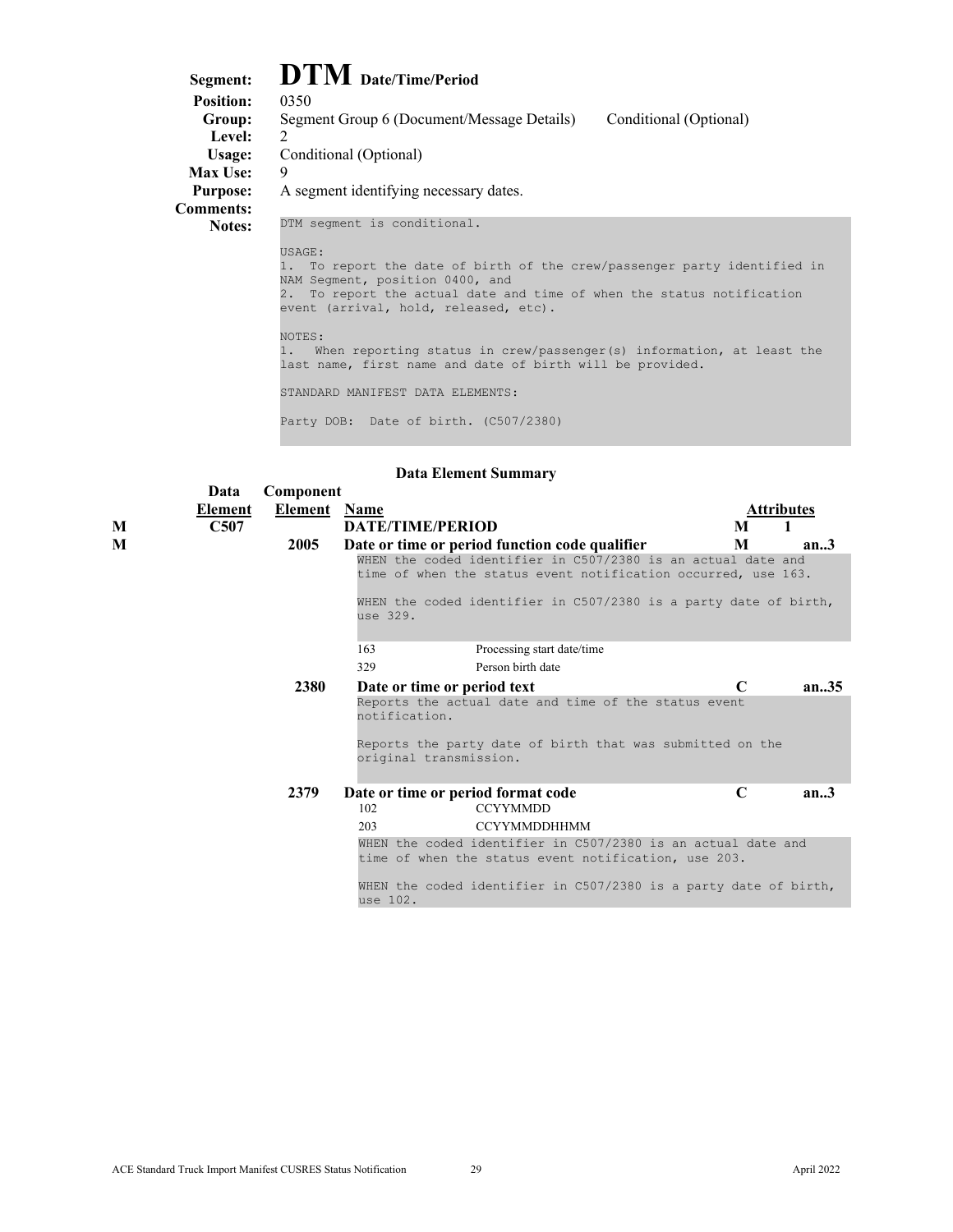<span id="page-30-0"></span>

| Group:           | NAD Segment Group 7: Name and Address                                                                                                                    |
|------------------|----------------------------------------------------------------------------------------------------------------------------------------------------------|
| <b>Position:</b> | 0390                                                                                                                                                     |
| Group:           | Segment Group 6 (Document/Message Details)<br>Conditional (Optional)                                                                                     |
| <b>Level:</b>    | $\mathcal{L}$                                                                                                                                            |
| Usage:           | Conditional (Optional)                                                                                                                                   |
| <b>Max Use:</b>  | 9                                                                                                                                                        |
| <b>Purpose:</b>  | A group of segments identifying information on the party and other contact and<br>communication contact information related only to part of the message. |
| Notes:           | Segment Group 7 is conditional.                                                                                                                          |
|                  | to report status on trip parties<br>USAGE:                                                                                                               |
|                  | NOTES:                                                                                                                                                   |
|                  | When reporting status in crew/passenger(s) information, at least the<br>last name, first name and date of birth will be provided.                        |
|                  | STANDARD MANIFEST DATA ELEMENTS                                                                                                                          |
|                  | NAD Segment: Party ID (crew)<br>Party type (crew)<br>Party name (crew)                                                                                   |

#### **Segment Summary**

|   | Pos.<br><u>No.</u> | Seg.<br>ID | <b>Name</b>          |  | Req.<br>Des. | <u>Use</u> | Max. Group:<br><b>Repeat</b> |
|---|--------------------|------------|----------------------|--|--------------|------------|------------------------------|
| М | 0400               |            | NAD Name and Address |  | Μ            |            |                              |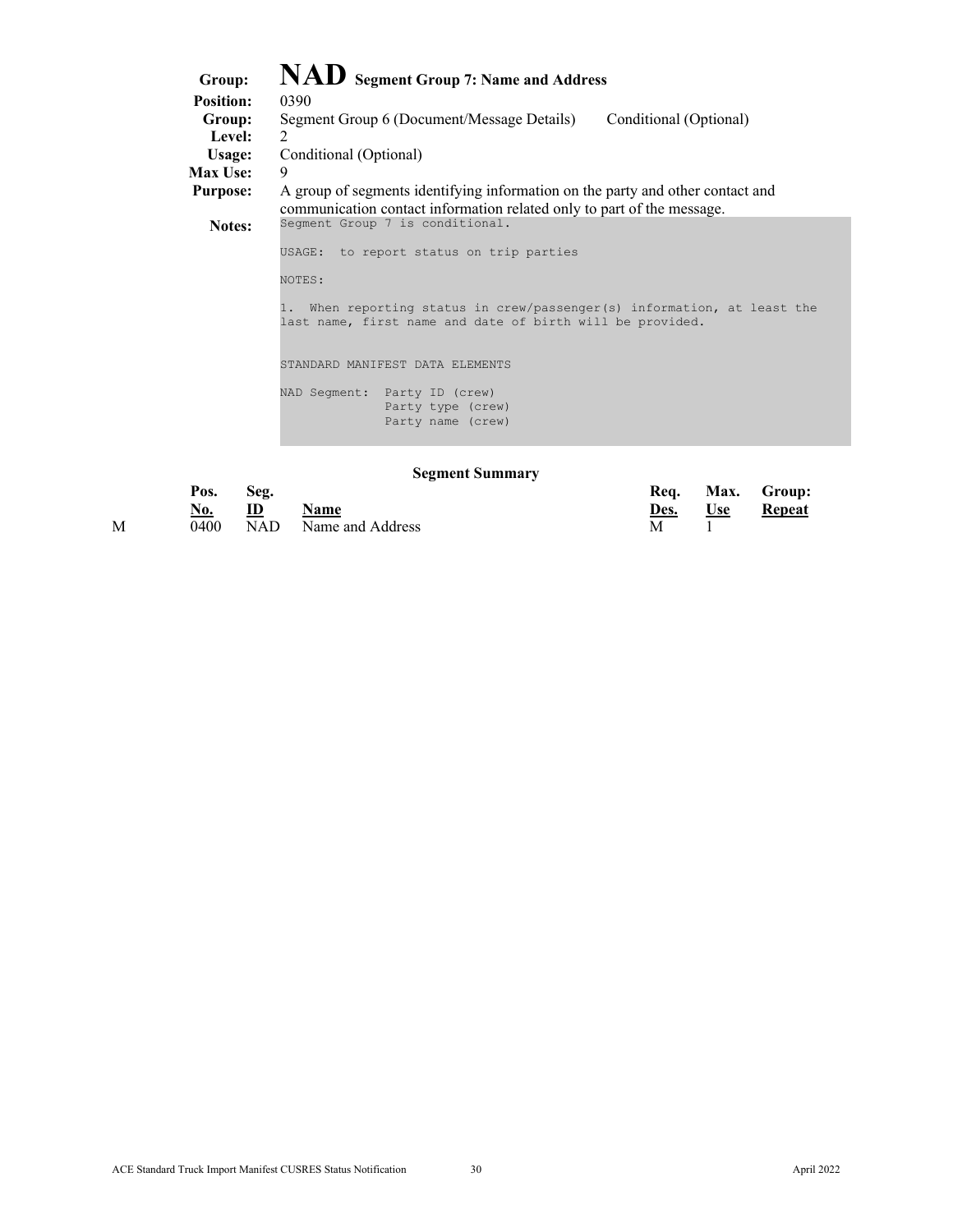<span id="page-31-0"></span>

| Segment:<br><b>Position:</b><br>Group:<br>Level:<br>Usage:<br><b>Max Use:</b><br><b>Purpose:</b> | NAD Name and Address<br>0400 (Trigger Segment)<br>Conditional (Optional)<br>Segment Group 7 (Name and Address)<br>Mandatory<br>1<br>A segment to identifying information about a party related only to a part of the message.<br>For example, in a message with several release notes or in a message related to several |
|--------------------------------------------------------------------------------------------------|--------------------------------------------------------------------------------------------------------------------------------------------------------------------------------------------------------------------------------------------------------------------------------------------------------------------------|
| <b>Comments:</b>                                                                                 | declarations, a customs agent and the person responsible for the information.                                                                                                                                                                                                                                            |
| Notes:                                                                                           | NAD Segment is conditional.                                                                                                                                                                                                                                                                                              |
|                                                                                                  | USAGE: to report status in the crew/passenger(s).                                                                                                                                                                                                                                                                        |
|                                                                                                  | NOTES:<br>1. When reporting status in crew/passenger(s) information, at least the<br>last name, first name and date of birth will be provided.                                                                                                                                                                           |
|                                                                                                  | STANDARD MANIFEST DATA ELEMENTS:                                                                                                                                                                                                                                                                                         |
|                                                                                                  | Party ID: ACE ID (If pre-registered, the Party ID is used to associate<br>pre-reqistered Crew Member to Manifest. (C082/3039)                                                                                                                                                                                            |
|                                                                                                  | Party type: Identify the Crew. (DE 3035)                                                                                                                                                                                                                                                                                 |
|                                                                                                  | Party Last Name: Surname of the party being reported. (C080/3036)                                                                                                                                                                                                                                                        |
|                                                                                                  | Party First Name: The first given name of the party being reported.<br>(C080/3036)                                                                                                                                                                                                                                       |
|                                                                                                  | Party Middle Name: The second given name of the party being reported.<br>(C080/3036)                                                                                                                                                                                                                                     |

|              | Data             | Component                                                     |                                                                                                          |             |                   |
|--------------|------------------|---------------------------------------------------------------|----------------------------------------------------------------------------------------------------------|-------------|-------------------|
|              | <b>Element</b>   | <b>Element</b> Name                                           |                                                                                                          |             | <b>Attributes</b> |
| M            | 3035             |                                                               | <b>PARTY FUNCTION CODE QUALIFIER</b>                                                                     | M           | $1$ an3           |
|              |                  |                                                               | Reports the party type that was submitted on the original<br>transmission.                               |             |                   |
|              | <b>C082</b>      |                                                               | <b>PARTY IDENTIFICATION DETAILS</b>                                                                      | C           | 1                 |
|              |                  |                                                               | This composite is conditional.                                                                           |             |                   |
|              |                  |                                                               | CONDITION:                                                                                               |             |                   |
|              |                  |                                                               | IF reporting status in shipment party details, at least the party<br>ID and party type will be provided. |             |                   |
| M            |                  | 3039                                                          | <b>Party identifier</b>                                                                                  | M           | an.35             |
|              |                  |                                                               | Reports the party identifier that was submitted on the original<br>transmission.                         |             |                   |
|              |                  | 1131                                                          | Code list identification code                                                                            | C           | an.17             |
|              |                  |                                                               | WHEN C082/3029 is an ACE proximity card, use 8.<br>WHEN C082/3039 is an ACE ID, use 109.                 |             |                   |
|              |                  |                                                               | 8<br>Electromagnetic transmitter identification                                                          |             |                   |
|              |                  |                                                               | 109<br>Customs indicator                                                                                 |             |                   |
| X            |                  | 3055                                                          | Code list responsible agency code                                                                        | C           | an.3              |
| X            | C <sub>058</sub> |                                                               | <b>NAME AND ADDRESS</b>                                                                                  | $\mathbf C$ | 1                 |
| X            |                  | 3124                                                          | Name and address description                                                                             | M           | an.35             |
| X            |                  | 3124                                                          | Name and address description                                                                             | $\mathbf C$ | an.35             |
| X            |                  | 3124                                                          | Name and address description                                                                             | $\mathbf C$ | an.35             |
| X            |                  | 3124                                                          | Name and address description                                                                             | $\mathbf C$ | an.35             |
| $\mathbf{X}$ |                  | 3124                                                          | Name and address description                                                                             | $\mathbf C$ | an.35             |
|              |                  | ACE Standard Truck Import Manifest CUSRES Status Notification | 31                                                                                                       |             | April 2022        |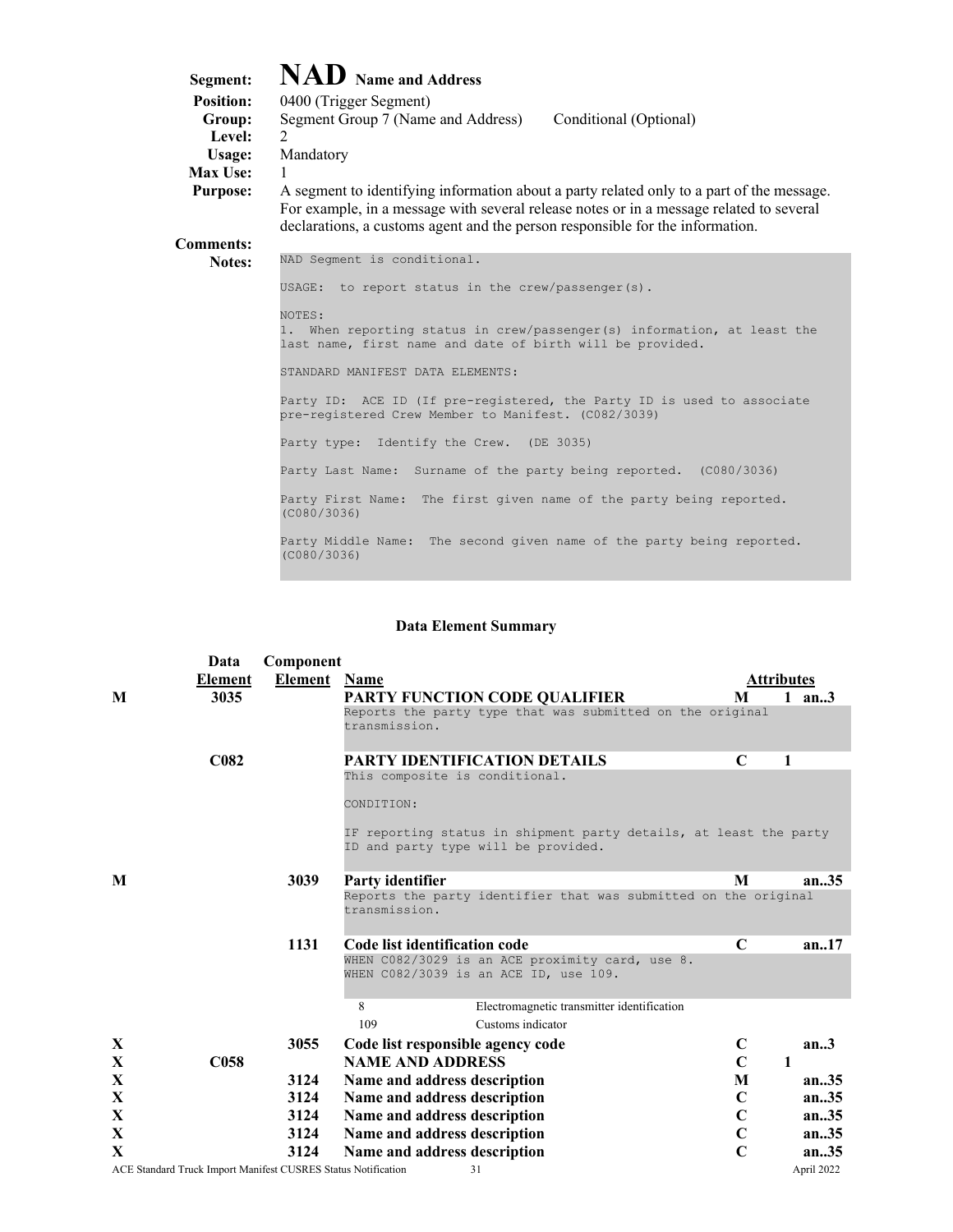|             | C <sub>080</sub> |      | PARTY NAME                                                                                                          | $\mathbf C$    | 1 |           |
|-------------|------------------|------|---------------------------------------------------------------------------------------------------------------------|----------------|---|-----------|
|             |                  |      | This composite is conditional.                                                                                      |                |   |           |
|             |                  |      | CONDITION:                                                                                                          |                |   |           |
|             |                  |      |                                                                                                                     |                |   |           |
|             |                  |      | IF reporting status in crew/passenger(s), at least the last name,<br>first name and date of birth will be provided. |                |   |           |
| M           |                  | 3036 | Party name                                                                                                          | M              |   | an.35     |
|             |                  |      | Reports the party name or crew/passenger last name that was<br>submitted on the original transmission.              |                |   |           |
|             |                  | 3036 | Party name                                                                                                          | C              |   | an.35     |
|             |                  |      | Reports the party name or crew/passenger first name that was<br>submitted on the original transmission.             |                |   |           |
|             |                  | 3036 | Party name                                                                                                          | $\mathbf C$    |   | an.35     |
|             |                  |      | Reports the crew/passenger middle name that was submitted on the<br>original transmission, if any.                  |                |   |           |
| X           |                  | 3036 | Party name                                                                                                          | $\mathbf C$    |   | an35      |
| X           |                  | 3036 | Party name                                                                                                          | $\mathbf C$    |   | an.35     |
| X           |                  | 3045 | Party name format code                                                                                              | $\mathbf C$    |   | an.3      |
| $\mathbf X$ | C <sub>059</sub> |      | <b>STREET</b>                                                                                                       | $\mathbf C$    | 1 |           |
| $\mathbf X$ |                  | 3042 | Street and number or post office box identifier                                                                     | M              |   | an.35     |
| $\mathbf X$ |                  | 3042 | Street and number or post office box identifier                                                                     | $\mathbf C$    |   | an.35     |
| $\mathbf X$ |                  | 3042 | Street and number or post office box identifier                                                                     | $\mathbf C$    |   | an.35     |
| X           |                  | 3042 | Street and number or post office box identifier                                                                     | $\mathbf C$    |   | an.35     |
| X           | 3164             |      | <b>CITY NAME</b>                                                                                                    | $\mathbf C$    |   | 1 an $35$ |
| $\mathbf X$ | <b>C819</b>      |      | <b>COUNTRY SUB-ENTITY DETAILS</b>                                                                                   | $\overline{C}$ | 1 |           |
| X           |                  | 3229 | Country sub-entity name code                                                                                        | $\mathbf C$    |   | an.9      |
| X           |                  | 1131 | Code list identification code                                                                                       | $\mathbf C$    |   | an.17     |
| $\mathbf X$ |                  | 3055 | Code list responsible agency code                                                                                   | $\mathbf C$    |   | an.3      |
| X           |                  | 3228 | Country sub-entity name                                                                                             | $\overline{C}$ |   | an.70     |
| X           | 3251             |      | <b>POSTAL IDENTIFICATION CODE</b>                                                                                   | $\mathbf C$    |   | 1 $an.17$ |
| X           | 3207             |      | <b>COUNTRY NAME CODE</b>                                                                                            | $\mathbf C$    |   | $1$ an3   |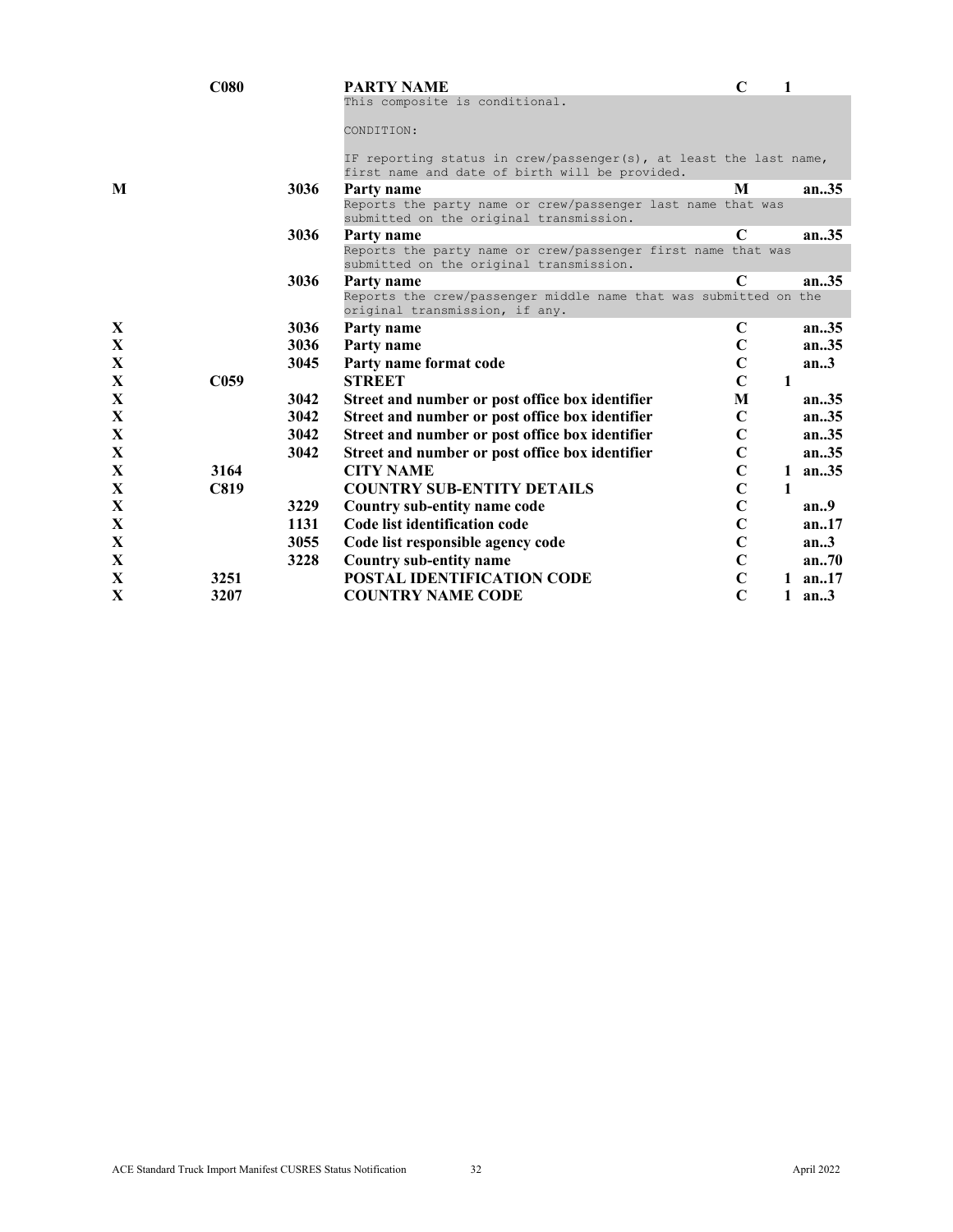| Group :          | <b>ERP</b> Segment Group 14: Error Point Details                                                                      |
|------------------|-----------------------------------------------------------------------------------------------------------------------|
| <b>Position:</b> | 0620                                                                                                                  |
| Group:           |                                                                                                                       |
| Level:           |                                                                                                                       |
| Usage:           | Conditional (Optional)                                                                                                |
| <b>Max Use:</b>  | 9999                                                                                                                  |
| <b>Purpose:</b>  | A group of segments identifying an application error condition within a message to which<br>the CUSRES is a response. |
| <b>Comments:</b> |                                                                                                                       |
| Notes:           | Segment Group 14 is conditional.                                                                                      |
|                  | to report information about the status of the Manifest on the<br>USAGE:<br>shipment level.                            |

### **Segment Summary**

| Pos.       | Seg.         |      | Req.                                                                                   |       | Max. Group:   |
|------------|--------------|------|----------------------------------------------------------------------------------------|-------|---------------|
| <u>No.</u> | $\mathbf{D}$ | Name | <u>Des.</u>                                                                            | $Use$ | <b>Repeat</b> |
| 0630       | ERP          |      | М                                                                                      |       |               |
| 0650       |              |      |                                                                                        | 99    |               |
| 0660       |              |      |                                                                                        | 99    |               |
|            |              |      | <b>Error Point Details</b><br>ERC Application Error Information<br>$-FTX$<br>Free Text |       |               |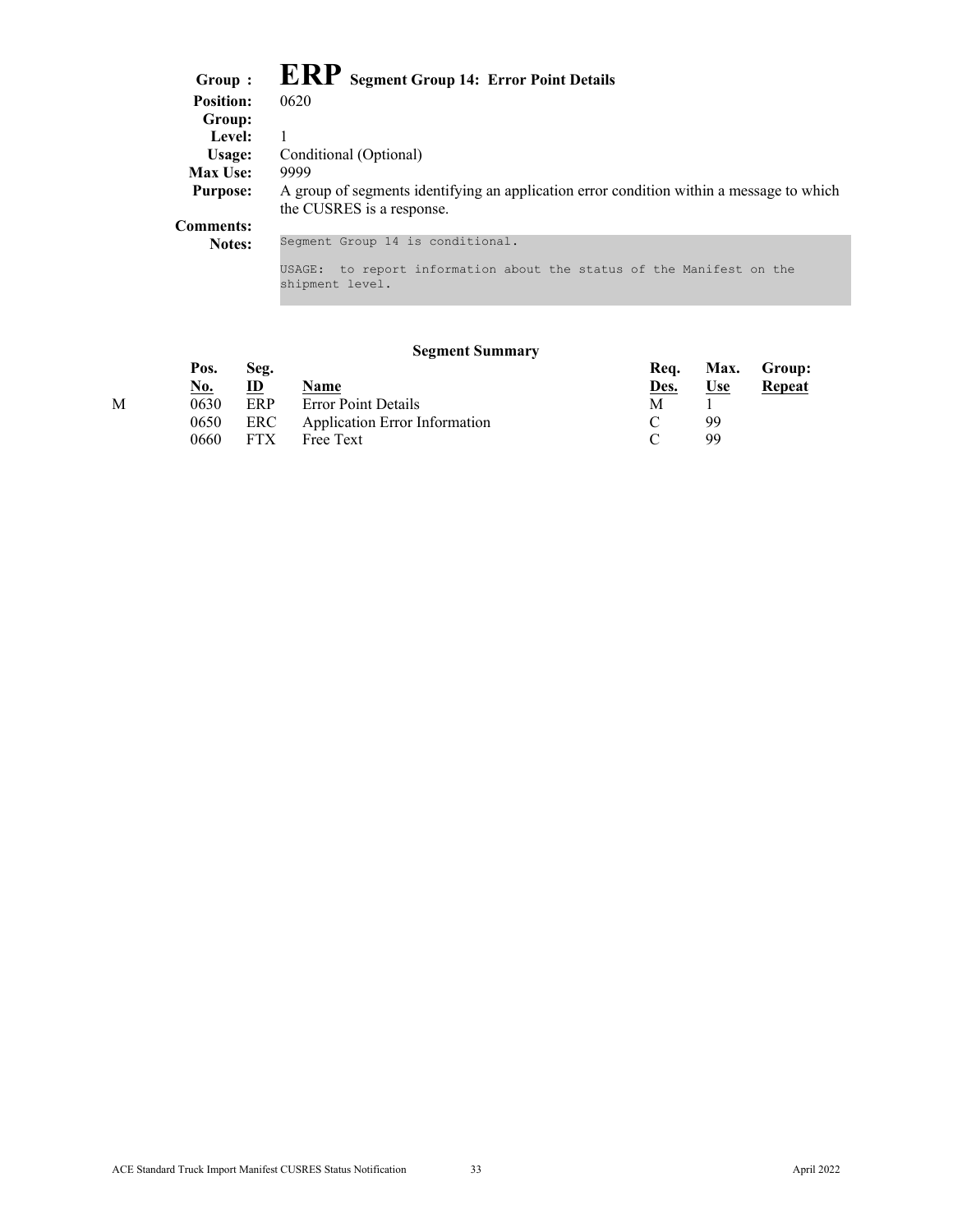<span id="page-34-0"></span>

| Segment:         | <b>ERP</b> Error Point Details                                                            |
|------------------|-------------------------------------------------------------------------------------------|
| <b>Position:</b> | 0630 (Trigger Segment)                                                                    |
| Group:           | Segment Group 14 (Error Point Details)<br>Conditional (Optional)                          |
| Level:           | $\mathfrak{D}$                                                                            |
| Usage:           | Mandatory                                                                                 |
| <b>Max Use:</b>  |                                                                                           |
| <b>Purpose:</b>  | A segment identifying the location of an application error within the referenced message. |
| <b>Comments:</b> |                                                                                           |
| <b>Notes:</b>    | ERP Segment is conditional.                                                               |
|                  | to act as the trigger segment to report status notification in the<br>USAGE:              |

### **Data Element Summary**

following ERC 0650 and FTX 0660 Segments.

|              | Data    | Component |                                     |            |         |
|--------------|---------|-----------|-------------------------------------|------------|---------|
|              | Element | Element   | Name                                | Attributes |         |
|              | C701    |           | <b>ERROR POINT DETAILS</b>          |            |         |
|              |         | 1049      | <b>Message section code</b>         | C          | an.3    |
|              |         |           | Heading section                     |            |         |
| X            |         | 1052      | Message item identifier             | C          | an $35$ |
| X            |         | 1054      | Message sub-item identifier         |            | an.6    |
| X            | C853    |           | <b>ERROR SEGMENT POINT DETAILS</b>  |            |         |
| X            |         | 9166      | Segment tag identifier              | C          | an.3    |
| X            |         | 1050      | <b>Sequence position identifier</b> |            | an.10   |
| $\mathbf{X}$ |         | 1159      | Sequence identifier source code     |            | an.3    |
|              |         |           |                                     |            |         |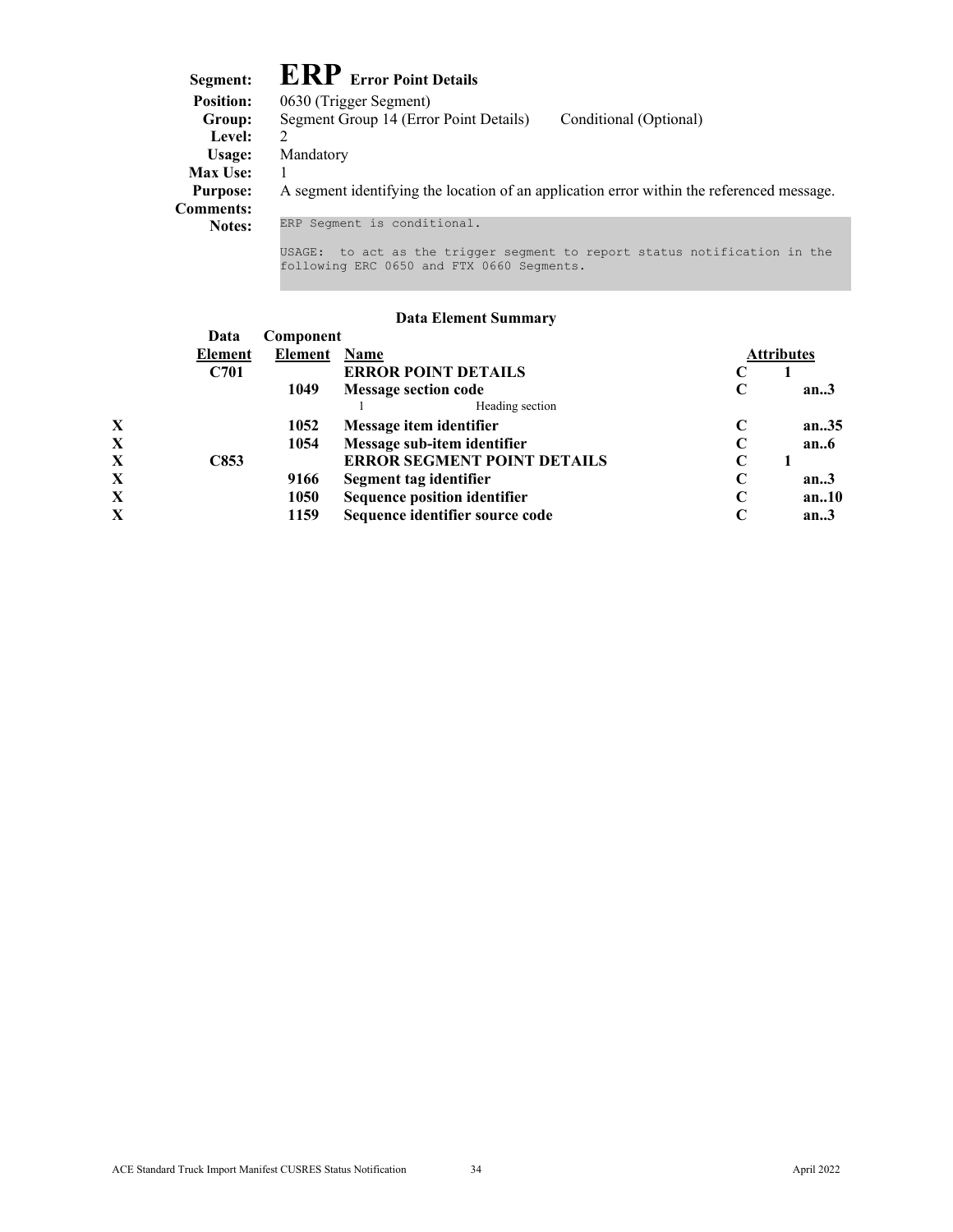<span id="page-35-0"></span>

| Segment:         | <b>ERC</b> Application Error Information                               |                        |
|------------------|------------------------------------------------------------------------|------------------------|
| <b>Position:</b> | 0650                                                                   |                        |
| Group:           | Segment Group 14 (Error Point Details)                                 | Conditional (Optional) |
| Level:           | $\mathcal{D}$                                                          |                        |
| Usage:           | Conditional (Optional)                                                 |                        |
| <b>Max Use:</b>  | 99                                                                     |                        |
| <b>Purpose:</b>  | A segment identifying the type of application errors within a message. |                        |
| <b>Comments:</b> |                                                                        |                        |

**Notes:** ERC Segment is conditional. USAGE: to transmit Customs-assigned Status Notification disposition codes for notifications pertaining to Manifest data on a bill/shipment level. NOTES: 1. The text translation of this disposition code is provided in FTX Segment, C108/4440.

|   | Data           | Component      |                                 |                                                                 |                   |
|---|----------------|----------------|---------------------------------|-----------------------------------------------------------------|-------------------|
|   | <b>Element</b> | <b>Element</b> | <b>Name</b>                     |                                                                 | <b>Attributes</b> |
| М | C901           |                | <b>APPLICATION ERROR DETAIL</b> |                                                                 | 1<br>M            |
| М |                | 9321           | <b>Application error code</b>   |                                                                 | М<br>an8          |
|   |                |                |                                 | Customs-assigned disposition codes (an5) for status of Manifest |                   |
|   |                |                | information.<br>SN050           |                                                                 |                   |
|   |                |                |                                 | Shipment Hold                                                   |                   |
|   |                |                | SN051                           | Shipment Remove Hold                                            |                   |
|   |                |                | SN052                           | Shipment Seized                                                 |                   |
|   |                |                | SN053                           | Shipment Released (Entered and released)                        |                   |
|   |                |                | SN054                           | In-bond Authorized to Move                                      |                   |
|   |                |                | SN055                           | Arrival of in-bond Inbond number                                |                   |
|   |                |                | SN056                           | Arrival of in-bond, bill of lading                              |                   |
|   |                |                | SN057                           | Arrival of in-bond container/equipment                          |                   |
|   |                |                | SN058                           | Export of in-bond Inbond number                                 |                   |
|   |                |                | SN059                           | Export of in-bond bill of lading                                |                   |
|   |                |                | <b>SN060</b>                    | Export of in-bond container/equipment                           |                   |
|   |                |                | SN061                           | Change arrival of in-bond - Inbond number (FUTURE USE)          |                   |
|   |                |                | SN062                           | Change arrival of in-bond bill of lading (FUTURE USE)           |                   |
|   |                |                | SN063                           | Change arrival in-bond container/equipment (FUTURE USE)         |                   |
|   |                |                | SN064                           | Change export of in-bond - complete movement (FUTURE USE)       |                   |
|   |                |                | SN065                           | Change export of in-bond bill of lading (FUTURE USE)            |                   |
|   |                |                | <b>SN066</b>                    | Change export in-bond container/equipment (FUTURE USE)          |                   |
|   |                |                | SN067                           | Cancel arrival of in-bond - Inbond number                       |                   |
|   |                |                | <b>SN068</b>                    | Cancel arrival of in-bond bill of lading                        |                   |
|   |                |                | SN069                           | Cancel arrival in-bond container/equipment                      |                   |
|   |                |                | SN070                           | Cancel export of in-bond - Inbond number                        |                   |
|   |                |                | SN071                           | Cancel export of in-bond bill of lading                         |                   |
|   |                |                | SN072                           | Cancel export in-bond container/equipment                       |                   |
|   |                |                | SN073                           | Entered                                                         |                   |
|   |                |                | SN074                           | Released                                                        |                   |
|   |                |                | SN075                           | CBP hold removed at in-bond destination port                    |                   |
|   |                |                | SN076                           | CBP hold placed at in-bond destination port                     |                   |
|   |                |                | SN077                           | In-bond late in 5 days                                          |                   |
|   |                |                | SN078                           | In-bond late                                                    |                   |
|   |                |                | SN079                           | Pending eligible G O                                            |                   |
|   |                |                | <b>SN080</b>                    | Ordered to G O                                                  |                   |
|   |                |                | SN081                           | Sent to GO                                                      |                   |
|   |                |                | SN082                           | USDA miscellaneous hold removed at in-bond destination port     |                   |
|   |                |                | SN083                           | USDA miscellaneous hold placed at in-bond destination port      |                   |
|   |                |                | SN084                           | USDA miscellaneous hold placed at port of discharge             |                   |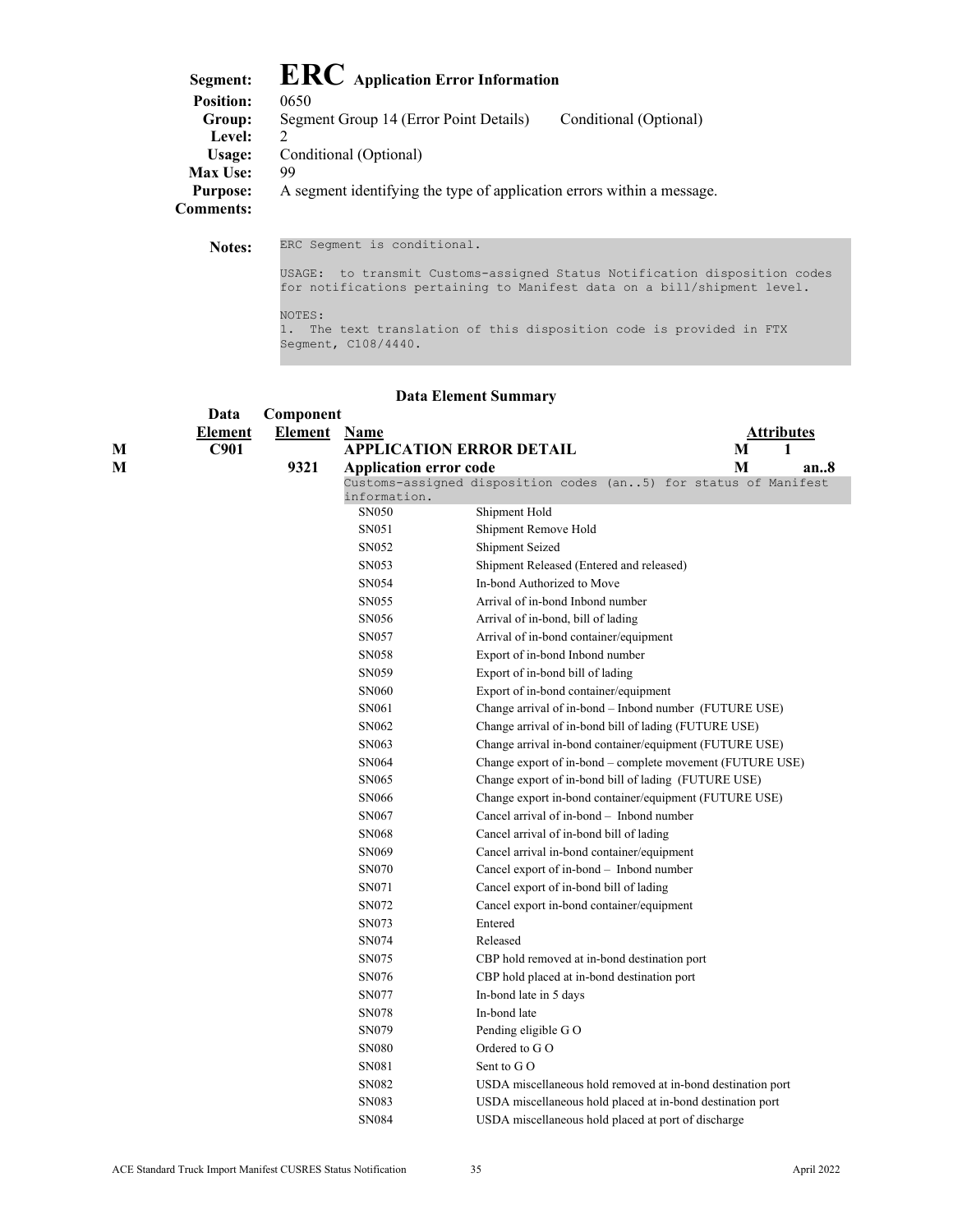| X | 3055 | Code list responsible agency code |                                                                            | $\overline{C}$<br>an.3 |
|---|------|-----------------------------------|----------------------------------------------------------------------------|------------------------|
| X | 1131 | Code list identification code     |                                                                            | C<br>an17              |
|   |      | <b>SN513</b>                      | <b>Bill of Lading removed from manifest by Customs</b>                     |                        |
|   |      | SN512                             | <b>Bill of Lading added to manifest by Customs</b>                         |                        |
|   |      | SN511                             | Seal removed from equipment by Customs                                     |                        |
|   |      | <b>SN510</b>                      | Seal added to equipment by Customs                                         |                        |
|   |      | SN121                             | document (active April 2009)<br>Request for In-bond Diversion Granted      |                        |
|   |      | SN120                             | Driver account information needs to be updated with an approved WHTI       |                        |
|   |      |                                   | citizenship (active April 2009)                                            |                        |
|   |      | SN119                             | Driver account information needs to be updated with country of driver's    |                        |
|   |      | SN118                             | Duplicate inbond request via QP, carrier's inbond accepted                 |                        |
|   |      | SN117                             | QP or Entry on file                                                        |                        |
|   |      | SN116                             | Overdue export                                                             |                        |
|   |      | SN115                             | Master in-bond advisory                                                    |                        |
|   |      | SN114                             | Entry processing hold removed                                              |                        |
|   |      | SN113                             | Entry processing holds                                                     |                        |
|   |      | SN112                             | Entry deleted                                                              |                        |
|   |      | SN111                             | Override SN073 to SN074                                                    |                        |
|   |      | SN110                             | Override SN053 or 054 to SN073                                             |                        |
|   |      | SN109                             | Shortage                                                                   |                        |
|   |      | SN <sub>108</sub>                 | Overage                                                                    |                        |
|   |      | SN <sub>107</sub>                 | Bill not on file                                                           |                        |
|   |      | SN106                             | PN not on file                                                             |                        |
|   |      | SN <sub>105</sub>                 | Entry not on file                                                          |                        |
|   |      | SN104                             | FDA PN rejected                                                            |                        |
|   |      | SN103                             | FDA warning                                                                |                        |
|   |      | SN102                             | PN on file                                                                 |                        |
|   |      | SN101                             | destination<br>USDA fumigation hold removed at port of in-bond destination |                        |
|   |      | SN <sub>100</sub>                 | USDA inspection/document review removed at port of in-bond                 |                        |
|   |      | SN099                             | USDA intensive hold removed at port of in-bond destination                 |                        |
|   |      | SN098                             | USDA fumigation hold placed at port of in-bond destination                 |                        |
|   |      | SN097                             | USDA inspection/document review placed at port of in-bond destination      |                        |
|   |      | SN096                             | USDA intensive hold placed at port of in-bond destination                  |                        |
|   |      | SN095                             | USDA fumigation hold removed at port of discharge                          |                        |
|   |      | SN094                             | USDA inspection/document review hold placed at port of discharge           |                        |
|   |      | SN093                             | USDA intensive hold removed at port of discharge                           |                        |
|   |      | SN092                             | USDA fumigation hold placed at port of discharge                           |                        |
|   |      | SN091                             | USDA inspection/document review placed at port of in-bond destination      |                        |
|   |      | SN090                             | USDA intensive hold placed at port of discharge                            |                        |
|   |      | SN089                             | Other agency hold placed at port of discharge                              |                        |
|   |      | <b>SN088</b>                      | Other agency hold removed at port of discharge                             |                        |
|   |      | SN087                             | Other agency hold placed at in-bond destination port                       |                        |
|   |      | <b>SN086</b>                      | Other agency hold removed at in-bond destination port                      |                        |
|   |      | SN085                             | USDA miscellaneous hold removed at port of discharge                       |                        |
|   |      |                                   |                                                                            |                        |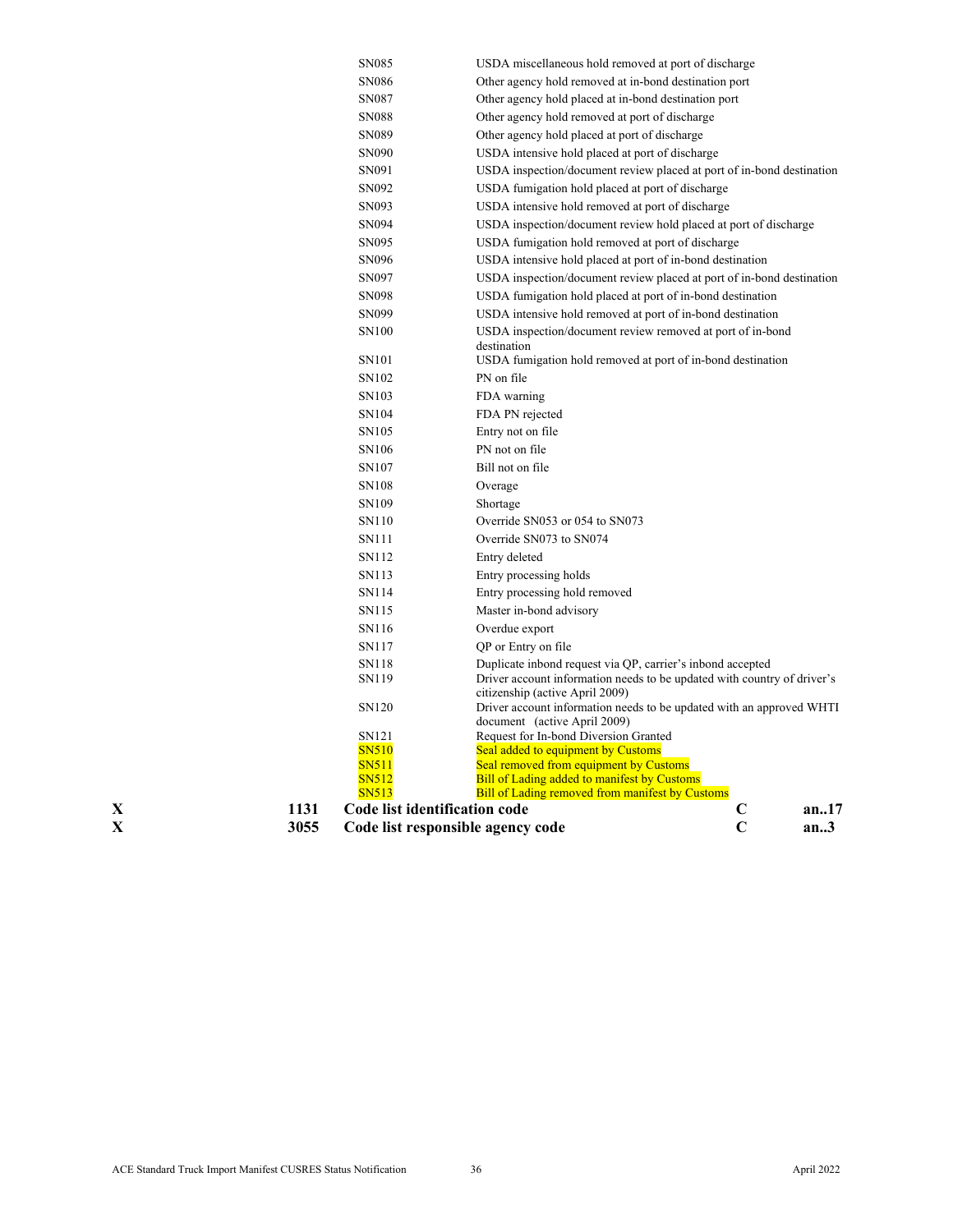| Segment:         | $\mathbf{FTX}$ Free Text                                                                                         |                        |
|------------------|------------------------------------------------------------------------------------------------------------------|------------------------|
| <b>Position:</b> | 0660                                                                                                             |                        |
| Group:           | Segment Group 14 (Error Point Details)                                                                           | Conditional (Optional) |
| Level:           | $\mathcal{D}$                                                                                                    |                        |
| Usage:           | Conditional (Optional)                                                                                           |                        |
| <b>Max Use:</b>  | 99                                                                                                               |                        |
| <b>Purpose:</b>  | A segment to provide explanation and/or supplementary information related to the<br>specified application error. |                        |
|                  |                                                                                                                  |                        |

#### **Comments:**

Notes: FTX Segment is conditional.

USAGE: to transmit Customs-assigned Status Notification disposition code text for notifications pertaining to Manifest data on a shipment level.

|             | Data             | Component |                                                                  |             |            |
|-------------|------------------|-----------|------------------------------------------------------------------|-------------|------------|
|             | <b>Element</b>   | Element   | Name                                                             |             | Attributes |
| M           | 4451             |           | <b>TEXT SUBJECT CODE QUALIFIER</b><br>Customs information<br>AAH | M           | 1 an $3$   |
| X           | 4453             |           | <b>FREE TEXT FUNCTION CODE</b>                                   | $\mathbf C$ | an.3<br>1  |
|             | C <sub>107</sub> |           | <b>TEXT REFERENCE</b>                                            | $\mathbf C$ | 1          |
| M           |                  | 4441      | Free text description code                                       | M           | an.17      |
| X           |                  | 1131      | Code list identification code                                    | $\mathbf C$ | an17       |
| X           |                  | 3055      | Code list responsible agency code                                | C           | an.3       |
|             | C <sub>108</sub> |           | <b>TEXT LITERAL</b>                                              | C           | 1          |
|             |                  | 4440      | <b>Free text</b>                                                 | M           | an.512     |
|             |                  |           | Reports the disposition code text.                               |             |            |
|             |                  |           | an512<br>FORMAT:                                                 |             |            |
| $\mathbf X$ |                  | 4440      | <b>Free text</b>                                                 | C           | an512      |
| X           |                  | 4440      | <b>Free text</b>                                                 | C           | an.512     |
| X           |                  | 4440      | <b>Free text</b>                                                 | C           | an512      |
| X           |                  | 4440      | <b>Free text</b>                                                 | $\mathbf C$ | an512      |
| X           | 3453             |           | <b>LANGUAGE NAME CODE</b>                                        | $\mathbf C$ | 1 an $3$   |
| X           | 4447             |           | <b>FREE TEXT FORMAT CODE</b>                                     | C           | 1<br>an.3  |